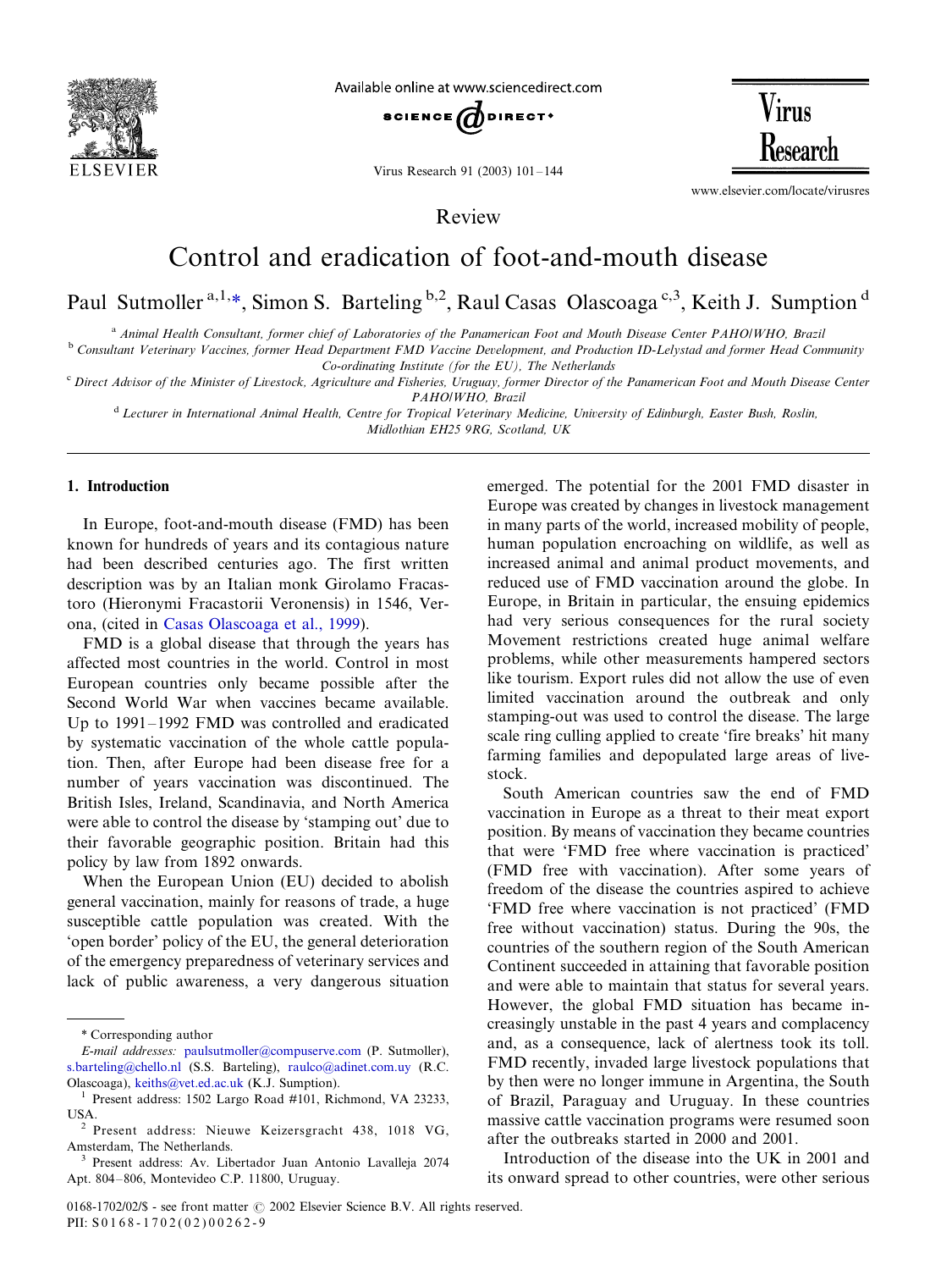<span id="page-1-0"></span>facts to consider. We were struck by the fact that the measures used to prevent and control FMD were primarily based on agro-economic considerations and that authorities in charge were justifying their policies with doubtful scientific arguments. We heard veterinary authorities state 'To vaccinate means to live with the disease!' The public in general, including veterinary and agricultural communities, were misinformed by scientists and veterinary authorities and raised such basic questions as: 'Would meat from vaccinated animals be fit for consumption?'; 'Can sheep, goats and pigs be protected by vaccination?'; and, 'Does vaccination perpetuate FMD infection?'. We decided, therefore, that we should present the available scientific information as a guideline for future prevention, control and eradication of FMD.

#### 1.1. Historical background

FMD is enzootic in many parts of the world. Regions that traditionally have been free of the disease are Australia, New Zealand, Japan, Central and North America. FMD was introduced in South America during the middle of the 19th century by the importation of European breeding stock.

In Europe, when the contagious nature of the disease became clear, farmers tried to prevent contacts with infected farms, but this was mostly without success. The disease continued to spread from farm to farm slowly but steadily over the continent. The disease often started in Eastern Europe or entered from the Middle East via the Balkan countries or from North Africa.

Until the 1960s, when national vaccination of cattle became general practice, Europe suffered periodic cycles of extensive epidemics. In some countries during the  $1937-1939$  outbreaks more than half of all farms were affected. For the whole of Europe about 2 million infected premises were reported, in The Netherlands 265 000, in France 379 000 and in Germany more than 700 000 cases ([Fogedby, 1963\)](#page-40-0). It was during the  $1951-$ 1952 epidemic that FMD hit Europe for the last time on a comparable scale: France 330 000 cases, Germany (Federal Republic) just over 300 000. At that time, The Netherlands was in a starting-up phase of their general vaccination program, which considerably reduced the number of outbreaks. Thereafter, vaccination was gradually introduced into Europe in the form of ring vaccination, or regional programs, often in combination with slaughter of infected farms in order to limit the dissemination of the disease. These measures reduced the number of outbreaks in Europe, limiting the disease to only a few thousand farms. With the advances made in vaccine technology general vaccination became possible in Europe and most countries were able to achieve freedom from the disease in recent decades.

FMD was first recognized in the Western Hemisphere around 1870 on the north-eastern coast of the United States of America (USA), in the province of Buenos Aires in Argentina (1865–1866, 1870), Uruguay (1870), Chile (1871) [\(Goic, 1971](#page-40-0)) and in southern Brazil in the state of Rio Grande do Sul and in Minas Gerais (1895). At the beginning of the 20th century the disease had spread to the rest of Brazil, and to Bolivia (1912), Paraguay and Peru (1910). FMD appeared in Venezuela  $(1950)$  and Colombia  $(1950-1951)$ , and ultimately spread to Ecuador in 1956 [\(Casas Olascoaga, 1984;](#page-39-0) [Casas Olascoaga et al., 1999\)](#page-39-0).

# 1.1.1. Variety of strains and serotypes

It was soon discovered that in Europe three different types of FMDV virus caused the disease. After the animals recovered they were protected against the causative virus but not against other strains that might appear later on. Initially type O and A were differentiated (Vallée and Carré, 1922) and a few years later type C was added ([Waldmann and Trautwein, 1926](#page-43-0)). Several African field strains collected since 1931, were reexamined by Brooksby in 1948 who demonstrated a new strain from the South African Territories (SAT1). Two more strains from Southern Africa (SAT2 and SAT3) also were identified [\(Brooskby, 1982\)](#page-39-0). FMD type Asia 1 was identified from a sample originating from Pakistan in 1957 [\(Brooksby and Roger, 1957\)](#page-39-0)

#### 1.1.2. Aphthisation

Over the centuries farmers have developed pragmatic methods for reducing the impact of FMD. This included aphthisation, the deliberate infection of livestock. This was done with infectious materials obtained from infected farms in the neighborhood, thus avoiding a period of uncertainty and a long lasting period of disease on the farm. In Germany, in Preuszen this was even regulated by law in 1781 (Röhrer and Olechnowitz, [1980\)](#page-41-0). Until the 50s this policy was common practice and still occurs in some developing countries.

In the beginning of the 20th century it became clear that animals could be protected by application of hyperimmune or convalescent serum ([Trautwein, 1927,](#page-43-0) for review see Fogedby, 1963; Röhrer and Olechnowitz, [1980\)](#page-40-0). In some countries this treatment became obligatory shortly before animals were sent to shows and markets. The measure reduced the spread of the virus through these livestock concentration points.

A combination of passive immunization and aphthisation was first proposed by Loeffler in 1898 and many investigators tried this 'Simultanimpfung' in a variety of combinations. Despite frequent failures it became the main method to limit the damage until vaccines became available.

From the 30s to the end of the 40s the so-called 'hemo-prevention' was also used extensively in some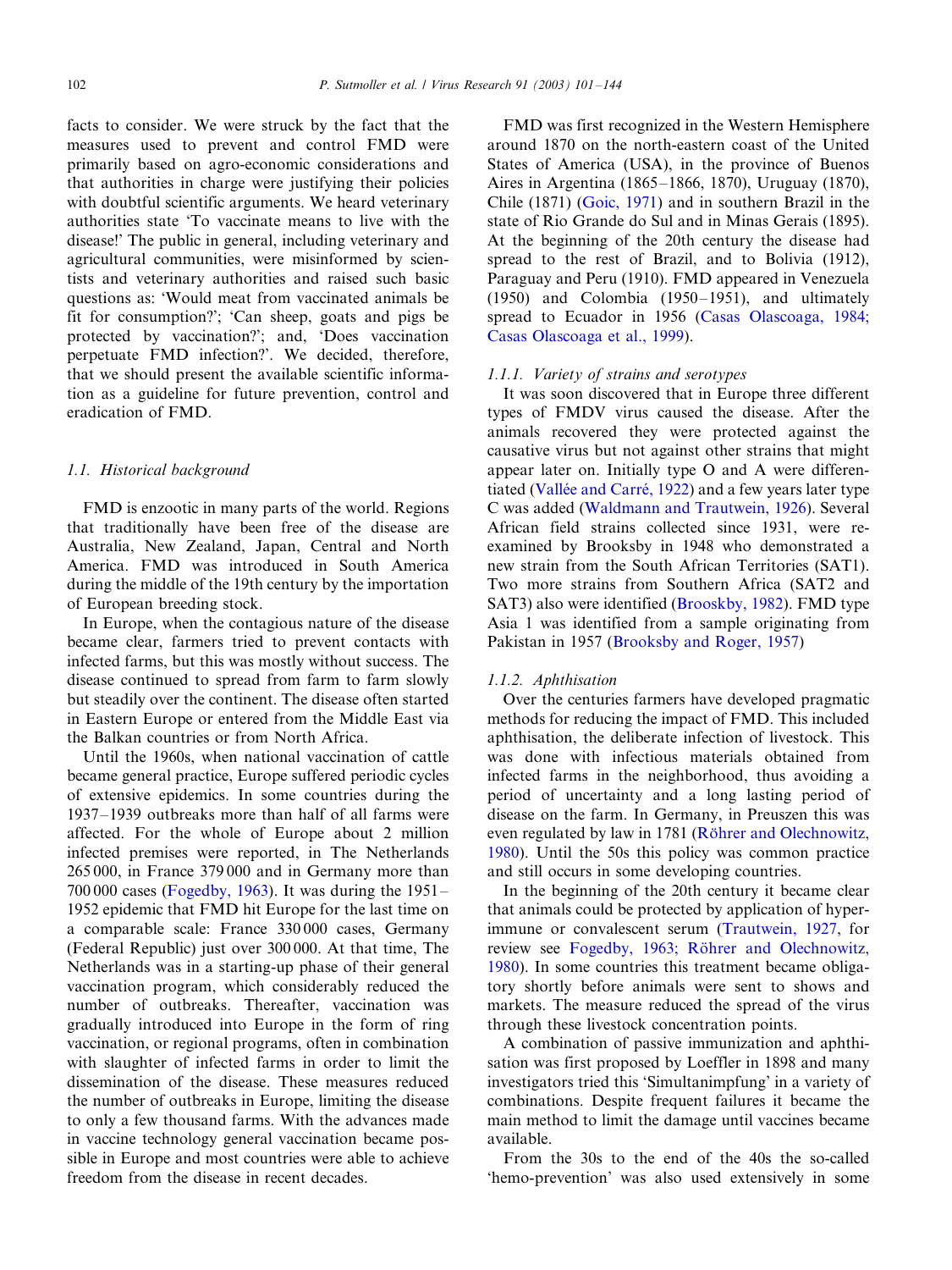South American countries e.g. in Uruguay. Calves were inoculated with blood of convalescent cattle diluted with 10% sodium citrate (1 ml/kg bodyweight) in combination with aphthisation. Also, in the face of an outbreak hyperimmune serum was used in high-value breeding stock [\(Rubino, 1946a,b,c\)](#page-42-0).

# 1.1.3. 'Stamping-out' and vaccination

In 1892 Britain was the first country with a substantial program for FMD control. The decision was made to eradicate every outbreak by 'stamping-out'. This implied the killing and destruction of all infected animals and their immediate susceptible contacts, followed by thorough cleaning and disinfection of the affected premises. Farmers were compensated for their loss of livestock. Later on, Ireland and Norway adopted this policy as well [\(Fogedby, 1963](#page-40-0)). The success was largely due to the isolated position of these countries.

Regular incursions in Britain of FMD (usually yearly) created farmer awareness and helped develop an efficient surveillance/control system. Usually five or less secondary outbreaks arose from each primary outbreak, but occasionally a far higher number of secondary outbreaks occurred. It was only during the long lasting  $1922-1924$  epidemic in the UK with over  $4000$  cases that, because of exhausted funds, the traditional slaughter policy was partly abandoned and 105 infected farms were just isolated without slaughter. Some other outbreaks were only brought under control after prolonged and considerable stamping-out efforts; the  $1967-1968$ epidemic in particular, when over 2000 outbreaks were reported.

The USA also successfully applied 'stamping-out'. The last outbreak occurred in 1929. Canada also controlled the  $1951-1952$  Saskatchewan outbreaks by this method and was declared FMD free in 1953.

In 1946, FMD type A was introduced in Mexico most likely by the importation of Zebu cattle from Brazil. To eradicate the disease, the Mexican government received assistance from the USA to deal with surveillance, quarantine and massive 'stamping-out'. In the beginning of 1947 the US. Congress authorized cooperation with Mexico. Despite an intensive and expensive program, the disease continued to spread. After killing some 500 000 cattle and more than 380 000 sheep, goats, and pigs, the social tension in the rural community became very severe, and some veterinarians and inspectors were killed by the farmers [\(Machado, 1969](#page-41-0)). It became obvious that the policy would not lead to eradication of the disease. Therefore, a vaccination program was established using Waldmann vaccine from three European laboratories and one laboratory in Argentina. Local vaccine production in Mexico was based on the harvest of tongue epithelium from inoculated cattle. By the end of the campaign some experimental 'Frenkeltype' vaccine was also produced. Frenkel from The

Netherlands and Rosenbusch from Argentina helped to install this plant, one of the very first in the world.

A total of more than 60 million doses of inactivated FMD vaccine, type A were produced and some 25 million cattle and about 35 million sheep, goat and pigs were vaccinated. The last vaccination took place in 1950. During the period that vaccination was carried out it was still necessary to kill and destroy some 10 000 infected animals and thereafter in 1953, more than 23 000 animals were destroyed because of the reemergence of the disease. In 1949 there was also a limited outbreak of type O, (in hindsight this may have been a vaccine accident, caused by incomplete inactivation of imported vaccine). that was eradicated by immediate 'stamping-out'. The USA contributed to this Mexican campaign with a group of US veterinarians and scientists and approximately US\$ 120 000 000 in financial aid.

In Germany, shortly before the Second World War, a vaccine was developed that effectively protected against FMD. It was based on the earlier discovery that virus obtained from infected cattle, could be inactivated by formaldehyde. This inactivated virus raised some immunity when injected in cattle (Vallée et al., 1925, 1926). Virus adsorbed onto aluminium-hydroxide could be protective, but sometimes caused disease [\(Schmidt,](#page-42-0) [1938\)](#page-42-0). [Waldmann et al. \(1937\)](#page-43-0) combined both findings and adsorbed 'Natur Virus' onto aluminium-hydroxide and inactivated the complex with formaldehyde. The inactivated complex protected effectively against the disease (of the same serotype). To produce the virus (antigen) needed for the vaccine, quite large numbers of cattle were inoculated with virus in the dorsal epithelial surface of the tongue. In post-war years in The Netherlands 180 cattle were infected twice a week in stables at the Rotterdam slaughterhouse. The day after the inoculation the animals were slaughtered and tongue blister material was collected. Each infected animal provided sufficient virus to produce approximately 200 doses of vaccine. Thereafter the heads were destroyed and the remaining carcasses were sold for human consumption. Similar virus production took place on a smaller scale in Amsterdam. Thus, a generation of Rotterdam and Amsterdam citizens has grown up eating FMD infected meat with, as far as we know, no harmful effects.

Although these vaccines helped to reduce the number of outbreaks in Europe, production capacity remained insufficient to allow vaccination of all cattle. It was only when Frenkel developed a vaccine based on in vitro culture of FMD virus that sufficient vaccine could be produced. With this revolutionary technology, the virus was produced in so-called surviving bovine tongue epithelium collected at slaughterhouses. The epithelium was incubated in culture medium, and after infection produced enormous amounts of virus. The virus was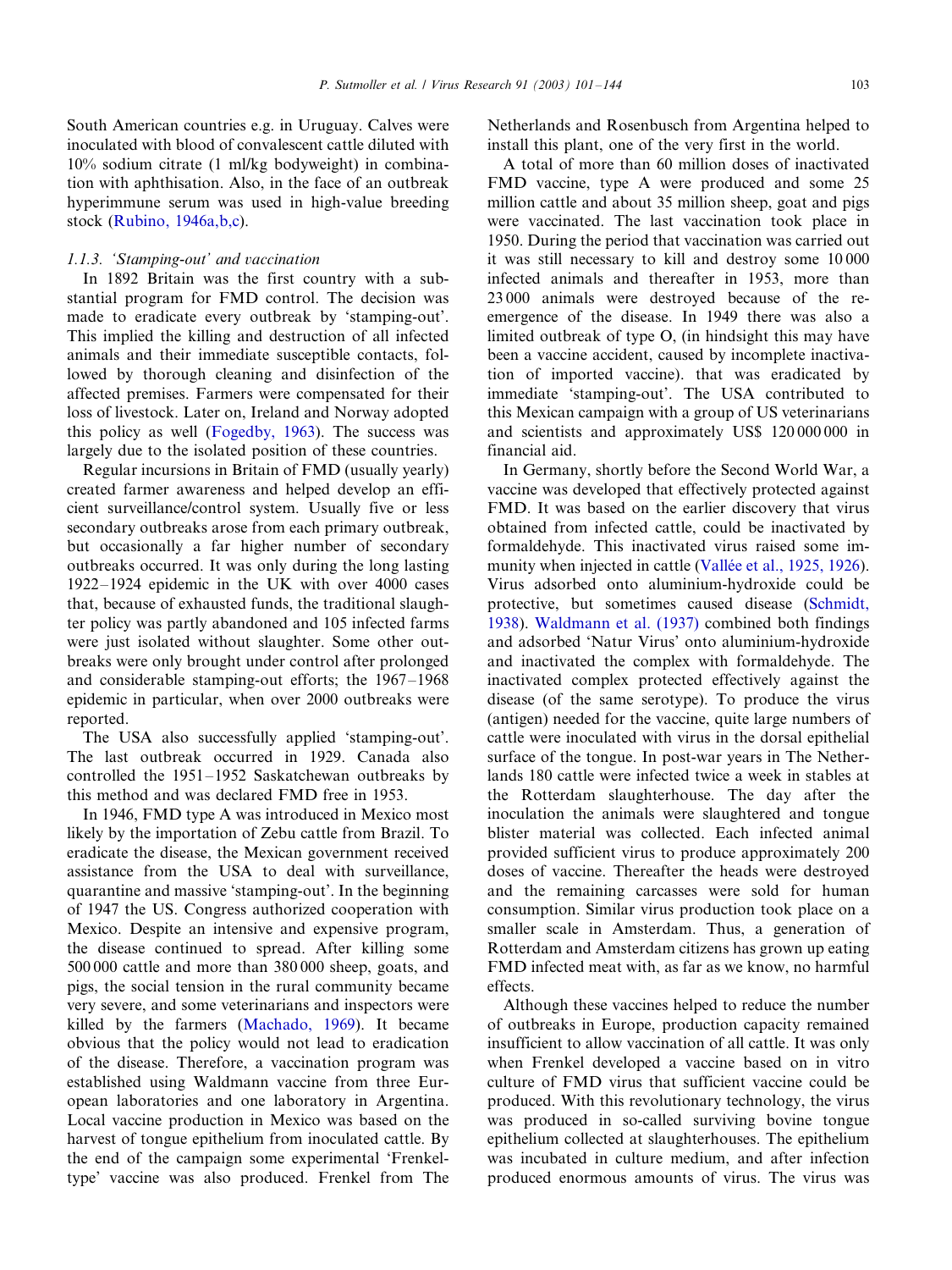adsorbed to aluminum hydroxide and inactivated with formaldehyde as in the Waldmann procedure.

Vaccine produced according to this technology practically liberated The Netherlands from the disease with the exception of some outbreaks at the borders where disease entered from non-vaccinating neighboring countries. Not surprisingly there were also a few outbreaks around Amsterdam, where the FMD institute was located. In the 60s FMD strains (type C and later type O) became very aggressive for unvaccinated pigs. Strategic vaccination of pigs with a potent Frenkeltype vaccine solved these problems.

Other European countries followed the successful Dutch example and in the 60 and 70s most European countries were practically free of the disease. In France, Belgium, and The Netherlands Frenkel-type vaccine was used until 1991 when vaccination was discontinued in the whole of Europe.

In the 60s vaccine technologies were developed that were based on virus antigen production in the BHK cell line [\(Capstick et al., 1962; Capstick and Telling, 1966\)](#page-39-0) and on inactivation with aziridines. (see the chapter by T. Doel).

With formaldehyde-inactivated vaccines a few outbreaks occurred which were associated either with poorly inactivated vaccine or with virus escapes from vaccine production plants ([Beck and Strohmaier, 1987\)](#page-38-0). This seldom had dramatic consequences because surrounding cattle were protected. However, severe outbreaks in the west of France, mainly in pigs, also seemed to be vaccine related [\(King et al., 1981\)](#page-41-0). In the Netherlands during the 40 years in which the Frenkel-type vaccine was used (over 200 million doses), no such case occurred. This may have been due to the double concentration of formaldehyde (as compared to the Waldmann formula) that was used ([Barteling and](#page-38-0) [Woortmeijer, 1984\)](#page-38-0).

In 1985 the EU decided to implement the nonvaccination policy. However, 2 major outbreaks in Italy (in 1985 and 1987) almost frustrated this policy. The severity of the outbreaks was largely due to a change in the organization of the vaccination campaigns and reduced vaccination coverage. In addition, the responsibility for the campaigns had changed from the Ministry of Agriculture to that of Public Health and Hygiene. The medical officers in charge had little knowledge of FMD, and the situation only improved after the responsibilities for the campaigns was again centralized under veterinary supervision in 1987. Europe remained free and in 1991-1992 vaccination was discontinued.

After 1992 outbreaks occurred in Italy (1993), in Greece (1994 and 1996), and on the borders of the EU, in Bulgaria (1994), Albania (1996), Macedonia (1996) and Yugoslavia (1996). Stamping-out was applied within the EU states, but vaccination and stampingout in the others, usually with EU support. In 1995 and 1996 outbreaks of FMD type O were seen in Thrace (the European part of Turkey) that were controlled by ring vaccination and quarantine measures.

#### 1.1.4. FMD institutes

At the end of the nineteenth century the awareness of FMD and how it spread increased considerably. Löffler [and Frosch, 1898](#page-41-0) discovered in that the infectious agent could pass through very fine filters that retained bacteria. This finding stimulated research on FMD. Because these studies could not be carried out in veterinary institutes in which other diseases were also studied as cattle intended for other studies too often went down with FMD, special institutes for FMD were created. These were often established in isolated locations or on islands (e.g. Insel Riems, Germany, the island Lindholm in Denmark, and Plum Island, USA) or in the middle of a town (e.g. Amsterdam, Lyons). In those days the institutes had no real provisions for secure containment and escapes of virus occurred, e.g. the SAT outbreak in 1960 near Pirbright Later new laboratory bio-safety provisions improved the situation although these provided no guarantee against escape of the virus ([Beck and Strohmaier, 1987\)](#page-38-0). It became clear that bio-containment facilities with adequate technology, bio-safety rules, and regular checks and controls were essential for the containment of FMD within the institutes.

#### 1.1.5. International organisations

1.1.5.1. Europe. In 1924 the Office International des Epizoöties (OIE) was founded in Paris. The organisation was initiated to control rinderpest that had reoccurred in Europe. The original agreement was signed by 28 states and it was the start of a worldwide network for the reporting of the occurrence of contagious diseases. After the control of rinderpest, FMD became a major issue.

Now rules are established within the framework of OIE for the prevention of the spread of contagious diseases through international trade. To that end, workshops and meetings of veterinary specialists are organized. Every year there is a meeting of veterinary representatives in which the international situation is discussed. FMD is a major topic on the agenda. Thus, with the increasing international contacts and trade, the OIE plays an important role in preventing the introduction and spread of FMD. International standards set by OIE are in use as a benchmark by the World Trade Organization (WTO) when evaluating national regulations in sanitary-based trade disputes ([Thiermann,](#page-42-0) [1997\)](#page-42-0).

Both the Food and Agriculture Organization (FAO) and the World Health Organization (WHO) within the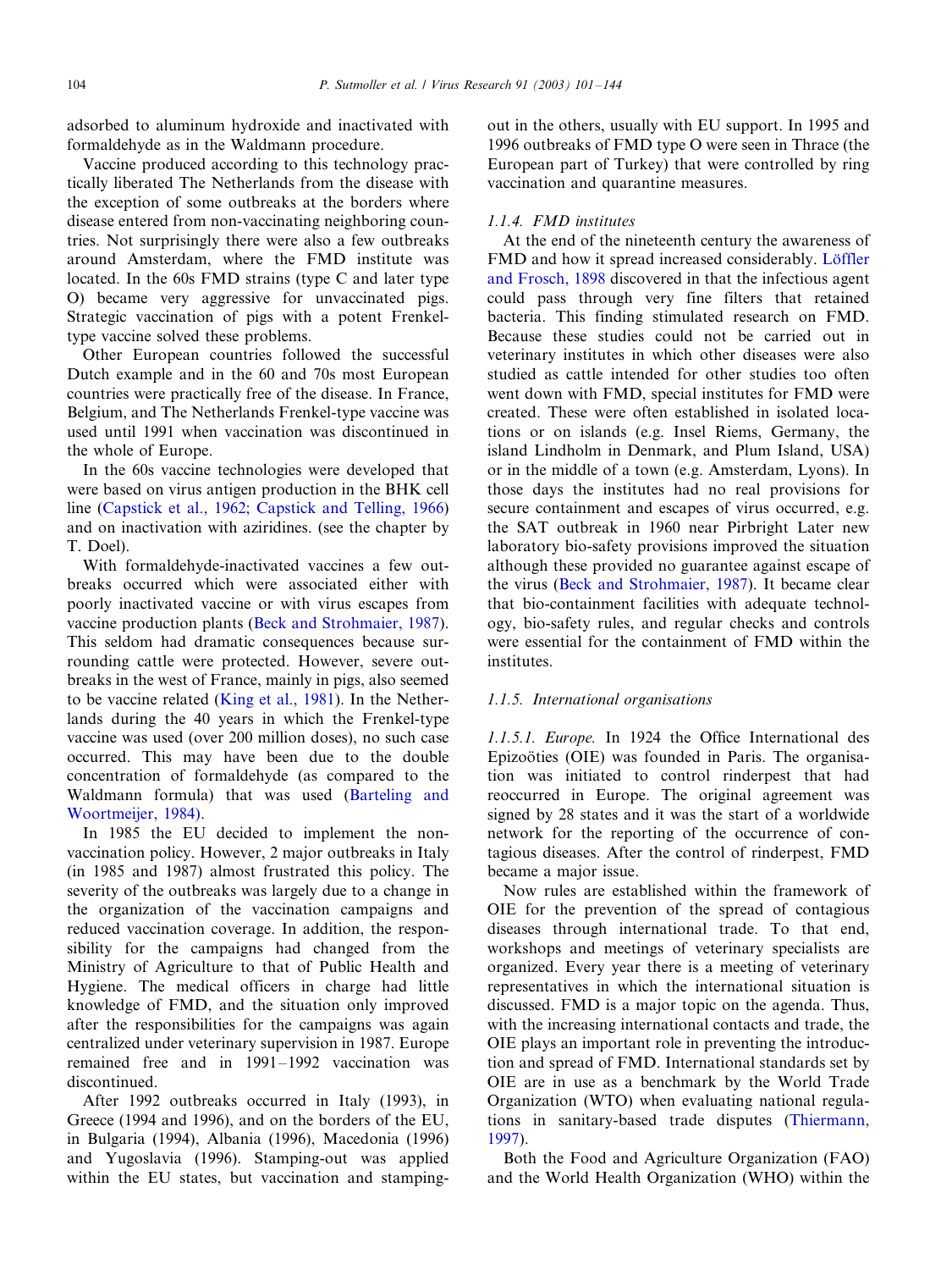framework of the United Nations became involved in the worldwide struggle against FMD. FAO played a major role in setting up FMD laboratories and vaccine production units in developing countries. However, after the support by FAO was discontinued, vaccine production often ceased because of the lack of sufficient technical infrastructure.

In 1954 under the wings of FAO, a number of European countries created the European Commission for the Control of FMD. This institution stimulated control programs in European countries and also, via its Research Group of the Standing Technical Committee Meetings, encouraged the study of FMD and methods for its improved control.

FAO is also involved-together with the  $EU$ -in the so-called Tripartite Committee that implements measures to prevent the spread of FMD from Turkey into Europe. The vaccination of cattle and sheep in Thrace, Turkey, is one of the actions that are supported by this committee.

1.1.5.2. The Americas. As a direct result of the Mexican FMD epidemic and the introduction of FMD serotypes O and A in Venezuela and Colombia in 1950-1951. [\(Cadena Santos and Estupinan, 1975\)](#page-39-0) the Pan American Foot and Mouth Disease Center (PANAFTOSA) was established in Rio de Janeiro ([Blood and Rodriguez](#page-39-0) [Torres, 1951](#page-39-0)). The Organization of American States established a technical assistance program with the Pan-American Health Organization (PAHO) as the executive agency for PANAFTOSA. In 1968, PANAFTOSA was incorporated within the regular program of PAHO.

PANAFTOSA played a major role in the coordination and organization of FMD prevention and control programs in the setting of standards for diagnosis, for the quality of FMD vaccines and in training human resources for the countries of the Americas. In 1972 the South American FMD Control Commission (CO-SALFA) was established. The objectives of COSALFA are regional coordination, promotion, and evaluation of FMD prevention, control and eradication programs; harmonization of sanitary standards; and promotion and evaluation of bilateral and multilateral agreements for the control of FMD. PANAFTOSA acts as exofficio Secretary. In 1982 COSALFA approved the document 'FMD policy and strategies in South America for the decade  $1981-1990'$ , which established general action guidelines to achieve elimination of the disease in major livestock areas in the hemisphere.

1.1.5.3. Other parts of the world. In many other parts of the world a status quo is maintained. Although regular vaccination may be carried out on large dairy farms and industrial pig holdings, the 'backyard farmer' or pastoralist often cannot afford the costs of vaccination and the disease is maintained in the area. Moreover, in many

countries the price of the vaccine must be kept low, which may impaire the quality of the vaccines and result in incomplete protection. This may give mutants of the virus chances to develop into new field strains causing new problems.

In the Middle East only the isle of Cyprus (last outbreak in 1964) is currently included in the OIE list of 'FMD free countries where vaccination is not practiced'. The other countries try to limit the damage by vaccination of the dairy herds and, in the face of outbreaks, also of their nomadic sheep flocks. However, the vaccination of these flocks is probably not sufficiently consistent. In Europe in the past and in South American countries the disease was, and is, controlled by the vaccination of cattle only, and the disease was not maintained in sheep. In the Middle East this seems to be different. The nomadic behavior and the nature of the trading markets probably gives the disease sufficient chances to be maintained in sheep and goats.

In the Middle East the regular outbreaks of FMD reflect the poor animal health status. Since 1960, six FMD virus serotypes, namely O, A, C, SAT1, SAT2, and Asia 1 have been recorded. Types O, A and Asia 1 are still endemic. Although in Thrace, the geographical European part of Turkey, and in Western Anatolia cattle and sheep are vaccinated to create buffer zones, occasionally FMD occurs in one of the South-Eastern European areas, such as Italy (1992), Bulgaria (1993), Greece (1995 and 1997), and Macedonia and Albania (1998). Turkey tries to improve and increase its vaccine production but, so far, it has not succeeded in producing sufficient vaccine for a general vaccination program of all cattle. Vaccination of sheep and goats is certainly a priority.

So far an international policy for the Middle East region is lacking, although here is some co-operation between Israel, Jordan, and Egypt, which is stimulated by the EU and the US. Israel is the only country in the area with a successful consistent vaccination policy. Their highly productive, zero-grazing dairy cattle are protected by annual vaccination. These cattle are often maintained in close proximity to nomadic flocks of sheep and goats, and, therefore, intensive disease surveillance is carried out. Although these flocks are vaccinated annually against type O, it does not prevent the occasional occurrence of FMD, even of serotype O, but outbreaks remain limited. In Israel the quality of the imported FMD vaccines is controlled by checking, on selected farms, the antibody titers after primary vaccination of young cattle and sheep.

For decennia, Egypt has suffered from type O only. Although Egypt applies annual vaccination of all susceptible animals with aqueous vaccines and the geographically isolated conditions of their livestock area seems to prevent the introduction of other strains, complete eradication of FMD so far does not seem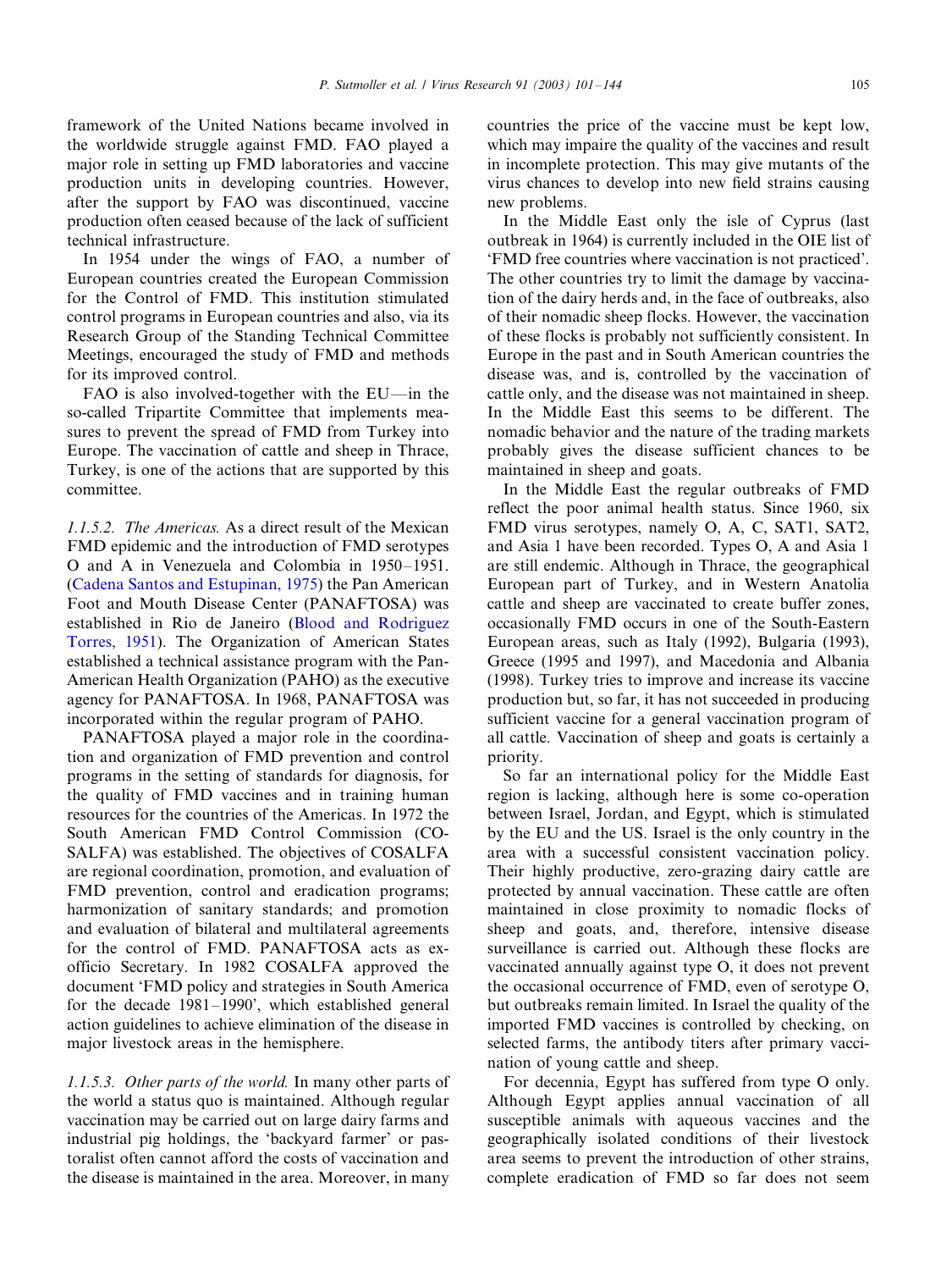possible. This might well be due to poor quality of the locally produced vaccines, which lack independent quality control, and/or lack of sufficient containment of the disease during outbreaks.

Saudi Arabia represents a special problem. In this country many of the current strains of FMD are introduced by the importation of millions of sheep annually. A heptavalent vaccine is used in valuable dairy herds without providing full protection. High animal densities in feedlot situations probably exacerbate the situation. During recent years increased competition by vaccine producers seems to have improved the situation (Dr Kitching, personal communication).

In Africa systematic vaccination against the SAT viruses is only applied in the Southern cone. This is done in border zones with fenced areas of endemic FMD, e.g. the Kruger national park in South Africa where the buffalo are permanently infected with SAT-strain viruses (Reviewed by [Thomson, 1996\)](#page-43-0). In general this policy keeps the rest of South Africa and large areas in surrounding countries free of FMD. In the beginning of 2001 after excessive rainfall and accompanying floods, fences around the Kruger Park were flushed away and buffaloes and other game broke out of the restricted zones, causing FMD in surrounding districts. Also, at the end of 2000 South Africa suffered from a limited type  $O_1$  outbreak that started at a pig farm where swill from a harbor was fed. Initial attempts were made to control the outbreak by stamping-out but when the disease entered an area with community farming, which made control by stamping-out practically impossible, the outbreak was successfully controlled by ring/area vaccination of all susceptible animals.

Large parts of China and Taiwan suffer from O-type FMD and in 1994 a strain that was very aggressive for pigs destroyed a great deal of the Taiwanese pig export industry. In that country and in the Philippines disease is controlled by vaccination of the pigs with double oil emulsion vaccines. India and Thailand have large scale vaccine production facilities but aqueous vaccines are mainly used for the valuable dairy cattle and consistent control is not reached yet. In some other Asian countries the minimal vaccine production is often connected to national laboratories. In general in this part of the world the disease can take its devastating course by depriving farms from their animals used for traction.

In most of mainland Africa and Asia, reduced Government expenditure on animal health has constrained control, which also has international ramifications for FMD free countries. Geographical isolation is no longer a barrier—even the Sahara can be crossed with lorries. In 1999 FMD swept across Algeria after entry via the smuggling of infected cattle from West Africa across the desert. Individual farmers can protect their stock with vaccination but to obtain an export trade, countries require surveillance and control and eradication programs that can only be achieved with international cooperation and investment. Punitive trade measures against countries that use FMD vaccination limit potential investment, exacerbating the divide between rich and poor countries. Without a global approach to FMD control and eradication, new introductions of FMD into free regions are bound to happen. It is not a question of  $if$ ; it's a question of when.

#### 2. Pathogenesis of FMD

From the studies of [Loeffler and Frosch \(1897\)](#page-41-0) it was clear that FMD was caused by a very small particle that passed an ultra-filter. However, the way the virus finds its first target cells or tissues, and how it is propagated, remained undiscovered for many years. It was clear however, that the virus could spread from animal to animal or through contact with contaminated persons or objects, and through the air (Fogedby, 1963; Röhrer [and Olechnowitz, 1980](#page-40-0)).

In the 30s it was demonstrated that infected hedgehogs exhaled air that could infect other hedgehogs by inhalation ([Gibbs, 1931; Edwards, 1934\)](#page-40-0). [Korn \(1957\)](#page-41-0) reported on early virus multiplication and described histopathological changes in the upper respiratory tract of FMD infected cattle. He indicated that the primary site of virus multiplication was predominantly in the mucous membrane of the nasal passages. The virus multiplied during the pre-viremic state when the classic oral lesions were not yet detectable either macroscopically or microscopically. This idea contradicted the earlier concept that FMD virus gained entrance through the oral epithelium and caused vesicles that were followed by viremia and secondary lesions.

Korn's hypothesis was altered in the light of later investigations, but his idea of air-borne infection still forms the basis of much of the present concepts of the pathogenesis of the disease ([McVicar, 1977](#page-41-0)). [Fogedby](#page-40-0) [\(1963\)](#page-40-0) reported on air-borne FMD transmission over long distances e.g. from Germany onto Danish islands. [Hyslop \(1965\)](#page-40-0) detected FMD virus release in the air surrounding diseased cattle and [Sellers and Parker](#page-42-0) [\(1969\)](#page-42-0) made similar observations in the air surrounding cattle, pigs and sheep even before clinical signs developed. However, virus can also gain entry through abrasions in the epithelium of, for instance, the oral cavity, feet or teats, it is now generally accepted that the common portal of entry of the virus is by the respiratory tract [\(Sutmoller et al., 1968; Sellers and Parker, 1969;](#page-42-0) [McVicar and Sutmoller, 1976\)](#page-42-0). Most virus will be trapped in the upper respiratory tract, with subsequent multiplication in the mucosa of the oro-pharynx. However, after experimental pulmonary infection of cattle, FMD virus will multiply in lung tissue ([Eskildsen, 1969\)](#page-40-0) and virus that reaches the alveoli can also pass readily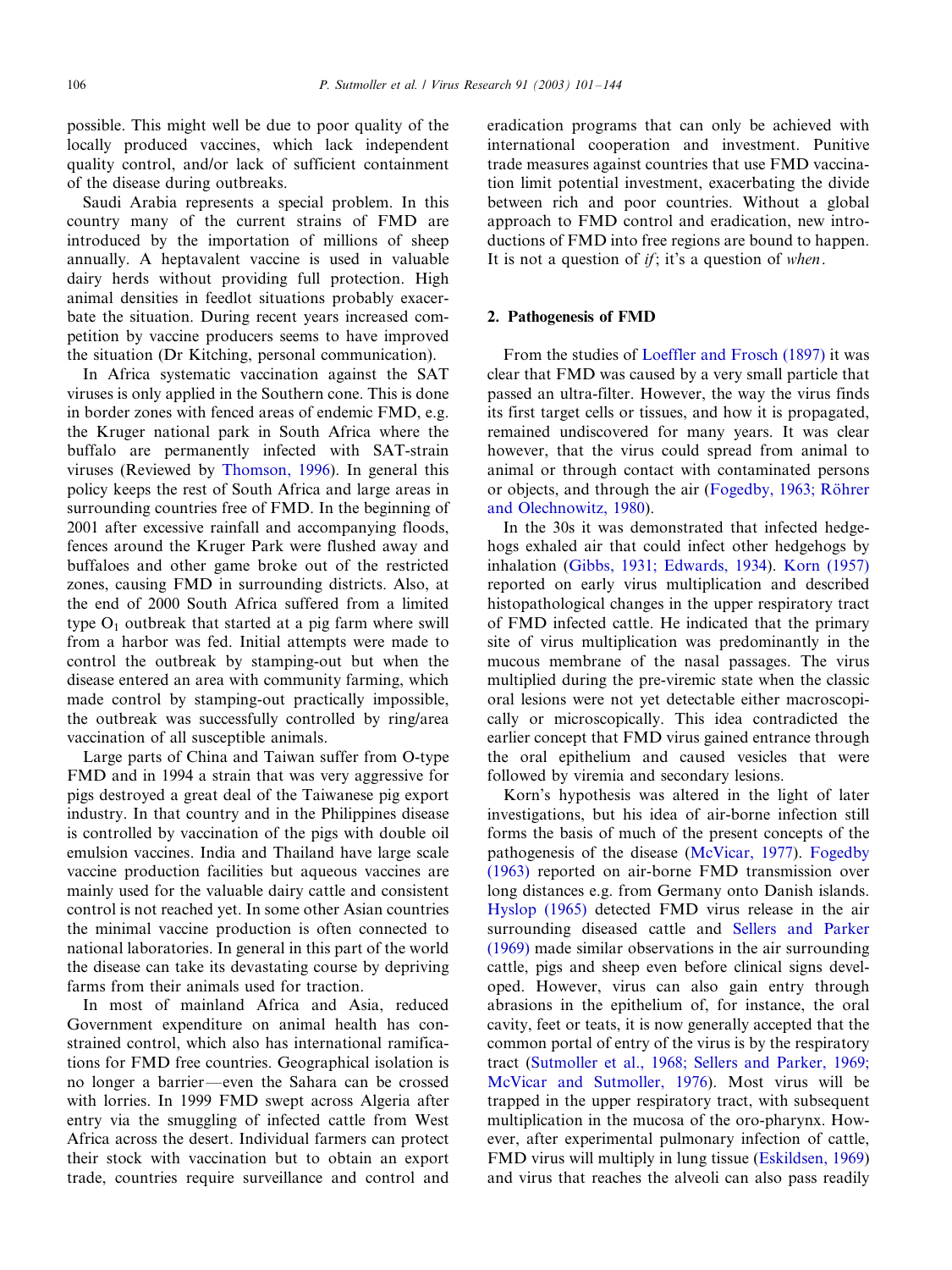into the blood stream ([Sutmoller and McVicar, 1976,](#page-42-0) [1981\)](#page-42-0). FMD virus is then distributed throughout the body, to reach multiplication sites such as the epithelium of the oro-pharynx, oral cavity, feet and the udder. This type of explosive clinical syndrome will take place after contact exposure to infected animals, just prior to the development of clinical signs (Grav[es, 1971\)](#page-40-0).

Virus can replicate at many sites in the body, and often lesions can be observed at those sites. Best known are the oral, feet, teat, and heart lesions but virus also replicates in the mammary gland. When virus is instilled in the mammary glands of susceptible cows, virus appears in the milk in high titers. Virus replication is accompanied by signs of mastitis,  $2-4$  days before other clincal signs developed ([Burrows, 1968a](#page-39-0)). Intra-nasal exposure of susceptible cows resulted in the detection of virus in the milk when the cows had generalized lesions [\(Leeuw et al., 1978\)](#page-41-0).

Virus probably replicates in the pituitary gland ([Scott](#page-42-0) [et al., 1965](#page-42-0)). Involvement of the pancreas with selective necrosis of the islets of Langerhans was reported by [Manocchio \(1974\)](#page-41-0). Virus reaches high titers in the skin of infected cattle even in areas where there are no gross lesions [\(Gailiunas and Cottral, 1966\)](#page-40-0). However, gross lesions are most frequently observed in tissues that are subject to vigorous activity or trauma ([Potel, 1958;](#page-41-0) [Seibold 1963; Skinner and Knight, 1964\)](#page-41-0).

In the 60s prior to the vaccination programs in Argentina, Uruguay and the southern States of Brazil serious sequels of FMD were seen including survivors with a cardiac-pulmonary syndrome. Also, the 'panting' or 'heat intolerance syndrome' is seen in cattle. The latter may be indicative for FMD virus affecting the pituitary gland [\(Domanski and Fitko, 1959; Scott et al.,](#page-39-0) [1965\)](#page-39-0). These animals develop hairy shaggy coats and become very sensitive to warm weather and become very poor producers. Similar animals can still be found, for instance in East Africa. (T. Leyland, personal communication).

During the 2001 type A outbreak in Argentina and Uruguay there were several cases of acute cardiac involvement in young animals (calves and piglets), causing mortality, and even of adult cattle with typical 'tiger' hearts. This may be due to the completely naïve immune status of the population as a result of the nonvaccination policy. Strain differences may also play a role. Abortions and mastitis are other common sequels of FMD that very much affects productivity.

When clinical disease develops, the degree of contagiousness peaks just before and during the beginning of the clinical signs and drops rapidly  $4-5$  days later even though at that time external lesions might still be very evident (Grav[es, 1971](#page-40-0)).

During the viremic phase, and thereafter, dependent on the lesions associated with epithelial involvement, virus is present in secretions and excretions [\(Cottral,](#page-39-0)

[1969; Sellers, 1971](#page-39-0)). Virus is excreted from all lesions. It is externalized also as an aerosol in exhaled air. [Cottral](#page-39-0) [\(1969\)](#page-39-0) and [Sellers et al. \(1971b\)](#page-42-0) reviewed the level of virus in excretions/secretions; unfortunately little information exists on the relative levels of virus from aerosols and secretions for infections of each species with a specific virus strain. Dekker et al. (1996) indicated how differences in aerosol excretion between virus strains, after infection of pigs, could be a major factor in the area at risk around infected pig farms. Virus output varied by as much as 300-fold, with enormous implications for airborne transmission. However virus strains not adapted to produce high level of aerosol excretion such as the Pan-Asia type O strain ([Donaldson et al.,](#page-39-0) [2001a\)](#page-39-0), also appear successful in nature. This raises the importance of the level and duration of virus concentrations in excretions/secretions of various host species. Although pigs are major producers of virus aerosols, cattle produce several magnitudes more virus in the epithelium of the tongue, that often sloughs off and is spat out during clinical disease, as well as in saliva, urine, feces and milk. For example, the  $10-30$  g of tongue blister material which a cow with FMD can spit out may represent not less than a billion infectious units (IU).

These enormous quantities of virus contaminate the environment (boots, clothes, tyres etc.) and, therefore, cattle are probably the main source of environmental contamination.

- . FMDV infection is often airborne through the upper and lower respiratory tract.
- . FMDV can also enter the new host through abrasions of the mouth epithelium of the skin of feet and udder.
- . The peak of infectivity is just prior to or during the development of lesions. Infectivity is much reduced 3–4 days after the lesions develop. Some virus strains are host adapted.
- . The clinical manifestations of FMD usually are severe, and sequalae following initial recovery can seriously impair livestock productivity.
- . Although pigs are major producers of virus aerosols, cattle produce several magnitudes morevirus. Cattle are probably the main source of environmental FMD contamination.

# 3. Epidemiology

#### 3.1. Transmission of FMD virus

FMD is very infectious and the virus can be transmitted in many ways. Diseased animals excrete the virus in enormous quantities. The most common way of dissemination is by infected live animals and contami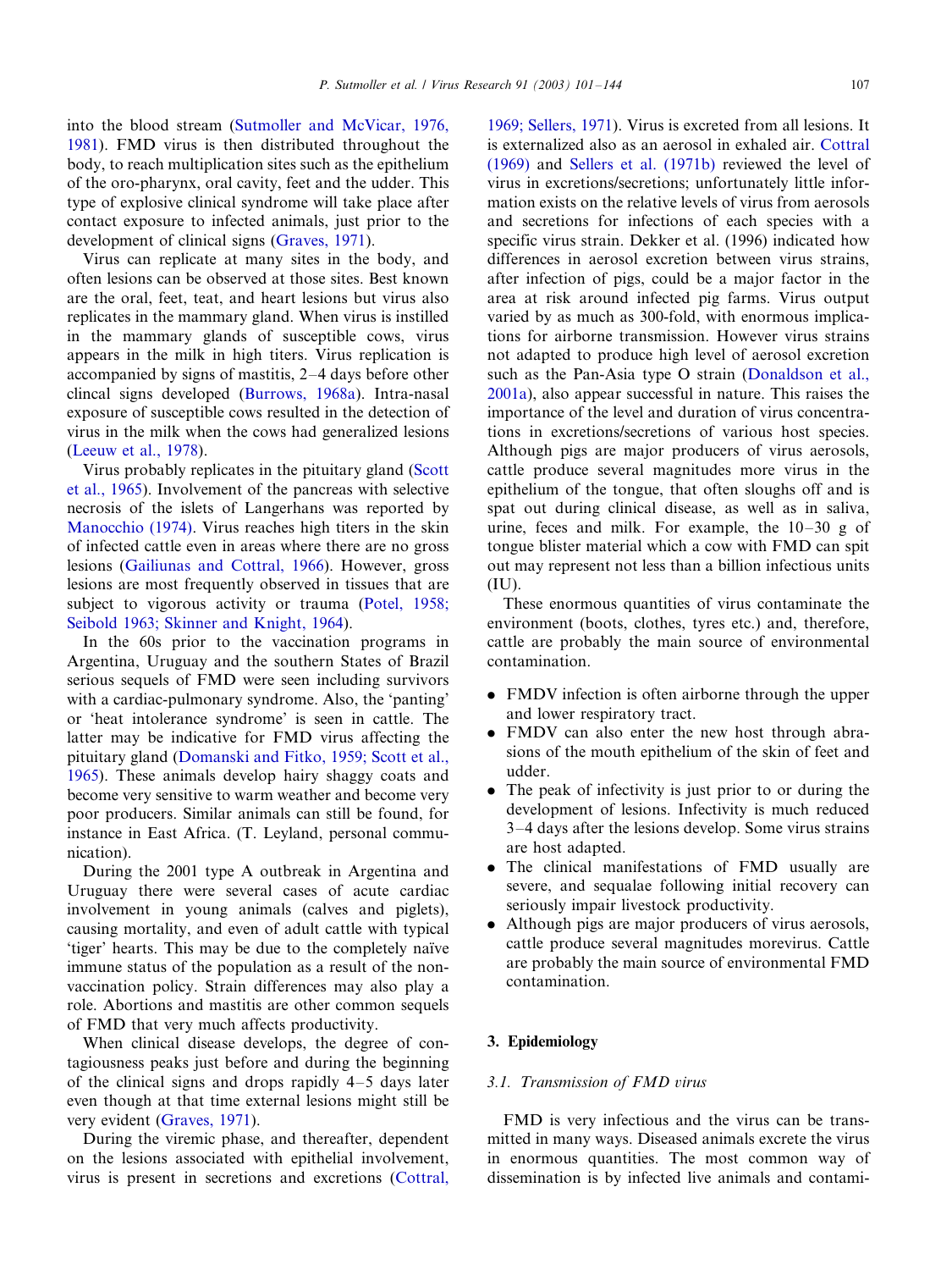nated animal products. Indirect transmission can be by people, vehicles, equipment, hay or bedding contaminated with feces or urine of diseased animals etc. Massive animal movements of all species, as a result of intensive animal husbandry practices are especially hazardous. Over the years illegal activities, have often been attributed to introductions of FMD into noninfected countries, such as the importation of infected meat and feeding to pigs of non-heat treated swill, and the illegal trans-boundary movement of animals. Recently, the danger of spread of FMD by animal movement was clearly illustrated by a shipment of sheep from the UK that disseminated the virus to other animals in a rest-station in western France.

Many authors have described the role of aerosol transmission (Recently, reviewed by [Donaldson et al.,](#page-40-0) [2001b](#page-40-0)). They referred to airborne transmission as 'uncontrollable' spread, while 'controllable' spread is referred to as direct or indirect contact through fomites and people.

#### 3.1.1. Minimum infective dose of FMD virus

[Sellers \(1971\)](#page-42-0) reviewed the minimum infective dose of FMD virus required to infect susceptible animals of different species and by different routes of exposure and concluded that exposure to even high levels of virus does not necessarily result in infection. The minimal infective dose of a particular virus strain required to infect a susceptible animal varies for different animal species and the route of infection.

Cattle injected in the tongue epithelium with only 1 IU may become infected, while a higher dose of  $10-100$ IU is required for aerosol exposure.

Pigs need only a very small amount of  $FMDV$  (1–10 IU) when inoculated into the skin of the bulb of the heel to set up infection [\(Burrows, 1966\)](#page-39-0), however a pig would require 1000 or more IU to become infected by the intranasal route.

Sheep require 10 000 IU by the intra-nasal and intratracheal routes for successful infection ([McVicar and](#page-41-0) [Sutmoller, 1968](#page-41-0)). The low susceptibility and the much lower excretion by sheep, compared to cattle or pigs, likely explains why under the South American conditions FMD is not maintained in sheep.

The usual interpretation of the minimum infective dose is that susceptible animals will not become infected with FMD when exposed to less than the minimum infective dose as is the case with a minimum harmful dose of a chemical contaminant or of radiation ([Molak,](#page-41-0) [1997\)](#page-41-0). For a replicating organism like FMD virus this does not follow, because one infectious FMD virus particle at the right site at the right time will invade a cell, replicate, and produce numerous offspring. These offspring invade other cells, leading to disease. Higher concentrations of virus obviously have a better chance to come in contact, adhere and invade susceptible cells,

but exposure of many cells with a low virus concentration also may lead to infection of at least one of those cells. For instance, if the minimum infective dose for a pig by the oral route is 100 000 virus units, feeding 100 pigs with 1 l of milk containing only 500 virus units/l has a probability of about 30% that at least one pig becomes infected ([Sutmoller and Vose, 1997\)](#page-42-0). This would initiate an outbreak, even though none of the pigs received the so-called minimum infective dose.

If the amount of agent externalized by an animal is very small, it becomes increasingly difficult to demonstrate the transmission of a disease. The unresolved debate surrounding the infectivity of the persistently infected animal or 'carrier' is a point in case. Risk assessments can estimate the frequency or the chance that minimal amounts of virus will be transmitted and cause disease, taking account of the number of carriers, the probability that carriers contaminate the environment with (minute quantities of) infectious virus and the probability that this would result in an outbreak.

. When many susceptible animals are exposed to less than a minimal infective dose of FMD virus, possibly one of these may become infected. One infected animal in the herd or flock will start an outbreak.

#### 3.1.2. Excretion of FMD virus

FMDV is externalized by lesion material, saliva, milk, feces, urine, semen, nasal discharge and exhaled air. The contagious period usually starts about 24 h prior to the development of clinical signs. The level of transmission drops precipitously  $5-7$  days after the development of lesions, coinciding with the drop in virus titers and the first development of antibodies (Grav[es, 1971](#page-40-0)). Lesions are usually still quite obvious at that time. In estimating the risk of transmission, the first consideration must be the amount of virus that is being released into the environment by infected livestock. Next the probability of the contaminant virus reaching non-infected stock must be taken into account.

It is often stated that pigs give rise to the highest levels of aerosolized virus, followed by cattle and sheep [\(Sellers et al., 1971b\)](#page-42-0). However, cattle with FMD are usually the greatest producers of FMD virus of all species. It can be estimated that one infected cow, in addition to exhaled air, contaminates the environment with some 10 billion or more IU during the first week of disease with excretions (faeces, urine, milk), salivation, sloughed-off of blister epithelium and vesicular fluid. The total amount of virus excreted by pigs and by sheep is, in general, much smaller than by cattle.

The amount of infectious material released into the environment is also related to the numbers of infected animals. A small herd of cows with low morbidity will probably be much more contagious than that of a large flock of sheep with a high morbidity rate. Although in a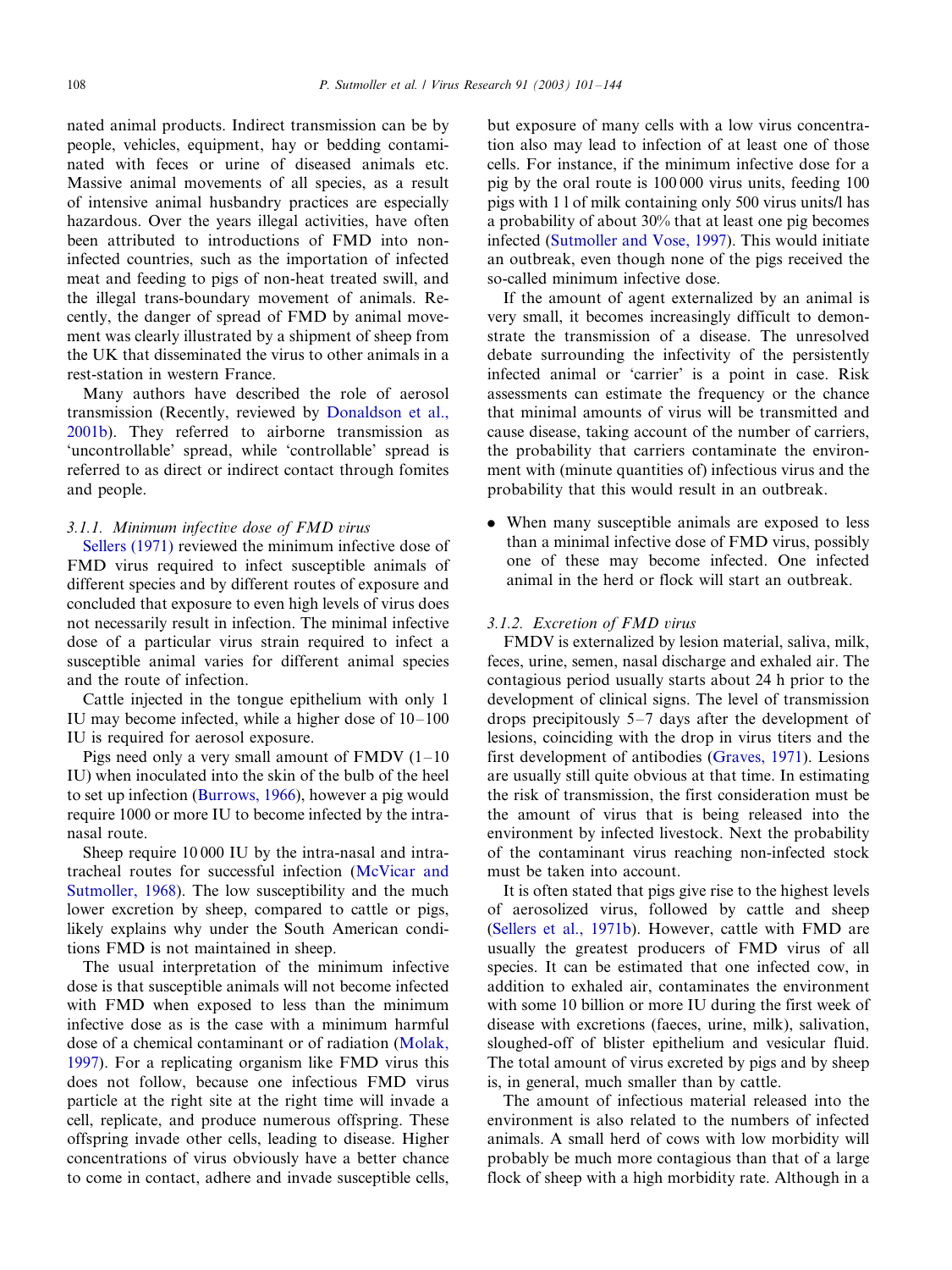(vaccinated) population with a high level of immunity some sub-clinical infection might occur, very low amounts of virus will be generated and spread into the environment. Serum antibodies limit or inhibit virus replication and generation of aerosols and prevent vesicle formation and excretion from other sites. This also explains why vaccination has frequently been successful despite low levels of bio-security.

The degree of excretion of FMD virus may differ between various strains of the same type of virus. Up to 300-fold difference in level of excretion by pigs by aerosol of strains of virus type  $O<sub>1</sub>$  has been reported [\(Donaldson et al., 1970; Dekker et al., 1996](#page-39-0)). Spread of the virus is also influenced by individual differences in susceptibility to FMD infection, and in the level of virus excreted by the infected animal, species and possibly, breeds. Excretion by some hosts (e.g. camelids or vaccinated animals that become infected) may be so low that the probability of transmission will be negligible.

- . Excretion of virus by cattle, pigs and sheep often peaks before clinical signs occur.
- . Cattle produce the greatest total amount of virus and are the major source for the dissemination of FMD.

#### 3.1.3. Dissemination of FMD virus

FMDV may be disseminated through direct contacts between susceptible animals during transport, markets, shows and fairs etc., and through indirect contacts such as farmers, veterinarians, inseminators, contaminated food, trucks used for the transport of livestock etc. Other mechanisms involve the exposure of livestock to contaminated products such as meat, offal and milk. Calves drinking contaminated milk will become infected by this route ([Donaldson, 1979](#page-39-0)). Milk trucks have also been implicated as an important source of virus spread [\(Sellers et al., 1971a](#page-42-0)). Pigs, consuming swill containing contaminated meat, organs and offal are particularly at risk. Secondary spread involving feeding of pigs with contaminated skimmed milk was involved in long distance spread to at least two locations in  $1967-68$  in the UK [\(Anon, 1969\)](#page-38-0).

Imported meat and meat wrappings accounted for between 97 and 139  $(54-77%)$  of the 179 primary outbreaks in the UK between 1954 and 1967 [\(Anon,](#page-38-0) [1969\)](#page-38-0), and primary outbreaks frequently involved pig units. Recent examples have been:

- the Pan-Asia type O outbreak in South Africa in 2000 on a pig farm where swill originating from ships was fed;
- the involvement of a swill-fed pig unit in the spread of FMD during the Pan-Asia type O outbreak in the UK in 2001, although the original source of virus and mode of entry to the farm has not been determined;

- the recent (2000) outbreak of type O in Artigas Department, Uruguay in the border region of Rio Grande do Sul, the most southern State of Brazil, caused by the feeding of contraband slaughterhouse offal to a small number of pigs living in close contact with cattle.

There are many examples where boots, wheels or other objects must have acted as mechanical carriers of the virus. [Fogedby \(1963\)](#page-40-0) reported a noteworthy incident. In Norway during the Second World War when the Oslo Fjord was blocked by ice and when the country was still free of FMD a shipment of pigs was sent from Denmark to a southern port in Norway and from there by rail to Oslo. The vans that conveyed the pigs were not leak proof. The pigs had symptoms of FMD at arrival in Oslo. Within 1 week after the transport, 10 outbreaks occurred on farms situated along the railway. All farms were within 100 m from the railway track. Only those farms at which people from the farm had crossed the railway were infected. While other farms within the same distance from the railway were not infected. Thus it is likely that boots played a role in bringing the virus onto the farms.

In 1956 there were 5 primary outbreaks in Switzerland along the railway track from Basel to Chiasso at the Italian border. Diseased pigs in transit were the cause.

Even when more obvious sources are controlled, virus may be introduced into a country by contaminated materials. In Scotland in 1908 contaminated hay/straw for ruminant feed was the suspected means of introduction of FMD into the UK. It prompted introduction of the Foreign Hay and Straw Order of 1908, permitting only import of hay and straw from FMD free countries.

Imported straw was also assumed to be the source of FMD in Korea in 2000 and might also have been the source of the FMD outbreak in Japan in the spring of 2000 [\(Sugiura et al., 2001](#page-42-0)).

Cattle have been infected by entry into decontaminated premises, up to 4 months after culling, cleaning and disinfection had occurred: 12 occurrences of this were reported in the winter of  $1967-1968$  in the UK. The mechanisms of such infection are unclear, but apparently the virus was able to survive that length of time either in the environment or in some unknown other host.

3.1.3.1. Persistence of FMD virus in the environment. An important factor in the transmission of FMD virus is its relative stability under the right environmental conditions ([Cottral, 1969\)](#page-39-0). Relative humidity levels above 55%, cool temperatures and approximately neutral or slightly alkaline conditions favor prolonged survival of infective aerosols and on fomites [\(Sellers et al., 1971b;](#page-42-0) [Donaldson, 1986](#page-42-0)).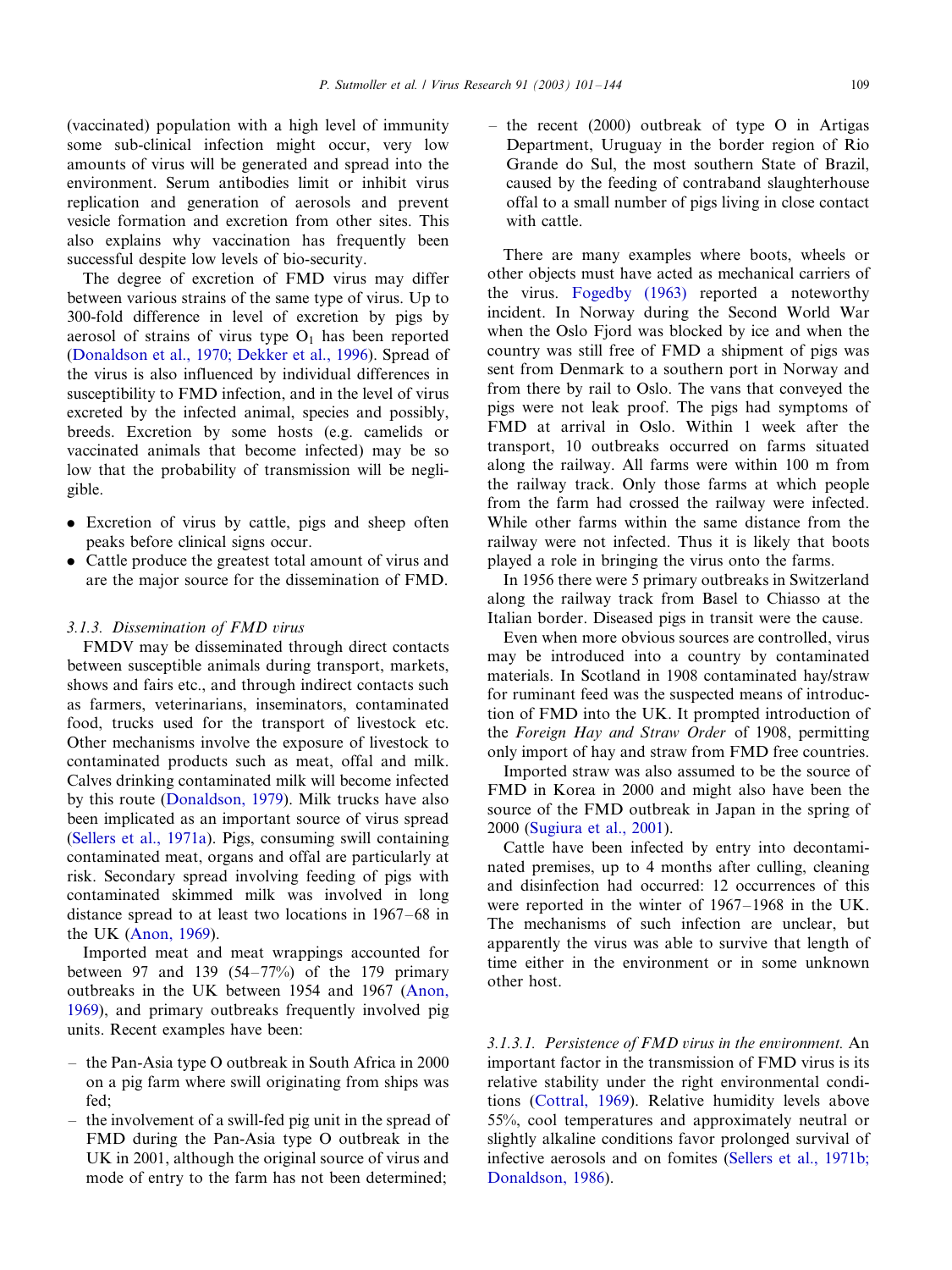3.1.3.2. Dissemination of FMD virus by people. People in contact with infected animals are exposed to enormous amounts of virus. Using large-volume air-samplers, [Sellers et al. \(1971a\)](#page-42-0) found that in a period of 30 min 10 million IU could be collected from the air of a stable housing infected pigs. Consequently, people who work with infected animals or materials will carry FMD virus on their hair and skin and on clothes Therefore, on infected premises it is necessary to wear special clothing that must be changed and left behind and the visiting person should shower when leaving the infected premises. If contaminating virus is not removed by showering and change of clothes there is a high probability that a susceptible contact animal will receive sufficient virus to become infected by fomites, aerosol or handling. In the 1967-1968 epidemic in UK, veterinarians were incriminated in 6 of 51 outbreaks and in 4 other cases non-veterinary personnel were involved [\(Anon, 1969](#page-38-0)).

In this context it must be noted that FMDV can be carried for a short period in the throats of people [\(Sellers et al., 1970\)](#page-42-0). Sampling of human subjects, who had been in contact with diseased animals, showed that virus could be recovered from the nose, throat, and saliva of these people immediately after leaving the room. Nasal swabs of such persons usually contain 100– 1000 IU, but some may contain as many as 10 000 IU. A full body shower and change of clothes reduced the amount of virus from nasal swabs by a 100-fold in the 2 h following exposure. When people who had been examining infected animals talked to colleagues for 4 min., virus was subsequently recovered from the nose of one of the colleagues, but the virus could have come from the clothing of the examiners as well as from the exhaled air. No virus could be detected in the upper respiratory tract 24 h after leaving the contaminated room in 7 of the 8 subjects. However, nasal swabs from 1 person that initially contained 5000 IU in the animal room decreased to 100 IU at 24 and 28 h and no virus could be recovered after 48 h. It can be assumed that the amounts of expelled virus decrease proportionally. The probability that FMD virus reaches a susceptible animal is inversely proportional to the distance between the person externalizing the virus and the animal. The greater the distance the lower the probability of infection.

[Sellers et al. \(1971a\)](#page-42-0) reported that, under exceptional circumstances, FMD virus carried in the nose and throat could be transmitted from man to animals. Shortly after being in contact with infected animals, these researchers discarded clothing, showered and moved to a different compound and succeeded, in transmitting and infecting one steer by examining the animals and at the same time sneezing, snorting, coughing and breathing at the muzzles of the animals. The exposure of each animal to this treatment lasted 30 s for each person. However,

in practice, such intimate contacts between people and susceptible cloven-hoofed animals is unlikely but it shows that, for instance, bleeding teams for serological surveillance must carefully observe bio-safety regulations.

There is not much that can be done to decrease the level of contamination of the upper respiratory tract of people exposed to infected animals. Wearing of surgical mouth cloth or an industrial gauze and cotton wool mask reduced the amount of virus inhaled by nearly tenfold but paper masks had no effect [\(Sellers et al.,](#page-42-0) [1970\)](#page-42-0).

Thus, although FMD virus trapped in the throat of people does not harm people, it can spread to clovenhoofed animals during a short period of time. People working with infected animals, carcasses or other infected material are therefore required to avoid contact with susceptible cloven-hoofed animals and with people who work with such animals. Persons that might have been exposed to infected animals must avoid direct contact with ruminants for  $3-5$  days. They should also refrain from visiting farms, shows and markets or abattoirs where cloven-hoofed animals are held. The contamination level of workers handling infected animals could be reduced considerably by the use of heavy or resistant rubber gloves in addition to protective coveralls. For instance, this would prevent the accumulation of heavily contaminated material under the fingernails. Scrubbing of nails before showering is highly recommended.

In epidemic conditions surveillance teams frequently do not know that they have visited infected livestock. If the animals examined are in the incubation phase and not showing signs of FMD, such teams may be a significant source of FMDV transmission through the close oral examination of susceptible ruminants. Where veterinary expertise for surveillance is limited this creates a high-risk situation for spread by surveillance teams. Surveillance teams should therefore work under the assumption that any visited farm is potentially infected.

- . FMD is very contagious and spreads in many ways: by direct or indirect contact and through the air by infectious aerosols and fomites.
- . Large scale animal movements create a special hazard regarding the spread of FMD.
- . Primary infections in FMD free countries have frequently involved pigs; pigs can excrete large quantities of virus (aerosols) before clinical signs develop.
- . People can be efficient mechanical transmitters of FMD, in particular if they go from farm to farm and carry out clinical examinations.
- . Any person (veterinarians, farmers, sanitary and digester personnel etc.) who had contact with infected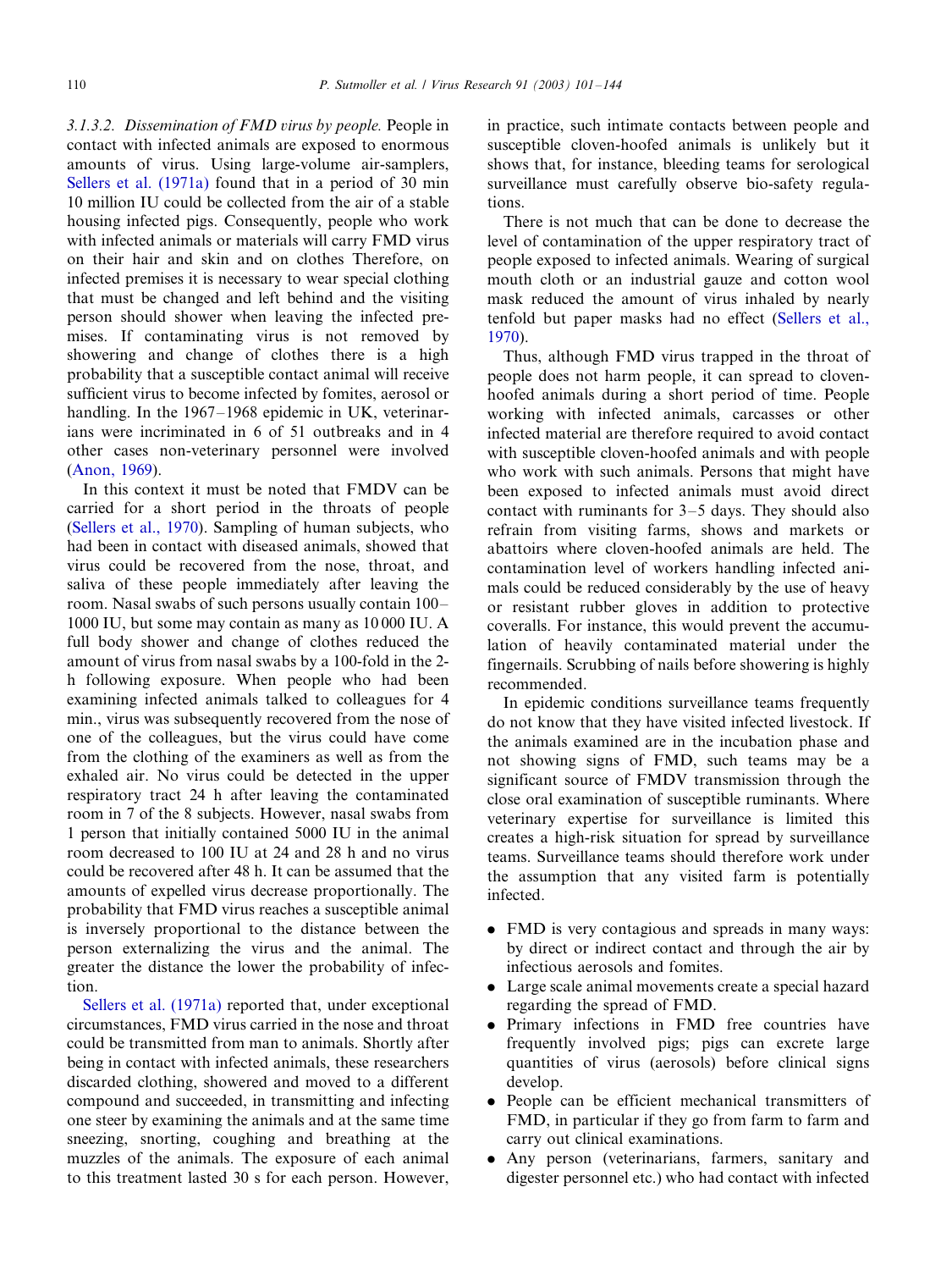animals or carcasses must take strict bio-safety measures and refrain from contact with susceptible animals for at least  $3-5$  days.

- . Protective clothes and heavy rubber gloves must be worn when handling contaminated materials, particularly infected animals and cadavers.
- . Sanitary disposal of contaminated clothing and gloves is essential.

3.1.3.3. Airborne diffusion of FMD virus. Already in the early 1900s it was proposed that FMD virus was exhaled by infected cattle and transported by the wind in saliva particles ([Penberthy, 1901](#page-41-0)) and that German farms had become infected by airborne virus from the Danish islands ([Bang, 1912](#page-38-0)). Possible spread by birds, insects or wind was considered to explain FMD outbreaks in remote places in Ireland ([Mettam, 1915\)](#page-41-0).

Since the  $1967-1968$  epidemic in the UK several authors have suggested that FMD virus can spread by wind [\(Henderson, 1969; Hugh-Jones and Wright, 1970;](#page-40-0) [Tinline, 1970; Gloster et al., 1981; Gloster, 1982](#page-40-0)). An analysis of outbreaks indicated that infection of animals downwind was more likely by inhalation than by ingestion. The epidemiological data were integrated with meteorological information to develop numerical models for forecasting and analyzing the airborne spread of FMD ([Donaldson, 1983](#page-39-0)).

Researchers at the Animal Virus Research Institute, Pirbright, UK ([Sellers et al., 1971a](#page-42-0)), obtained infectious aerosols from stables with FMD infected pigs. Pigs were found to give rise to most aerosolized virus, followed by cattle and sheep. Removal of the infected pigs led to an immediate reduction of 25-fold or more in virus concentration, but the infectious virus persisted in the air of the stables for at least 24 h. Spraying down the boxes with water after removal of the infected pigs reduced the concentration of FMD virus in the air, a heavy spray causing a greater fall in infectivity than a light spray. Spraying brought about the greatest reduction of infectivity associated with larger aerosol particles. In contrast, the infectivity associated with the smaller particles remained almost the same [\(Sellers and](#page-42-0) [Herniman, 1972\)](#page-42-0). This suggests that any intervention that produces an aerosol in the proximity of an animal accommodation might greatly increase the risk of infection originating from virus in milk, urine, feces or the environment. Therefore, aerosol created by highpressure washing of contaminated vehicles or premises are definitely a hazard. Egress of aerosols containing virus from milk tanks is a recognized risk.

The level of risk is dependant on the quantities of virus aerosols produced and the distance down wind of susceptible animals. Both the disseminating species and the number of the animals at risk play a role. When pigs are involved, more dissemination by aerosol can be expected than with other species.

To minimize the risk of airborne spread, Sellers and Donaldson (1971) recommended the slaughter of affected pigs first, followed by cattle and then sheep. However, it must be remembered that cattle generate the highest total amount of virus and that virus aerosol production by mechanical means or spread by contaminated persons or materials can easily occur.

The minimum dose of FMDV required to infect small ruminants and cattle by aerosol is similar, but since cattle have several times the inhalation volume of adult sheep, their risk of acquiring airborne infection is supposed to be greater. [Sellers and Forman \(1973\)](#page-42-0) recorded that during the Hampshire epidemic in 1967 the largest cattle herds downwind were those most frequently infected.

Humid and cold weather seems to favor the air-borne dissemination of FMDV [\(Donaldson, 1972\)](#page-39-0). In cold quiet winter weather, virus aerosols can be carried over smooth surfaces (e.g. over water) by the wind over long distances. Strong winds and rough surfaces (high trees, mountains etc) will reduce the virus concentration in such aerosol clouds. Heavy rains (rainwater often having a  $pH < 6.0$ ) may also reduce the infectivity of virus aerosols. Also, the (superficial) contamination of the environment may be reduced, because FMDV deteriorates quickly under conditions of a low ionic strength and pH, as in rainwater [\(Bachrach, 1968\)](#page-38-0). In southern Africa the relatively high temperatures and low humidity, rather than ultraviolet light, limits the potential of airborne spread between farms or groups of animals. Therefore, under South African conditions air-borne spread is considered unimportant ([Thomson, 1994,](#page-43-0) [1995\)](#page-43-0). In other tropical regions, however, periods of high humidity can be expected to favor transmission. Historically, in the southern part of South America, FMD is more frequently seen in autumn when high humidity, mild temperature and smooth wind flow are dominants. However, this increase is also due to the fact that movements of young cattle are most intense during that season.

3.1.3.4. Computer and mathematical models to predict FMD dissemination. The likely airborne spread during the British  $1967-1968$  epidemic has put much emphasis on the importance of the aerosol route in epidemiological models. In these models the role of infected cattle in the prodromal stage or with developing lesions generating enormous amount of virus, albeit not principally by aerosol, seems to be overlooked.

These models assume that, depending of the direction of the wind, so-called 'virus plumes' are created that can infect herds down wind. Quiet winter weather with low wind speeds favors the long distance spread. Strong winds with turbulent air are expected to disperse the aerosols and reduce the area at risk. [Daggupaty and](#page-39-0) [Sellers \(1990\)](#page-39-0) did a retrospective study of the possible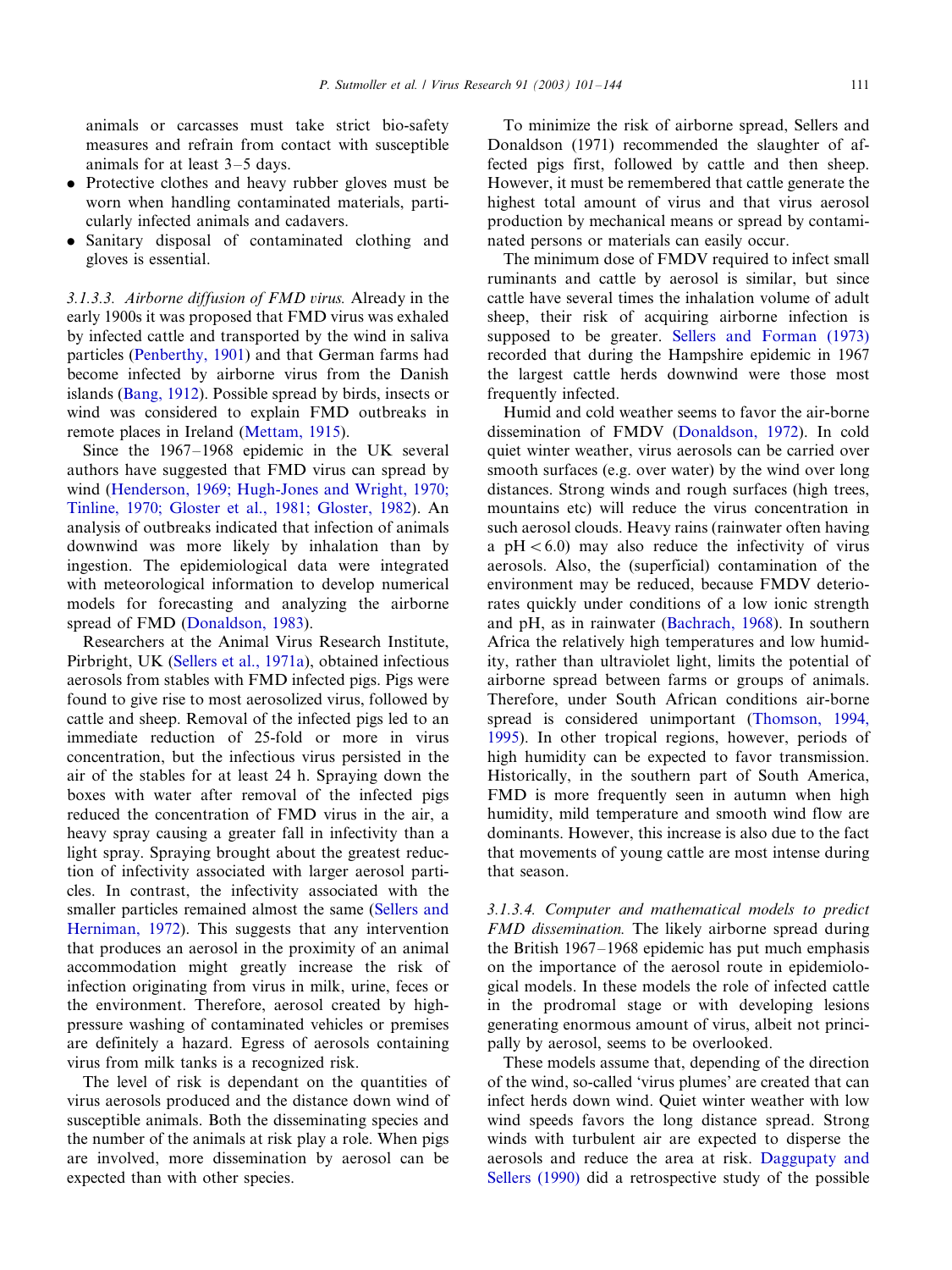airborne spread of FMD in Saskatchewan, Canada, 1951–1952. A short-range Gaussian plume dispersion model was used to estimate the concentration of virus downwind and the dose available for individual animals. The investigation suggested that a large virus source due to infected pigs in a feedlot could have been responsible for airborne infection of farms up to 20 km downwind. However, earlier official surveillance reports make no reference to disease in that feedlot.

[Sørensen et al. \(2000\)](#page-42-0) used computer models that had been developed to simulate the atmospheric dispersion of particles and gases to study the consequences of nuclear accidents. These models simulated the long distance spread of airborne FMD virus from a holding that produced virus aerosols. They concluded that under favorable climatic conditions transmission of FMD virus could have occurred over distances of hundreds of km. Attempts were then made to validate the model by using historical data from FMD outbreaks in France and the UK in 1981. From the simulations they concluded that the concentrations of airborne FMD virus in the plumes generated in France were beneath the infectivity threshold for cattle in the UK. However, in their calculations they did not incorporate the number of potential recipient cattle, which would have reduced the required level for a primary infection considerably. The authors assumed from the analysis: '... the number of pigs infected in France, and therefore the source concentration of airborne virus was probably much higher than was recorded at the time of the outbreak', without giving evidence for that statement.

A similar conclusion was reached from the simulation of Danish outbreaks that were supposed to have been caused by airborne spread from the former German Democratic Republic (GDR) in 1982. The simulation showed that if FMD had been present in at least 1000 clinically diseased pigs in the GDR, sufficient quantities of FMD virus might have reached the first infected premises in Denmark  $7-10$  days later. This supposition might be true but, as in France, it was not supported by epidemiological data. Again, if the requirements for a primary infection had been compensated for the number of potential recipient cattle the model might have explained the transmission by aerosol.

One of the problems with computer simulations is lack of transparency for the non-mathematician. Another constraint may be the lack of technical knowledge of modelers of the disease in question. [Sørensen et al.](#page-42-0) [\(2000\)](#page-42-0) stated 'epidemiological expertise would not be required to estimate the amount of virus produced from infected premises'. Recently, [Sørensen et al. \(2001\)](#page-42-0) reported on more sophisticated computer models to predict the spread of FMD. These were linked to other models so that the predicted 'plumes' could be modified according to topographical conditions. These models

are supposed to simulate spread over short or long distances.

[Donaldson et al. \(2001a\)](#page-39-0) described the relative risks of airborne FMD spread from different species and different numbers of infected animals to susceptible recipient animals at various distances from the source animals. They used experimentally obtained data for the UK 2001 strain as the computer input: the amount of FMDV recovered by air-samplers over a 24-h period were about 1 million virus units per pig and some 50 000 virus units per sheep. They assumed that the amount of aerosol virus generated by cattle would be similar. These amounts were considerably lower than the input data used by [Sørensen \(2000\).](#page-42-0) The simulation results predicted that one hundred infected pigs were required to transmit sufficient virus to infect cattle up to 2 km away. The simulation also predicted that 100 clinically diseased cattle or sheep could be the source of an airborne infection of cattle at a distance of 200 m downwind. The authors indicated that it was unlikely that there were farms with such large numbers of animals in the prodromal or clinical stage of the disease during the 2001 UK epidemic. The authors concluded that according to the model it is unlikely that infectious aerosols generated by live animals contributed significantly to wind-borne spread of the virus in the UK 2001 outbreak.

Another model on the spread of FMD that greatly influenced the approach of FMD control in Britain was presented by [Ferguson et al. \(2001\).](#page-40-0) The authors concluded 'Hastening the slaughter of animals with suspected infection is predicted to slow the epidemic, but more drastic action, such as 'ring' culling or vaccination around infection foci, is necessary for more rapid control. Culling is predicted to be more effective than vaccination'. However, the data that were used were from the current epidemic when the large scale circle culling very likely contributed to spread of disease making these data not valid for conclusions on vaccination.

[Donaldson et al. \(2001b\)](#page-40-0) commented that modeling the spread of FMD using an 'average species' would be an over-simplification. The wide variation between species in terms of quantities of virus excreted, their respective susceptibility to infection and routes of exposure will lead to inaccurate forecasts ([Donaldson](#page-39-0) [and Alexanderssen, 2001\)](#page-39-0).

Thus, the value of mathematical epidemiological models for predicting the dissemination of FMD remains to be clarified. Such models must not only consider the dispersion of aerosols generated by exhaled air of diseased animals, but must also take into account all of the other factors mentioned in this and previous sections of this chapter. Of particular importance is the relatively small amount of virus produced in exhaled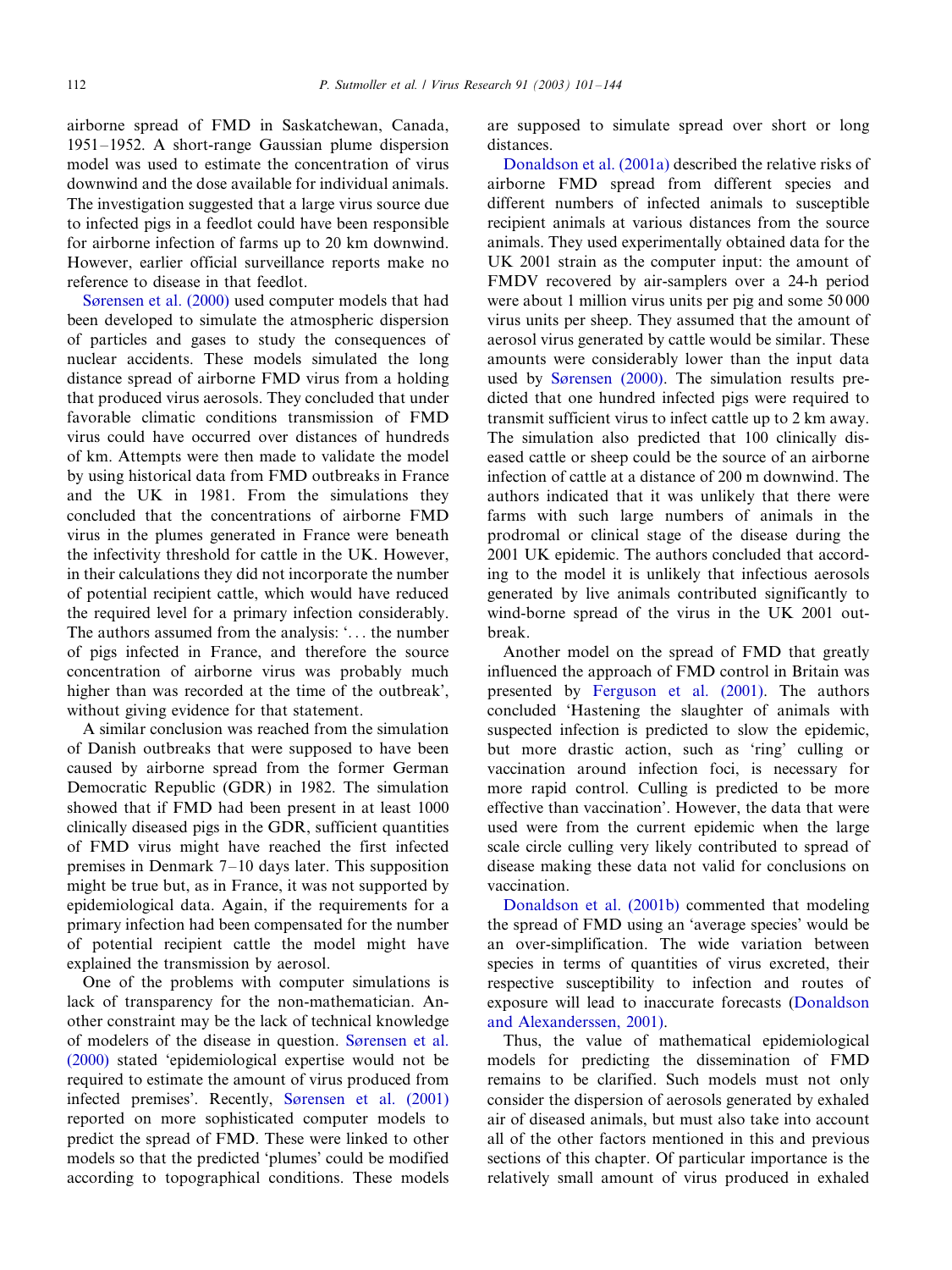aerosols by cattle compared to the enormous quantity of FMD in excretions/secretions [\(Sellers et al., 1971a\)](#page-42-0).

- . High-pressure sprays used for cleaning infected premises and holding facilities, trucks and equipment to haul cadavers of infected animals may generate large amounts of infectious aerosols.
- . Milk trucks collecting milk from infected premises may be an important source mechanical transmission and of infectious aerosols.
- . Pigs create more infectious aerosols than cattle or sheep.
- . The total amount of infectivity from aerosols and lesions together is at least one magnitude higher for cattle than for pigs and is several magnitudes higher for cattle than for sheep.
- . Computer models used to predict the airborne spread of FMD can be a useful tools, but the results of the simulations must be interpreted with caution.

# 3.1.4. Risk of disseminating FMD virus by wildlife and vermin

In another chapter Thomson et al. discuss the role of wildlife in maintenance and spread of FMD. Here we only want to note the role that deer may play in the epidemiology of FMD in temperate climatic zones.

The recent FMD epidemic in the UK has led to the concern that wildlife species (particularly deer) were perhaps playing a role in the maintenance of the epidemic. Similar concerns regarding deer are being expressed in The Netherlands, which also had a FMD epidemic in 2001 [\(Sutmoller, 2001\)](#page-42-0).

The susceptibility of free-living deer in the UK was studied experimentally in the 1970s following the 1967/ 1968 epidemic [\(Forman and Gibbs, 1974; Forman et al.,](#page-40-0) [1974; Gibbs et al., 1974\)](#page-40-0) and in the USA by [McVicar et](#page-41-0) [al. \(1974\)](#page-41-0). It was observed that deer were susceptible to FMDV by exposure to infected cattle and were able to transmit FMD to their own species and to cattle and sheep. In view of the limited geographical distribution of wild populations in the UK at that time, it was thought that deer would not be important species in the maintenance of FMD in the event of an epidemic.

In the intervening period between these studies in the 1970s and today, the deer populations in many temperate zones of the world have risen significantly. Consequently, the validity of the earlier conclusions on the role of deer in the epidemiology of FMD has to be reevaluated.

Deer range in fields between farms and visit premises and yards with animal feed and slurry, etc. If FMDV is present in the environment the chance that free roaming deer become infected is many magnitudes greater than the chance of exposure to infection of livestock in pens or stables. Deer might act as sentinels for FMDV, but this does not seem to have happened in UK or The

Netherlands. However, if FMDV were to infect the deer population it would be difficult to control the disease in that species. The spread of FMD in the deer population would depend on population density and social organization. Most likely FMD in deer would run its natural course and peter out after several weeks or months.

If stamping-out of livestock were the method of choice to control an outbreak, re-population of the area with susceptible livestock would be risky, because the virus may still be present in the area for some length of time in the deer population. Alternatively, all livestock in the area could be vaccinated or re-vaccinated. preferably within 3 months to obtain an optimum population immunity. The advantage of such an approach would be that re-population of the area with vaccinated livestock would not need to wait for the disappearance of the infection in the deer population.

The opinion that FMD infected deer constitutes a low risk because sick animals hide and probably die, is not valid. Like cattle or sheep, susceptible deer are very infectious prior to the development of lesions while they still actively move and graze. Also deer with sub-clinical or minor lesions will still roam around.

Hedgehogs were shown to be susceptible to FMDV and developed typical blisters ([Gibbs, 1931; Edwards,](#page-40-0) [1934\)](#page-40-0). Hedgehogs spread the virus to other hedgehogs and could presumably infect livestock. Similarly, in South America the capybara (Hydrochoerus hydrocheris), a large rodent that lives in groups in close contact with grazing livestock, has been shown to develop clinical disease [\(Rosenberg and Gomes, 1977\)](#page-41-0). Capybaras were exposed to FMDV type  $O_1$  by the intramuscular route and virus was isolated from most of the organs collected from four animals slaughtered  $24-$ 48 h post-inoculation. The remaining capybaras developed vesicular lesions on their feet between 72 and 96 h post-infection and virus was shed with feces until at least 10 days post-infection. The susceptibility of capybaras to this strain of FMDV by intramuscular inoculation does not necessarily mean that they constitutes an actual virus reservoir and the epidemiological significance of FMD in the species is unknown. Most likely cattle are the primary host and capybaras a dead-end host.

Rats, mice and birds might transmit the disease mechanically. Mechanical transmission requires contamination of the animal or bird, transport of the virus for varying distances and availability of sufficient virus for infection of a susceptible host. FMDV has been found in rat feces and urine and in bird droppings. The maximum titer found in rat feces was  $1000$  ID<sub>50</sub> per g [\(Capel-Edwards, 1970\)](#page-39-0). [Sellers et al. \(1971b\)](#page-42-0) states that the feces from 160 rats would be required to attain sufficient virus to infect cattle by ingestion. However, as explained earlier, the chance of infection will also depend on the numbers of animals contacting the infectious source, raising the likelihood of a transmis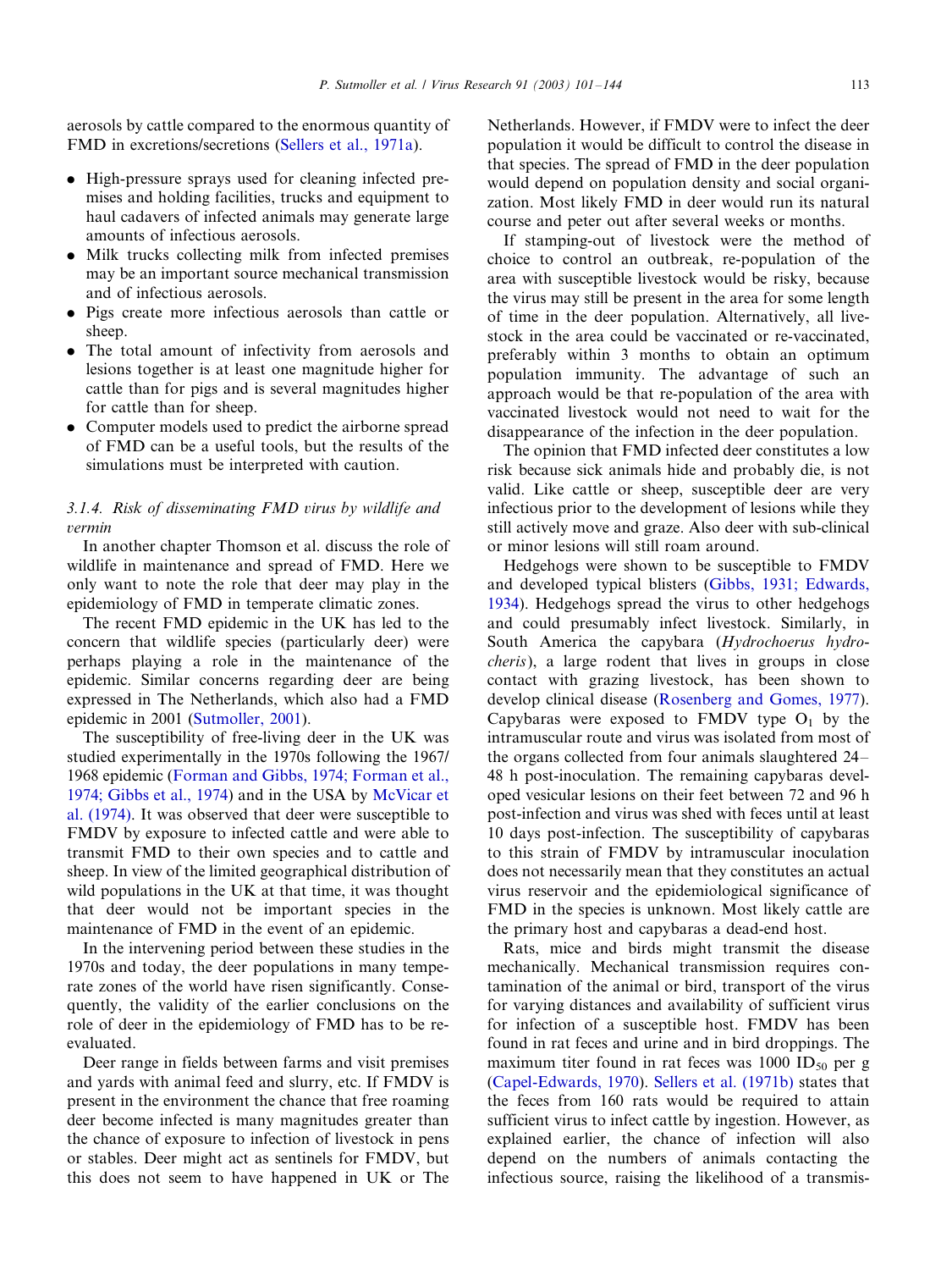sion occurring with sources containing low virus loads. It has also been suggested that contamination of dust by rat feces or urine may lead to infection by inhalation. In this instance only a few IU would be required.

It must be emphasized that the role of vermin such as rats is insignificant under conditions of extensive cattle management as occur in South America.

- . During epizootics, spread of FMD by deer or other susceptible wildlife species must receive serious consideration. However, if these animals are left in their territory (without hunting and chasing) the disease is likely to fade out.
- . Vermin might spread FMD from infected premises, particularly when cleaning and decontamination have eliminated normally available feed sources.

#### 3.2. Persistent infection, the carrier problem

For more than 100 years, it has been suspected that cattle recovered from FMD could initiate outbreaks of the disease. (Reviewed by [Fogedby, 1963](#page-40-0) [Sutmoller et](#page-42-0) [al., 1967; Salt, 1993](#page-42-0)). This suspicion was raised because of outbreaks that occurred in countries or areas free of FMD following the introduction of healthy convalescent cattle. One of the first cases described occurred in Sweden in 1897 and 1898, when 2 bulls imported from The Netherlands caused a FMD outbreak several months after their introduction into the herds.

Bürgi (1928) surveyed a number of outbreaks in Switzerland from 1920 to 1927. In his opinion about 3% of recovered cattle remained carriers and excreted FMD virus intermittently for at least 5–6 months and probably up to 1 year. Flückiger (1934) pointed out the possible role of carriers in other species such as goats.

Another incident was reported from the UK after the serious  $1922-1924$  epizootic with over 4000 outbreaks. The traditional slaughter policy was partly abandoned and 105 infected farms were isolated, without slaughter. Eight months later a convalescent bull and a heifer from these farms, were sold to a district where no disease had been observed. After their introduction into the new herd FMD occurred and was attributed to these animals [\(Fogedby, 1963\)](#page-40-0).

Imported Brazilian Zebu carrier cattle were probably the source of a Mexican outbreak in the late 40s [\(Sutmoller et al., 1967; Casas Olascoaga et al., 1999\)](#page-42-0). However, these few but interesting reports must be set against the fact that in many countries after outbreaks and before the introduction of vaccination, millions of recovered animals were probably carriers. The introduction of vaccination drastically reduced the incidence and morbidity rates and the amount of virus circulating in the livestock population. In countries in which FMD was controlled by the use of systematic vaccination of the cattle population only, transmission of disease from

carrier cattle to non-vaccinated or other susceptible species has not been observed. Also, in situations in which, after a period of 'freedom of FMD', vaccination was discontinued there has been no case of FMD linked to the existence of carriers.

#### 3.2.1. Definition

Animals in which FMD virus persists in the pharyngeal region for more than 4 weeks after the infection (persistently infected animals) are called 'carriers' [\(Sut](#page-42-0)[moller et al., 1968; Salt, 1993\)](#page-42-0). [Martin et al. \(1987\)](#page-41-0) assigned the term 'carrier' only to animals that are able to disseminate an infection, yet remain clinically without symptoms of disease. In that regard the long-term FMD 'carrier' does not fit that definition, because apart from historical evidence during the time that FMD was rampant worldwide, transmission of FMD has never been convincingly demonstrated under controlled conditions.

To add to the confusion in terminology, animals in the incubation stage of FMD or those with sub-clinical disease have sometimes been called 'carriers'. Because this has nothing to do with persistent infection, the term carrier should not be used for these cases.

For these reasons, we will use the first definition: carriers are convalescent or sub-clinically infected animals in which FMDV persists in the pharyngeal region for more than 4 weeks after infection. In this chapter we will use terms 'carriers' and 'persistently infection animal' interchangeably, but with the understanding that this does not imply that such animals are contagious.

#### 3.2.2. Detection of persistent infection

3.2.2.1. Virus isolation. The process of screening for persistently infected cattle by the collection of probang samples from the throat was developed in The Netherlands in 1959 [\(Bekkum et al., 1959\)](#page-38-0) and has been applied as a routine procedure in almost all other countries with FMD outbreaks. Fluid and cellular debris from the pharynx and upper oesophagus (OP fluid) are collected with a small beaker attached to a bowed wire handle (socalled probang or probang-cup) originally developed by Grac and Tallgren [\(Bekkum et al., 1959; Sutmoller et](#page-38-0) [al., 1967; Hedger and Stubbins, 1971\)](#page-38-0)

At PANAFTOSA and the Plum Island Animal Disease Center isolation of FMDV from OP fluid has routinely been done by the emulsification of  $3-15$  ml OP fluid specimen with trifluorotrichloroethane (TTE) to liberate the virus from antibodies or other inhibitors [\(Sutmoller et al., 1967\)](#page-42-0). Early after infection, TTE treatment did not increase the FMD virus titers of the OP fluid. However, from 14 days post-infection onwards titers of the treated OP fluid increase 10 to 100-fold over the untreated sample. [McVicar and Sutmoller \(1974\)](#page-41-0)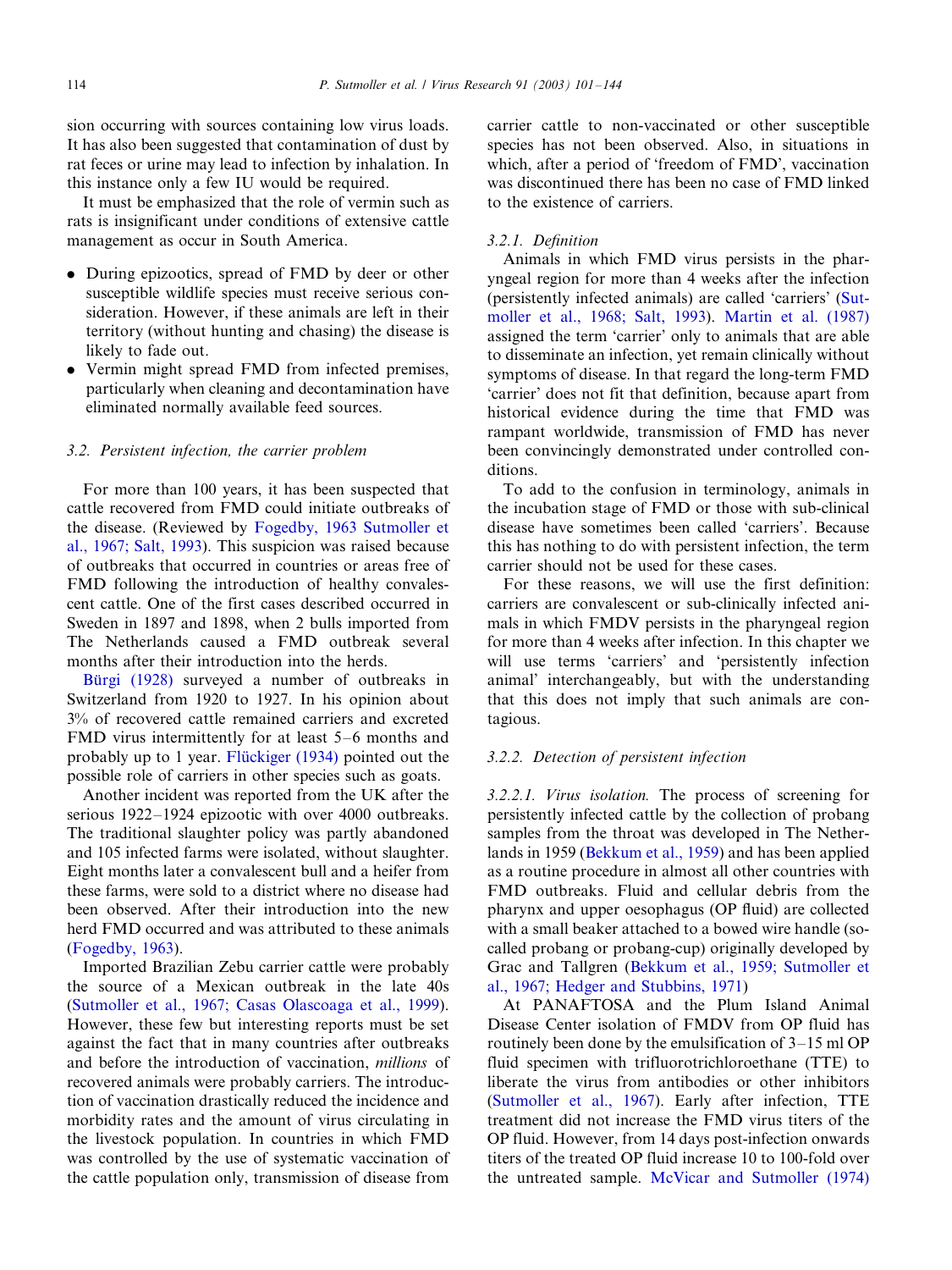observed virus neutralization activity by local antibodies in the OP fluid at that time.

Other institutes, such as the Animal Virus Research Institute in Pirbright, UK, attempted to isolate FMD virus from smaller volumes of OP fluid, usually not treated with TTE, using more sensitive calf thyroid cell cultures. The choice of cell system and sample volume influences virus isolation and these cells have shown superior sensitivity for FMD virus ([Snowdon, 1966\)](#page-42-0). The use of pig kidney or calf kidney cells grown in large stationary or roller bottles ([Sutmoller and Cottral, 1967\)](#page-42-0) makes it possible to test  $5-10$  ml or more of each OP specimen, which is impossible with thyroid cells grown in tubes.

Unfortunately, there has never been a valid comparison of both methods on bovine OP fluid. There is only one report [\(Hancock and Prado, 1993\)](#page-40-0) comparing the two methods, but the comparison was done at different laboratories and on OP fluids from sheep. In this particular instance the system using calf thyroid cells gave more positive results. Likely, the combination of the TTE treatment of OP fluid and virus isolation in calf thyroid cell would be the most sensitive system.

The probang method has also been applied for sheep and goats [\(Burrows, 1966; McVicar and Sutmoller,](#page-39-0) [1968\)](#page-39-0) and camelids (llamas and alpacas) [\(Lubroth and](#page-41-0) [Yedloutschnig, 1987\)](#page-41-0), deer, antelopes, capibaras etc. [\(Rosenberg and Gomes, 1977\)](#page-41-0). Usually, these probangs were simply smaller versions of the cattle probang, sometimes, as in the case of sheep, with adaptations to facilitate the removal of the instrument from the animal's throat.

3.2.2.2. Detection of nucleic acid. Virus isolation from probang samples requires careful handling of OP specimen and a bio-safety laboratory for virus isolation. Nucleic acid detection techniques offer potential advantages. Simple and prolonged preservation in the field of viral RNA of samples is possible, even for 4 weeks at  $37$  °C ([Hofmann et al., 2000](#page-40-0)), while the risk of false negatives associated with poor sample handling is limited. Because virus, if present in the specimen, would be inactivated by RNA extraction it would be acceptable to use lower level bio-security facilities (regional laboratories). Robotic stations for RNA extraction and application of the 'reverse transcriptase polymarse chain reaction' (RT-PCR) exist and are used in screening for human viruses.

Several studies have compared RT-PCR methods with FMDV isolation; sensitive methods (nested or RT-PCR-ELISA) usually reach sensitivities similar to, or greater than virus isolation techniques [\(Donn et al.,](#page-40-0) [1994; Murphy et al., 1994; Moss and Haas, 1998](#page-40-0)); a particularly high sensitivity was reported with a RT-PCR-ELISA ([Callens et al., 1998\)](#page-39-0). A one tube RT-PCR method [\(Tosh et al., 1997](#page-43-0)) reduces assay complexity and

potential operator error. For detection of persistently infected animals in the field, a high throughput, high sensitivity robotic RT-PCR method would be needed, especially if intended as an adjunct, or a replacement for serology.

[Callahan et al. \(2002\)](#page-39-0) report a rapid detection of FMDV using a portable real-time RT-PCR assay. Results indicated that viral RNA could be consistently detected over a seven-log range, the lowest of which corresponded to as few as  $10-100$  RNA/volume tested. The assay is reported to be capable of detecting all seven serotypes of FMDV. The test detected viral RNA in preclinical samples from steers, sheep and pigs that later developed FMD. The test can be performed in 2 h or less on a portable instrument and samples can be held at ambient temperatures. The development of a rapid and simple test for the detection of FMDV antigen using 'Clearview chromatographic strip test technology' for field application is described ([Scott et al., 2001\)](#page-42-0). It remains to be seen how well the method would work for probang samples from carrier animals.

During the tail end of the virus recovery curve of persistently infected animals, virus isolation may become irregular, whether by virus isolation or by the use of PCR, because occasionally virus concentrations in the OP fluid fall below detectable levels. Since risk of carriers causing infection is already very small and this risk is probably inversely related to the amount of externalized infective virus, the epidemiological significance of carriers in this phase will be close to zero. Several authors have commented that such very sensitive methods may distort the importance of the result (e.g. [Callens et al., 1998\)](#page-39-0).

The availability of a pen-side device for diagnosis would reduce the necessity for sending routine diagnostic samples to FMD laboratories and thereby reduce the delay in diagnosis, which can in some areas be considerable.

#### 3.2.3. Persistent infection in different species

3.2.3.1. Cattle. In the late 50 and early 60s it was shown that in countries with endemic FMD, virus could be isolated from the mucous and cell debris from oropharyngeal mucosa in as much as half of the cattle population [\(Bekkum et al., 1959; Sutmoller and Ga](#page-38-0)[gerro, 1965\)](#page-38-0). In general, this was found to be true for all seven serotypes of FMD ([Thomson, 1996\)](#page-43-0). However, dependent on the virus strain, type of cattle and local circumstances figures may vary and individual cattle will show differences in duration and level of virus excretion. However, the long-term persistence of FMDV in the pharyngeal area of cattle is measured in years rather than in months.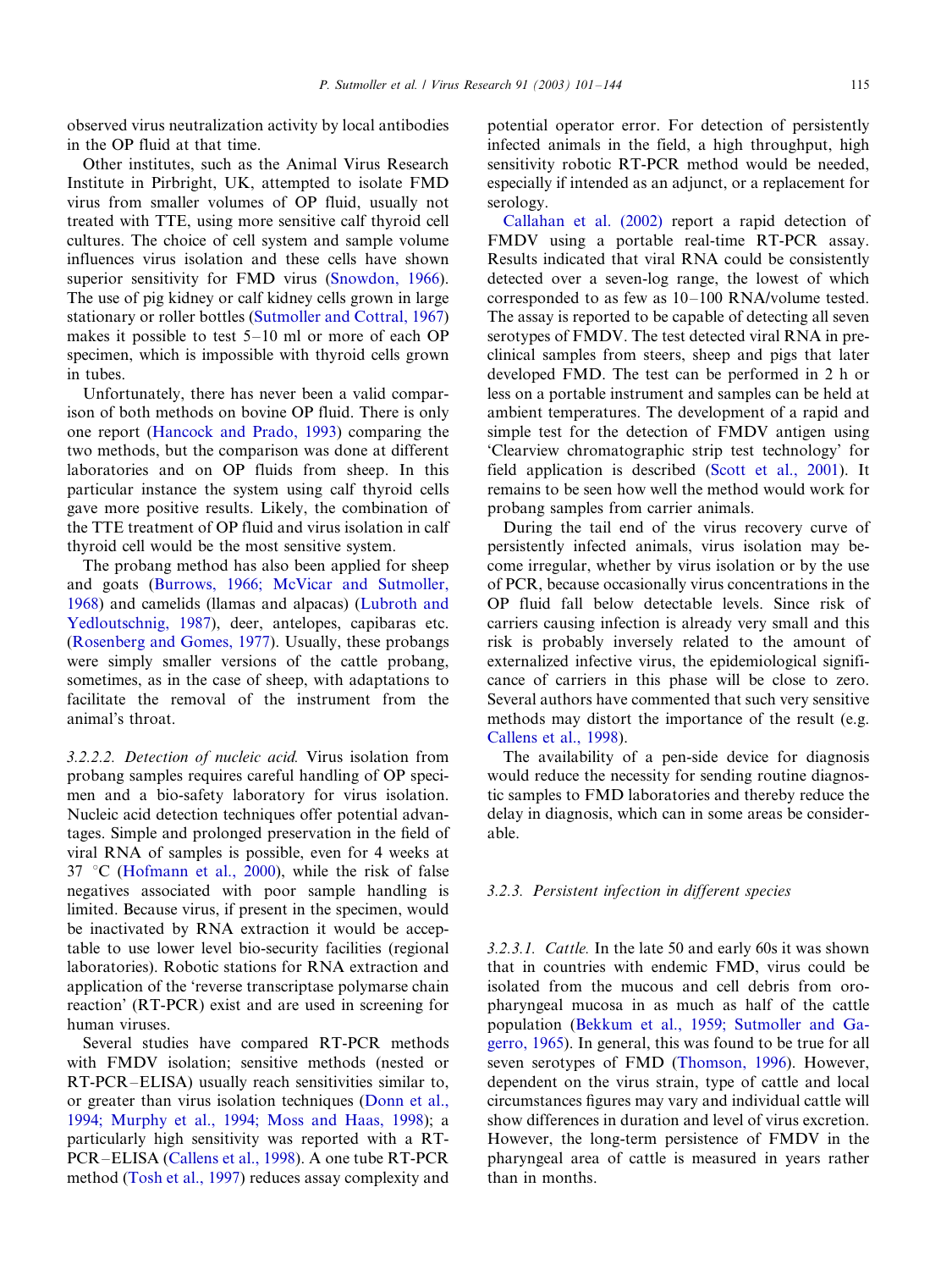3.2.3.2. Sheep and goats. Persistent infection in sheep and goats has been less extensively studied than in cattle. In general, sheep and goats less frequently become a carrier and for shorter periods than cattle ([Burrows,](#page-39-0) [1968b](#page-39-0)) often lasting for only  $1-5$  months. However, in some animals the carrier state may last up to 12 months (McVicar and Sutmoller, 1969, [Sharma, 1978\)](#page-42-0). Unequivocal evidence of transmission from carrier sheep or goats has neither been demonstrated under experimental conditions nor in the field.

In field studies carried out in the Soviet Union [\(Sarkisyan et al., 1973\)](#page-42-0) India, [\(Singh, 1979\)](#page-42-0) in Kenya [\(Anderson et al., 1976\)](#page-38-0), and Turkey ([Gurhan et al.,](#page-40-0) [1993\)](#page-40-0) the frequencies of the occurrence of carriers in sheep varied from zero to approximately 30%. The frequency in goats seems to be lower and of shorter duration than in sheep [\(Anderson et al., 1976; Singh,](#page-38-0) [1979\)](#page-38-0)

3.2.3.3. Pigs. Using conventional tests, convalescent or vaccinated pigs have never been shown to be persistently infected. Nor have convalescent pigs been incriminated as a cause of outbreaks. This has been challenged recently, by [Mezencio et al. \(1999\)](#page-41-0) who reported the identification of viral RNA in the blood of recovered swine and fluctuations of virus neutralization activity in the sera shortly after the re-appearance of virus RNA in the serum. This RNA was presumed to be in the form of complexes with the high levels of antibody. However, the epidemiological significance of these findings seem to be insignificant.

3.2.3.4. Camelids. Llamas do not appear to be longterm carriers of FMDV, since virus could not be detected in infected llamas beyond 14 days post-exposure [\(Lubroth and Yedloutschnig, 1987](#page-41-0)). OP fluids and sera from 460 llamas, 30 sheep, and 60 cattle were tested from four farms in Argentina, where FMD had been diagnosed in cattle  $1-14$  months earlier. Carrier virus and antibodies were detected only in the cattle (Dav[id et](#page-39-0) [al., 1993](#page-39-0)).

These same authors also performed a large experimental study by exposing llamas to FMD infected pigs and cattle. No virus could be isolated from OP fluids of the llamas beyond 14 days post-exposure and no transmission of virus to the contact llamas occurred. On day 60 of the experiment 40 susceptible livestock were added (cattle, sheep, goats and pigs) and again no virus transmission took place. Thus, the llamas were poorly susceptible to FMD and the few infected llamas only had virus in their pharyngeal mucosa for a short time. Moreover, recovered animals did not transmit virus to other susceptible species Clearly, to become infected llama's need exceptional infection pressure. The lack of sero-conversion, when exposed to normal out-

break situations, indicates that llama's do not play a role in FMD epidemics.

3.2.3.5. Wildlife. [Forman and Gibbs \(1974\)](#page-40-0) studied the carrier state in three species of deer in the UK (Red, Fallow and Roe). FMDV was seldom recovered form the pharynx from red and roe deer beyond 14 days postexposure. Fallow deer carried the virus for a minimum of 5 weeks. Two months after exposure 6 from the12 deer were still positive.

White tailed deer in the USA carried FMD virus regularly up to 5 weeks after exposure, but one deer had virus in the OP fluid as long as 11 weeks post-exposure [\(McVicar et al., 1974](#page-41-0)).

Most free-living populations of African buffalo (Syncerus caffer) in southern Africa have high infection rates with SAT-type FMD viruses [\(Esterhuysen et al., 1995\)](#page-40-0). In the Kruger National Park in South Africa rates of persistent infection of buffalo are as high as 60% [\(Hedger, 1972; Hedger 1976; Anderson et al., 1979\)](#page-40-0). Individual animals may maintain the infection for periods of at least 5 years ([Condy et al., 1985\)](#page-39-0) but in most buffalo the rates peak in the  $1-3$  year age-group [\(Hedger, 1976](#page-40-0)). Individual buffalo may be persistently infected with more than one type of FMDV in the pharyngeal region ([Hedger, 1972; Anderson et al.,](#page-40-0) [1979\)](#page-40-0). For more on the African buffalo see the chapter of Thomson et al.

Viral persistence in antelope has only been reported in kudu (Tragelaphus strepsiceros) in which virus was detected for almost 5 months after artificial infection [\(Hedger, 1972\)](#page-40-0). In the same investigation two wildebeest (Connochaetes taurinus) had SAT1 virus in their OP secretions for 45 days after infection but in a subsequent study [\(Anderson et al., 1975\)](#page-38-0) no persistence in this species was demonstrable. Transitory persistence—up to 56 days—was found in sable antelope ( $Hippotragus$ niger) [\(Ferris et al., 1989\)](#page-40-0). Experimental studies have failed to provide evidence of viral persistence in impala (Aepyceros melampus) [\(Hedger, 1972; Anderson et al.,](#page-40-0) [1975\)](#page-40-0) which, among antelope in southern Africa, are the most frequently affected species [\(Thomson, 1996](#page-43-0)).

The capybara (Hydrochoerus hydrochoeris) is a large rodent that also lives in close proximity with cattle in extensive areas of South America. Experimentally these animals were been shown to be susceptible to FMD, but not to become carriers ([Rosenberg and Gomes, 1977](#page-41-0)).

- . In epidemiological terms a 'carrier' is a persistently infected animal able to disseminate that infection, yet remain clinically without symptoms of the disease. With the exception of the African buffalo, the FMD 'carrier' does not fit that definition because so far there is no real prove that it is contagious.
- . The carrier state often occurs in FMD convalescent animals, particularly in cattle and the Cape buffalo.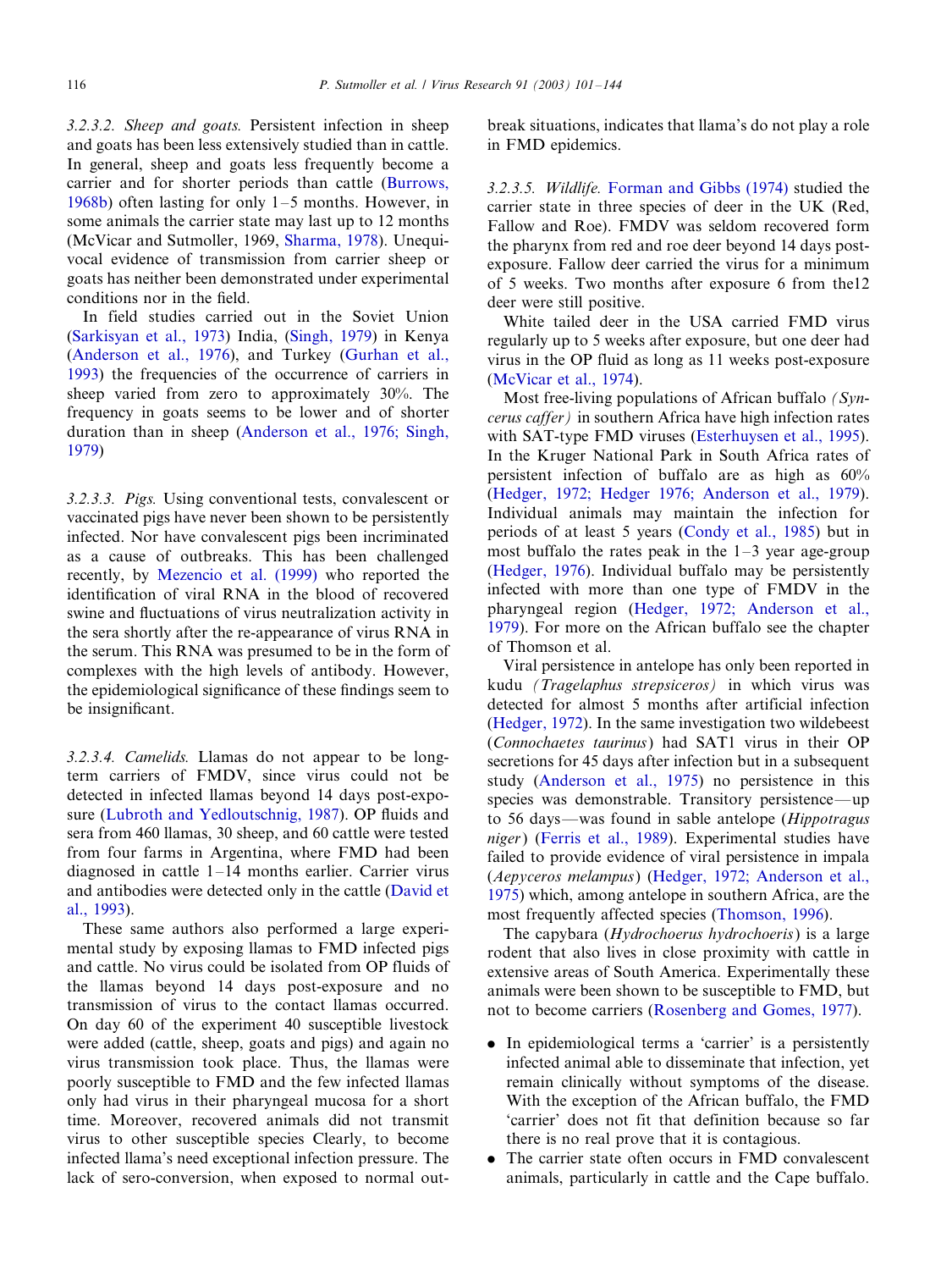The duration of the carrier state depends on the individual animal, animal species, and virus strain. Among the domestic species the largest number of carriers occurs in cattle followed by sheep and goats. Neither pigs nor camelids become carriers.

# 3.2.4. Serological tests to detect potential carriers after vaccination

When animals are immunized with vaccines prepared from purified antigen, such as the vaccines from the European Vaccine Bank, antibodies are raised against the virus coat proteins only. When an animal becomes infected and virus replication takes place, either clinically or sub-clinically, antibodies will be raised not only against the virus particle but also against the proteins that are required for the replication of the virus, the socalled non-structural proteins (NSP). The latter enable discrimination between antibodies induced by vaccination and antibodies induced by infection. Immunized animals that are infected and subsequently become carriers will also develop antibodies against NSP, allowing carrier animals to be identified in vaccinated stock. However, repeated vaccination with non-purified vaccines will also raise antibodies against NSPs, in which that case, anti-NSP antibodies are not necessarily associated with potential carriers. Therefore, if nonpurified vaccines have been used, screening for farms with carriers can be carried out on a herd basis by testing young non-vaccinated or once vaccinated animals only.

The agar-gel immuno-diffusion (AGID) test using virus infection-associated antigen (VIA, in fact a mixture of NSPs), isolated from virus cultures, was the first test to be developed (Cowan and Grav[es, 1969; McVicar](#page-39-0) [and Sutmoller, 1970](#page-39-0)). Later a liquid phase ELISA which also detected VIA was developed by [Alonso et al. \(1990\)](#page-38-0) and showed superior sensitivity to the AGID. The test has been used successfully on a herd basis in epidemiological surveys in South America to detect FMDV activity in livestock populations ([Rosenberg, 1976;](#page-41-0) [Casas Olascoaga et al., 1999\)](#page-41-0).

Recently, more sensitive tests have been developed. One of these tests, the enzyme-linked immuno-electrotransfer blot (EITB) assay uses a set of purified recombinant DNA derived NSP antigens as serological probes, instead of the traditional VIA [\(Bergmann et al.,](#page-38-0) [1993, 1996\)](#page-38-0). These authers compared the VIA antibody tests, the EITB test, and the virus isolation assay (from OP fluid) using sequentially collected samples from experimentally infected cattle ([Bergmann et al., 1993,](#page-38-0) [1996\)](#page-38-0). The EITB test was highly sensitive and specific for known positive and negative anti-sera. A set of antisera against a number of other, non-FMD viruses were negative. For the detection of past FMD infection it was clearly superior to the other (VIA) tests. Subsequently, EITB assay has been used extensively by South American countries with excellent results [\(Bergmann et al.,](#page-38-0) [1998\)](#page-38-0).

[Brocchi et al. \(1998\)](#page-39-0) used monoclonal antibodies against the 3ABC non-structural FMDV proteins in a blocking ELISA. High specificity and sensitivity was obtained in naïve, vaccinated or cattle infected by tongue inoculation. When vaccinated cattle were challenged, 69 of 78 animals developed antibodies against 3ABC protein. Of the remaining nine cattle, seven were clinically protected and did not show local lesions at the site of infection on the tongue, although viral multiplication in pharyngeal tissue cannot be excluded. Only two animals with lesions did not sero-convert.

[MacKay et al. \(1998\)](#page-41-0) looked for antibodies against 3D, 3AB and 3ABC, all proteins being prepared by recombinant DNA-technology. They found that the majority of vaccinated protected animals, when inoculated with virus in the tongue, developed an antibody response to NSP, particularly 3ABC. However, the carrier state was demonstrated in some vaccinated and protected animals in which no antibody response to any of the NSPs could be detected.

[Bergmann et al. \(1998\)](#page-38-0) concluded that there was excellent correlation between results obtained with the EITB and the 3ABC ELISA. In vaccinated cattle slightly more false positives were found with the ELISA. It was suggested that some vaccines contain residual NSP, and that recent vaccination with these vaccines could result in false positive tests. Therefore, emergency vaccines should be prepared from purified FMD antigens only. Absence of antibody responses to NSP should be demonstrable for such vaccines.

The highly purified 3ABC [\(Bergmann et al., 2000](#page-38-0)) and the 3ABC monoclonal antibody trapping ELISAs [\(DeDiego et al., 1997](#page-39-0)) have found application throughout the world in countries which have used emergency vaccination campaigns.

In the documentation that the governments of Argentina, Uruguay and Brazil presented to OIE to obtain the recognition of the FMD free status, serological surveys using the VIA and EITB test results, were important instruments to show the absence of viral activity in the livestock population.

Serotype A outbreaks in Albania and Macedonia were rapidly controlled by vaccines supplied by the EU. Both [Brocchi et al. \(1998\)](#page-39-0) and [Sørensen \(2000\)](#page-42-0) screened for remaining foci of infection and, in general, the results from cattle sera were compatible with postvaccination antibodies. However, in sheep or goats indication of previous infection i.e. antibodies against 3AB and 3ABC were found in sera collected in five different villages. The a-NSP antibodies clustered in villages where clinical disease had been found but also enabled detection of four other villages close to the infected ones which contained animals with a-NSP antibodies, indicating value in its use.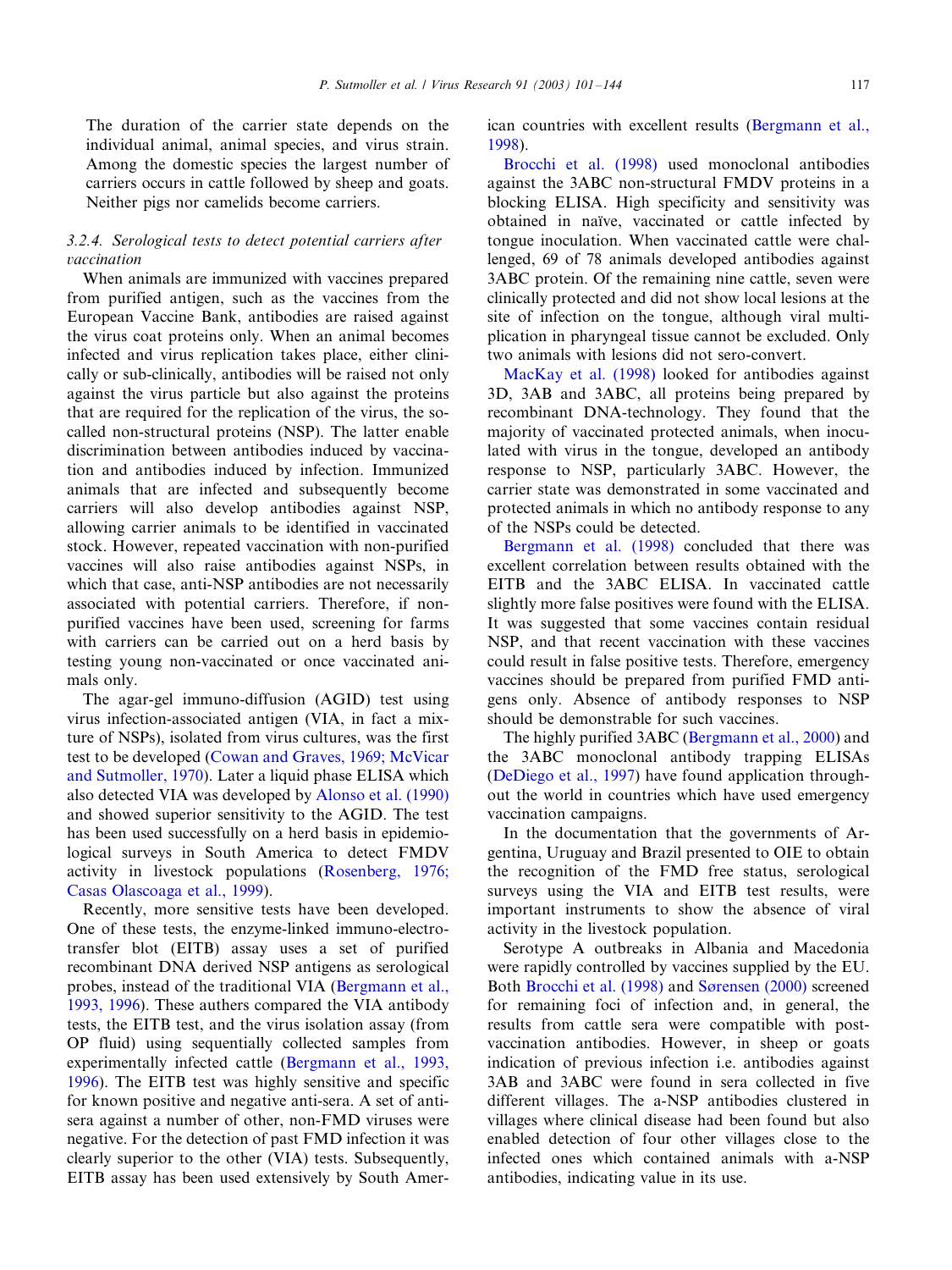The emergency vaccination program against FMD in Korea in 2000 limited the number of outbreaks to 15 cases only. The vaccination was followed by screening with NSP tests and probang testing of the few positive herd tests. Korea regained the status of 'freedom from FMD without vaccination' in September 2001 ([Lee,](#page-41-0) [2000a,b](#page-41-0)).

Recently, a commercial test kit has been introduced that screens for the presence of antibodies against the 3 ABC proteins. The kit has been developed in close cooperation with 2 European FMD laboratories and its development has been sponsored by the EU [\(Anon,](#page-38-0) [1998\)](#page-38-0).

It has been suggested that measuring secretory anti-FMD virus IgA might be used as a complementary test to determine the existence of persistently infected animals [\(Archetti et al., 1995; Haas et al., 2001\)](#page-38-0). However, at present insufficient information is available to allow discrimination between non-persistently infected vaccinated animals and persistently infected vaccinated animals on that basis.

- . EITB tests and ELISA measuring a-NSP antibodies are useful serological indicators of current and past infection.
- These tests are not 100% sensitive in individual animals, but perform very well if used for screening on a herd basis; combinations of tests can raise the sensitivity yet further.
- . Viral isolation (probang) tests and PCR to detect viral RNA can be used to confirm the presence of persistent infection in individual animals. The significance of the detection of viral RNA by PCR remains to be determined.
- . Vaccines prepared from presently available highly purified FMD antigens-like those in vaccine banks will, in combination with tests for antibodies against NSP, perform like a 'marker' vaccine.
- . Serological surveillance for anti-NSP antibodies after vaccination does not require bio-security laboratories.
- . International experience and data from around the world show that, after emergency vaccination, efficient screening programs can be designed to determine the prevalence of a-NSP positive animals. The risk that vaccinated carriers would not be detected by such screening programs is very low.

# 3.2.5. Role of persistent infection in the epidemiology of FMD

Earlier in this chapter we mentioned the few historical cases in which healthy convalescent cattle were likely to have caused outbreaks in clean herds. In most of these cases bulls were involved and the significance of this observation might be worth investigating. However, there are numerous cases in which large numbers of convalescent cattle introduced into non-protected herds did not cause new outbreaks [\(Fogedby, 1963\)](#page-40-0). In Europe FMD was controlled by vaccination of cattle only. Certainly in the years that this policy was introduced (the 50 and the 60s) there must have been many natural carriers and there were many mixed farms with unvaccinated pigs and sheep that did not become infected. Also, calves that gradually lost the protection of maternal antibodies did not become infected by their carrier mothers. In South American countries FMD disappeared following vaccination of cattle only, even though millions of vaccinated cattle, which probably included large numbers of carriers shared pastures with millions of unvaccinated animals.

There were only a few SAT2 outbreaks in cattle in Zimbabwe between 1983 and 1991 in which a role of vaccinated carriers cannot be excluded ([Vosloo et al.,](#page-43-0) [1992; Thomson, 1996](#page-43-0)). However, the African circumstances with extensive breeding do not exclude virus transmission by other means e.g. visitors and vehicles coming from game parks with endemic FMD, connections of the animal caretakers, contaminated materials, improperly inactivated vaccine etc.

A possible infection mechanism was proposed by [Bastos et al. \(1999\)](#page-38-0). They suggested that sexual transmission of the disease from carrier buffalo bulls to domestic cows could occur, because SAT3 virus was isolated from both semen and from sheath washes from a naturally infected African buffalo. This was considered a persistent infection since the virus genotype had not been currently circulating in the buffalo herd. The virus in the sheath-wash of the buffalo bull presumably originated from the mucosal epithelial tissues of the prepuce.

In contrast to cattle, buffalo can maintain the SAT virus types in small isolated populations. It is thought that carrier buffalo's infect buffalo calves when they loose the protection of the maternal antibodies and that the infected calves infect other game (kudu, impala etc) in the area and likely reactivate the carrier status of the herd.

Thus, SAT serotype viruses have developed an intimate relationship with the Cape buffalo. It is unknown whether this relationship depends on the SAT virus, on the buffalo, or both. To our knowledge there are no reports from African countries of other 'classical' serotypes (O, A, and C) becoming endemic in the buffalo population through the carrier status. However, it is not known whether SAT viruses possess special characteristics that make them such good 'carrier' viruses in the buffalo.

The belief in the role of carriers as disseminators of FMD was originally supported by the observation that coughing by persistently infected cattle spread FMDV into the environment that proved fully virulent when inoculated into pigs ([Sutmoller et al., 1968\)](#page-42-0). At that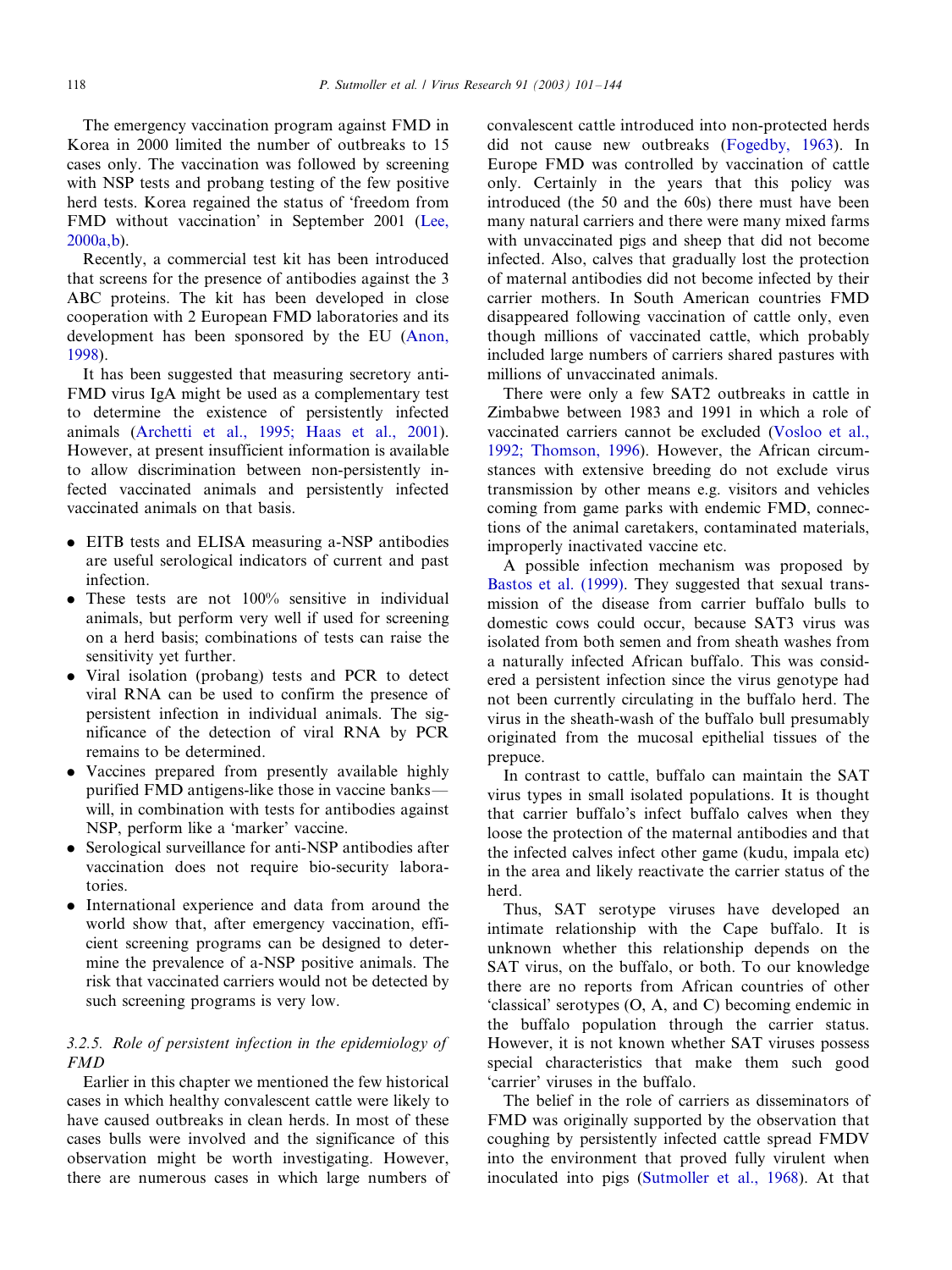time, the pathogenesis of FMD was not yet fully understood and the concepts of a 'minimum infective dose' for inhaled FMD virus had not been fully developed.

Several experiments were carried out in attempts to show that carriers could indeed initiate disease. However, close contact exposure of susceptible animals (cattle and pigs) to carriers failed to transmit disease. No transmission of disease occurred even under circumstances where the carrier cattle and the susceptible contacts were stressed in various ways e.g. traumatizing of the hoofs of the contact pigs in order to provide a suitable entry site for the virus ([Sutmoller and McVicar](#page-42-0) [\(1972\)](#page-42-0). Several other trials also failed ([Bekkum et al.,](#page-38-0) [1966; Kaaden et al., 1972; Bauer et al., 1977](#page-38-0)). Even cattle persistently infected with FMDV when superinfected with virulent IBR virus failed to transmit FMDV to susceptible cattle in contact ([McVicar et al.,](#page-41-0) [1977\)](#page-41-0). In fact, FMD virus rapidly became undetectable in the carrier cattle,. It is a fair assumption that many more attempts of transmission by carriers have been made and not reported because of the negative findings. Clearly, transmission must be a very rare event and it is not known whether it happens by a special set of circumstances (e.g. a carrier bull mating with an insufficiently protected cow) or whether it merely is an infrequent stochastic phenomenon ([Thomson, 1996\)](#page-43-0) or both.

There is no evidence that 'stress' induces virus excretion. In contrast to some other viral infections (e.g. herpesviruses), that are activated by cortico-steroids, such treatments of FMD carriers have resulted in decreased virus titre in OP fluids [\(Sutmoller et al., 1968\)](#page-42-0). Also [Ilott et al. \(1997\)](#page-40-0) reported that dexamethasone inhibits virus production and the secretory IgA response in OP fluid of cattle persistently infected with FMD virus.

Attempts to provoke transmission via stress of carrier animals under experimental conditions have also failed. Thus, there is no support from experimental data for the statements made by Government officials in the UK in 2001 regarding the risk from stressed animals.

A persistently infected animal may remain a carrier after vaccination or a vaccinated animal exposed to FMDV may become a carrier. However, there is evidence that such carriers have lower virus titers in their OP fluid and that the carrier state often is of shorter duration then that of the convalescent animal [\(Anderson et al., 1974\).](#page-38-0) Therefore, if transmission by 'natural' (convalescent) carriers is an infrequent stochastic phenomenon representing a low risk, the risk of vaccinated carriers transmitting disease is probably considerable lower and close to zero. Anyhow, it would explain why in Europe and South America carrier cattle did not cause outbreaks in pigs or sheep after the introduction of the vaccination of cattle (see above).

[Hedger \(1970\)](#page-40-0) found that carriers may develop in incompletely vaccinated herds with little or no disease after exposure to FMDV during field outbreaks. However, these carriers did not disseminate FMDV to other vaccinated contiguous herds. The authors concluded that after an outbreak there is little likelihood of virus spreading in a vaccinated population under natural conditions.

No evidence of problems caused by vaccinated carriers has ever been observed. The outbreaks in South America were always caused by animals with active infection, originating from endemic or sporadically infected areas or from active foci [\(Casas Olascoaga et](#page-39-0) [al., 1999](#page-39-0)).

Sheep are of particular importance because of their involvement in the 2001 UK FMD episode. There is an interesting reference to Greece,  $1994-1995$  (cited by [Barnet and Cox, 1999](#page-38-0)) when the virus might have continued as an asymptomatic infection in sheep.

Further reports on the role of sheep and goats, showing the absence of transmission by carriers are by [Anderson et al. \(1976\),](#page-38-0) [Sharma \(1978\)](#page-42-0), [Bauer et al.](#page-38-0) [\(1977\)](#page-38-0) and [Callens et al. \(1998\).](#page-39-0) To our knowledge, recovered small ruminants have not acted as a source of infection to initiate new cases of FMD, neither under natural conditions anywhere in the world nor under experimental conditions and carrier goats have never been shown to infect susceptible livestock.

Unfortunately, in spite of all the evidence to the contrary, the idea that FMD carriers represent a considerable risk of transmission of the disease appears to be persistent and remains the basis for current rules and regulations for international trade in animals and animal product. In addition, because of the trade consequences, the fact that vaccinated animals can also become carriers has practically banned the use of vaccines when appropriate in outbreak situations.

- . Vaccination by itself does not cause the carrier state. A persistently infected animal after vaccination may remain a carrier. A vaccinated animal must be exposed to FMDV to become a carrier. Vaccination suppresses the amount of FMDV in the environment and thus the number of carriers in the population.
- . The risk that carrier animals transmit FMD to susceptible livestock by direct contact is very low. The risk that a carrier animal produces an infectious aerosol is negligible or close to zero.
- . There are no indications that vaccinated carrier cattle ever caused new outbreaks. Carriers among vaccinated livestock have not hampered FMD eradication efforts.
- . Tests to discriminate between carriers and vaccinated animals have been widely used and the results are, in general, internationally accepted. In addition vaccines prepared from purified antigens will not induce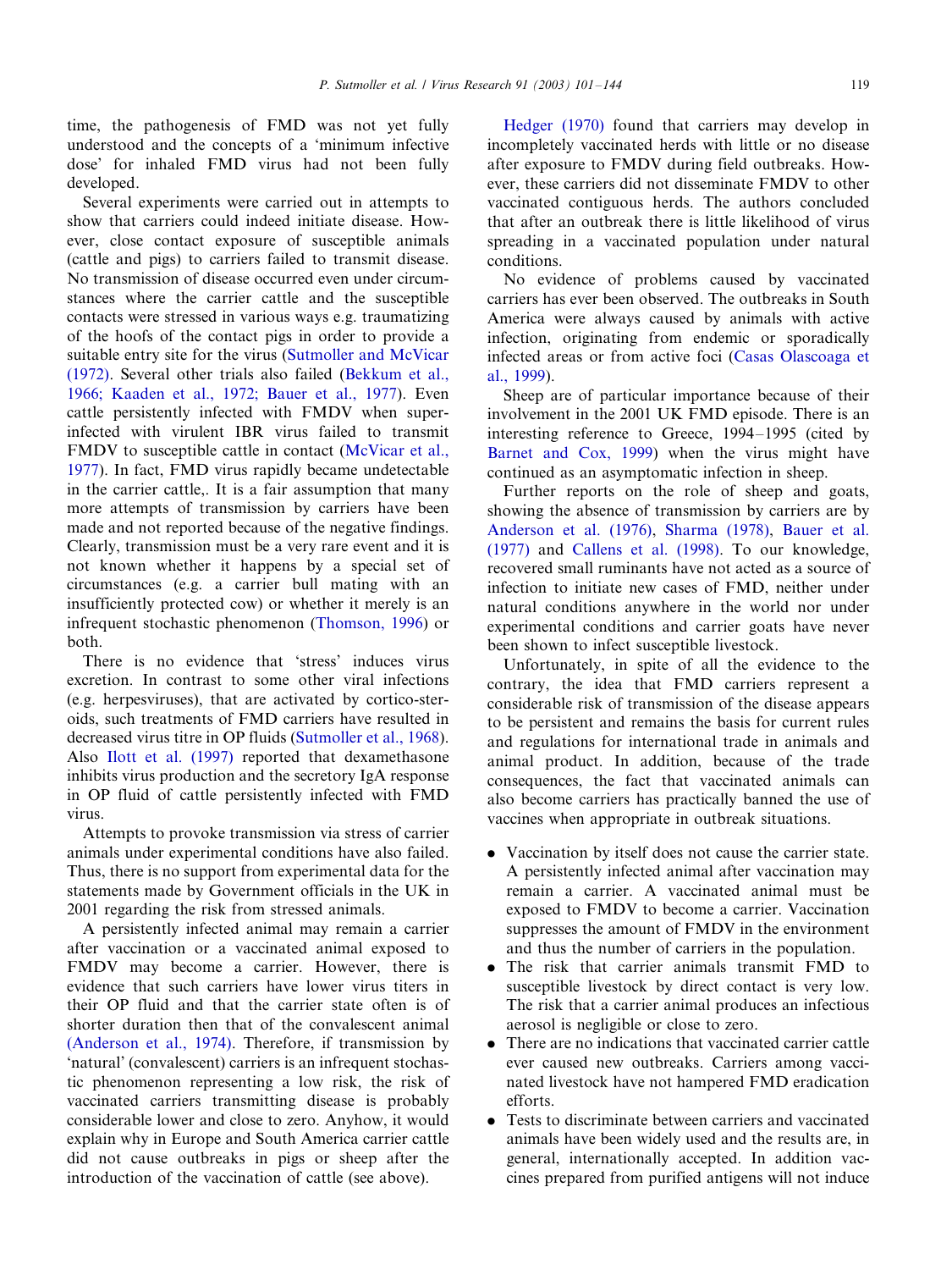antibody to NSP that interfere with the interpretation of the serological surveys.

- . If an FMD outbreak is controlled by vaccination, testing for antibodies against NSP amongst vaccinated livestock contributes even further to risk reduction. A statistically valid serological survey for anti-virus antibodies of the surveillance zone (SZ) around the vaccination zone may, together with the results of the a-NSP test, verify a FMD free status.
- . Risk management based on science-based risk assessments must deal with the hypothetical risk of vaccinated carriers. The present zero risk approach is inappropriate.

#### 4. Vaccine

#### 4.1. Developments and application of vaccines in Europe

The introduction of vaccines gradually changed the FMD scene in Europe. The Vallée-Schmidt-Waldmann concept for the preparation of inactivated FMD vaccines was developed before the Second World War. With this technique, virus was obtained from tongue epithelium of deliberately infected cattle [\(Waldmann et](#page-43-0) [al., 1937, 1941\)](#page-43-0). This so-called 'Nature Virus' was the only source of viral antigen until the early 1950s, when [Frenkel, 1947](#page-40-0), [Frenkel, 1951](#page-40-0) made their discovery that the virus could be produced in vitro in slices of bovine tongue epithelium collected at slaughterhouses. The technique enabled large scale vaccine production and The Netherlands was the first European country in which (in 1952) all cattle were vaccinated, first against type O and A and the next year also against type C. From then on there were only a few outbreaks, mostly at the borders of The Netherlands and around Amsterdam where the FMD institute which produced vaccine was located. Other countries, such as France, followed the Dutch example.

Due to their favorable geographic position the UK, Ireland, and the Scandinavian countries could manage without vaccination and by 'stamping out' in case of an outbreak. Denmark vaccinated only at its German border but in the 70s, when Germany became completely disease free, Denmark also discontinued this limited vaccination to enable export to the US and Japan.

Although the success of cattle vaccination changed the incidence figures drastically, it was the middle 60s before all European countries shared a strategic vaccination policy. The role of vaccination in the control of European FMD in the 1960 and 70s was reviewed by [Boldrini, 1978.](#page-39-0)

Large scale vaccine production based on BHK suspension cultures ([Mowat and Chapman, 1962; Cap](#page-41-0)[stick et al., 1965; Telling and Elsworth, 1965](#page-41-0)) or on

BHK roller bottles [\(Ubertini et al., 1968\)](#page-43-0) additionally supplied vaccine in sufficient quantity.

Still, occasionally in the 60s the disease caused severe problems, especially in non-vaccinated pigs e.g. in The Netherlands, Belgium, and France, particularly in areas with intense pig breeding industries. However, concentrated Frenkel vaccines proved effective in protecting pigs ([Bekkum et al., 1967](#page-38-0)), and, together with veterinary control measures, Europe became FMD free and with the exception of a large outbreak in pigs in France in 1980 and of 2 Italian outbreaks in the middle 80s, Europe remained free of the disease. The severe Italian outbreaks were mainly due to changes in the bureaucratic system that hampered the annual vaccination programs. When these outbreaks were brought under control vaccination was discontinued in Europe in 1991.

The last outbreak in France, in 1980, was probably caused by the use of improperly inactivated vaccine [\(King et al., 1981\)](#page-41-0). Although in most laboratories the Waldmann formula for virus inactivation (by formaldehyde) was followed exactly, vaccine producers did not realize that components in the medium may interfere with the inactivation process [\(Barteling and Woortmei](#page-38-0)[jer, 1984\)](#page-38-0). Consequently, media that differ significantly from the original formulation can influence the safety of vaccines and sometimes vaccines were improperly inactivated and so caused post-vaccination outbreaks [\(King et al., 1981; Beck and Strohmaier, 1987](#page-41-0)). Later on, in the 80s most vaccine production laboratories changed to inactivation by aziridins, binary ethylene immine (BEI) in particular, giving a safer product [\(Bahnemann, 1975\)](#page-38-0). Recently, a synergistic effect has been reported if formaldehyde and BEI are used simultaneously, resulting in a more than 100-fold increased inactivation rate and, therefore, improved safety ([Barteling and Ismael Cassim, 2000\)](#page-38-0). So far, the method has only been applied in practice for a labile (SAT2) vaccine strain with favorable results (Dr B. Dungu, personal communication).

The aqueous aluminum hydroxide vaccines did not protect pigs satisfactory, even though outbreaks were finally controlled with a concentrated product, and alternative adjuvant formulations were tried. Emulsification of the antigen in mineral oil according to Freunds' formula of produced a vaccine that protected pigs very well ([Michelsen, 1961; Cunliffe and Gra](#page-41-0)ves, [1963; McKercher and Farris, 1967\)](#page-41-0). Others found that di-ethyl aminoethyl dextran also worked well in pigs [\(Wittmann, 1970 Wittmann, 1972](#page-43-0)) if added to aluminum hydroxide vaccines [\(Leeuw et al., 1979\)](#page-41-0). However the oil emulsion vaccines are currently preferred for the vaccination of pigs and in outbreak situations because they can be used for the protection of all species ([Gra](#page-40-0)ves [et al., 1968,](#page-40-0) for review see [McKercher and Gra](#page-41-0)ves, 1977; [Casas Olascoaga, 1978](#page-41-0)). Oil-adjuvant vaccines induce,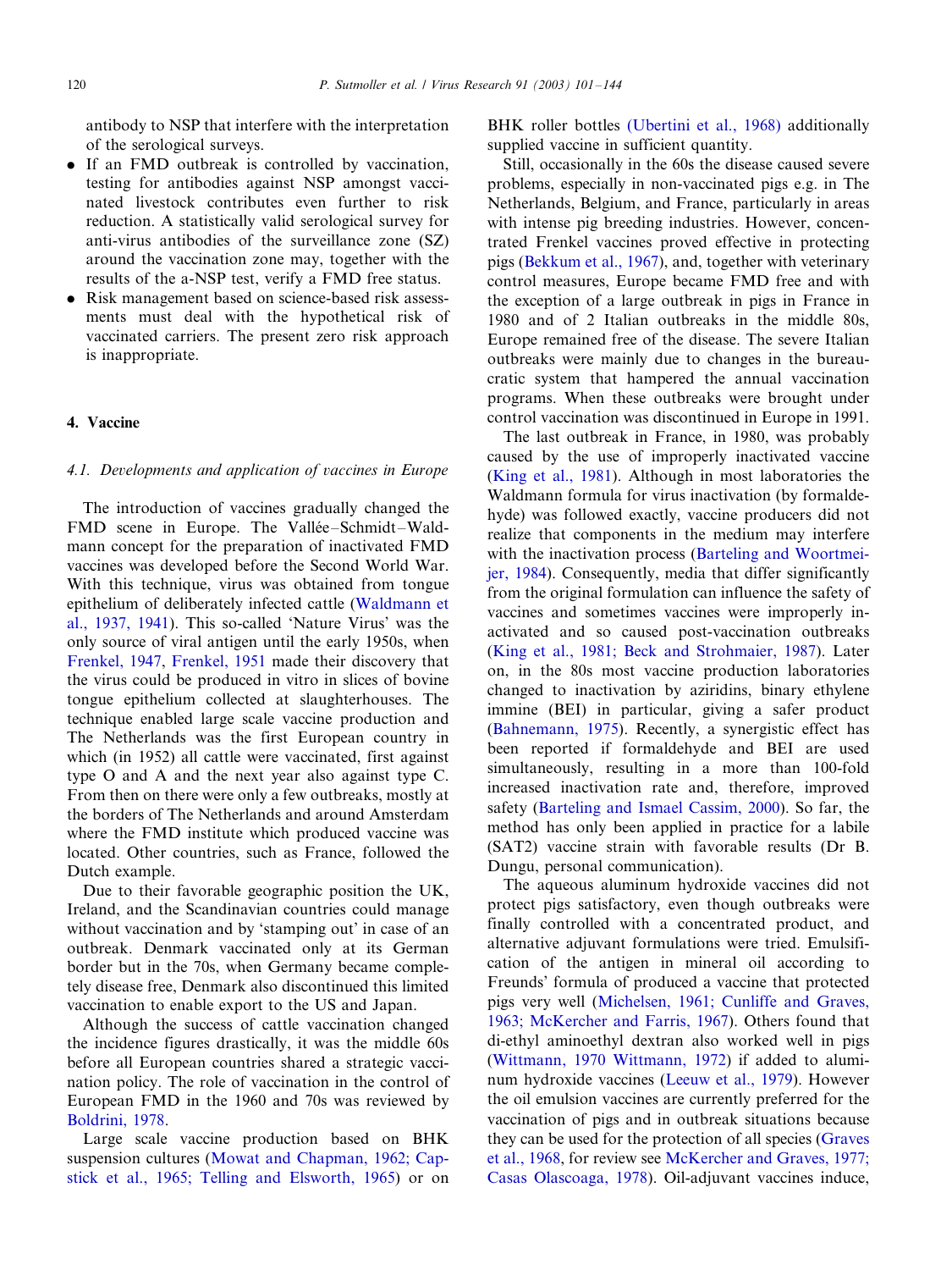in general, a longer lasting immune response than aqueous vaccines.

Although oil-adjuvant vaccines have never been used on a large scale in Europe, the last outbreak (in Italy) on a large pig holding was controlled by vaccination of all the pigs with an aqueous, aluminum hydroxide-based vaccine emulsified in oil. Only the pigs in affected pens were killed and the last case occurred 5 days after the vaccination (Amadori, personal communication).

Oil emulsion vaccines have also been used for the control of the outbreaks in Albania and Macedonia and for the control of the outbreak in The Netherlands in 2001.

- . FMD was eradicated from Europe by the systematic application of classical aqueous aluminum hydroxide-saponin vaccines.
- . Oil-adjuvant vaccines were not used extensively in Europe.

# 4.2. Developments and application of vaccines in South America

In the early days of vaccine usage Waldmann vaccines and later on Frenkel-type vaccines were produced in several countries of South America ([Rosenbusch, 1960\)](#page-42-0). In the 70 and 80s huge vaccine production plants based on BHK suspension cultures were constructed to supply the hundreds millions of doses needed for the vaccination campaigns.

Until the mid-70s, FMD control was based on mass vaccination campaigns using aqueous vaccines. However, the vaccines were of questionable quality and were not always available when needed. Also, there was limited control on the extent and manner of their use. All this resulted in low vaccination coverage so that the policy served to maintain the epidemiological status quo and, at best, limited morbidity of the disease. Many of the present misconceptions surrounding the vaccination issue originate from that time. An exception was Chile which was, in 1981, the first South American country to eradicate the disease, using a mass vaccination strategy. This was a result of the use of good quality, wellcontrolled aqueous vaccine, the relatively isolated location of the country, and epidemiological conditions that facilitated regional quarantine measures.

In most other South American countries farmers, in general, did not receive many benefits from the FMD vaccination campaigns and the obligation to vaccinate was felt mostly as a need to obtain the documents required for animal movements. In several countries there was a basic lack of community participation due to the paternalistic approach by the governmental services.

In the 80s it became clear that under the South American conditions oil-adjuvant vaccines were prefer-

able to aqueous vaccines ([Casas Olascoaga, 1978; Goic](#page-39-0) [Martinic, 1988; Dora et al., 1984; Gomes et al., 1980](#page-39-0)). In South America [Abaracon et al. \(1980\)](#page-37-0) research on oiladjuvant had started in the 70s at PANAFTOSA in Rio de Janeiro in collaboration with the Plum Island Animal Disease (cited in [PIADC/PANAFTOSA, 1975a,b\)](#page-41-0). During the next two decades researchers at PANAFTOSA, with the support of Veterinary Services of several countries of South America, further investigated and developed vaccine technology (reviewed by [Casas Olas](#page-39-0)[coaga et al., 1999\)](#page-39-0). This included the study of different formulations, industrial production procedures, antigen inactivation, different oil-adjuvant and emulsifier formulations, shelf life, duration of immunity, immunological coverage, most appropriate vaccine application schedules, potency testing and the protection conferred in cattle, sheep and pigs. This laboratory research was complemented by a series of safety and efficacy trials in cattle, sheep and swine and pilot studies in the field. The use of the vaccine strains was coordinated by PANAF-TOSA. Only a few well performing broadly protective strains were allowed for vaccine production.

#### 4.2.1. Protection of cattle

Oil-adjuvant FMD vaccines induce at least comparable levels of protection (at 4 weeks post-vaccination) and more prolonged antibody responses than the classical aluminum hydroxide-saponin vaccines [\(Auge](#page-38-0) [de Mello et al., 1977; Auge de Mello, 1982\)](#page-38-0). Revaccination produces a very long sustained immunity [\(Auge de Mello and Gomes, 1977; Auge de Mello et al.,](#page-38-0) [1980; Gomes et al., 1980\)](#page-38-0). Also, young cattle with maternal antibodies responded either by developing antibody or by became sensitized so that a second vaccination acted as a booster ([Auge de Mello et al.,](#page-38-0) [1975, 1989; Gomes, 1984\)](#page-38-0).

#### 4.2.2. Protection of pigs

Neither the type of emulsion nor different routes of application influenced the immune response in pigs [\(Auge de Mello and Gomes, 1978; Auge de Mello et](#page-38-0) [al., 1978; Gomes, 1979](#page-38-0)). However, macroscopic and histological examinations of pigs showed the advantage of the double emulsion formulation (Mebus and Auge de Mello, 1981; [McKercher and Gailiunas, 1969\)](#page-41-0). Furthermore, oil-adjuvant vaccines protected pigs very well after contact exposure or after challenge by inoculation. Young piglets also reacted very well, and after one vaccination sufficient antibodies persisted for the duration of the (short) life of fattening pigs. Revaccination of sows produced a prolonged duration of high antibody levels ([Gomes, 1980\)](#page-40-0). A solid immune status of the sows and, consequently, a relatively long lasting maternal immunity of the fattening pigs can also prevent FMD on the farm.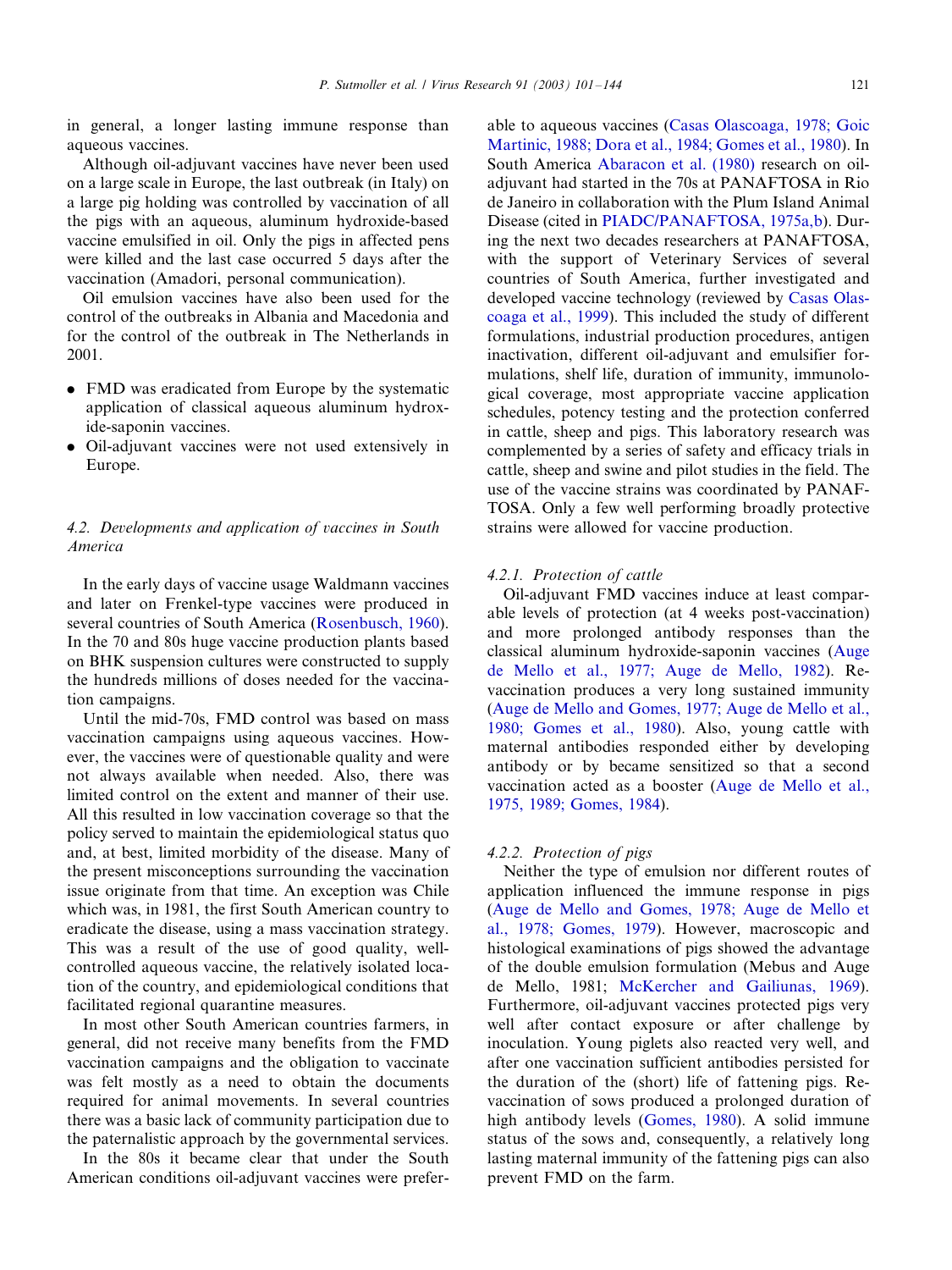Field application of the vaccine in the face of an outbreak stopped the spread of the disease in pigs [\(Gomes, 1979](#page-40-0)). In South America systematic vaccination of swine is not generally used but it can be used strategically in high-risk areas ([Auge de Mello, 1979](#page-38-0)).

# 4.2.3. Protection of sheep

Early studies in sheep showed that they respond with even higher and more prolonged antibody levels than cattle and resist FMD exposure (PIADC/PANAF-TOSA, 1975; PIADC/PANAFTOSA, 1975a; PIADC/ PANAFTOSA, 1975b). Furthermore, no adverse tissue reaction at the site of inoculation of the vaccine was observed ([Dias et al., 1981](#page-39-0)). However, vaccination of sheep was not included in South America in the successful systematic vaccination programs.

Later, oil-adjuvant vaccine was applied in large scale field studies in different South American countries, like Brazil, Argentina, Uruguay, Peru, Ecuador and Colombia [\(Casas Olascoaga et al., 1990, 1999](#page-39-0)). These field studies, including nearly two decades of observation, showed the efficacy of the oil-adjuvant vaccine under a variety of epidemiological and ecological, tropical and temperate climatic conditions.

The introduction of potent, well-controlled oil-adjuvant vaccines changed the attitude of the farmers who became co-operative after experiencing the benefits of vaccination. Uruguay and, somewhat later, Argentina, Paraguay, and some Brazilian states followed Chili in eradicating the disease. The successful eradication of FMD in more than 150 million cattle in South America was accomplished by the use of oil-adjuvant vaccines. The products from these vaccinated animals were safe. Many millions of tons of meat of vaccinated cattle were exported to Europe without causing a single outbreak of FMD.

- . FMD control and eradication programs in South American countries have applied the systematic vaccination of cattle only using well-controlled oiladjuvant vaccines. In several countries this was done with great success resulting in complete eradication of FMD.
- . In general, oil-adjuvant vaccines produce a longer lasting immunity than aluminum hydroxide-saponine vaccines. They protect cattle of different breeds under a variety of epidemiological and ecological, tropical and temperate climatic conditions.
- . Swine can also be protected successfully, but in South America, in general, the systematic vaccination of swine is not used. However, it can be used strategically in high-risk areas.
- . Sheep can be very well protected with FMD oiladjuvant vaccine and a long lasting immunity has

been demonstrated in this species. As in Europe, vaccination of sheep is not included in South America in systematic vaccination programs.

# 4.3. Production and application of vaccines in other parts of the world

In many parts of the world a status quo is maintained. Although regular vaccination may be carried out on large dairy farms and industrial pig holdings, often the backyard farmer or pastoralist cannot afford the costs of vaccination and the disease is maintained in the area. Moreover, in many countries the price of the locally produced vaccine must be kept low, sometimes resulting in low quality vaccines and, consequently, improper protection. This might give mutants of the virus chances to develop into new field strains causing new problems.

Except for the South American production, most of the vaccines produced are of the aqueous types. There are large vaccine plants in Turkey, Thailand, India, and the former Soviet Union, some of them under the wings of internationally operating companies. Also some smaller plants are located in the Middle East and in some countries in the Southern cone of Africa producing the SAT-type vaccines.

In many Asian countries in particular there is a need for more and better vaccines. However, sufficient infrastructure of veterinary service is required to organize vaccination campaigns. Above all the farmers must support vaccination. To obtain and maintain such support, vaccines must protect and their quality must be indisputable. This can only be obtained if the quality of both home produced and of imported vaccines is checked by an independent authority.

# 4.4. Vaccine banks

When the disease disappeared from Europe, preparedness for new outbreaks became increasingly important. In that context special attention was paid to the protection of pigs because they were not sufficiently protected by the classical aqueous vaccines. With the intensifying pig breeding industry it was clear that in the event of an outbreak the availability of large quantities of vaccine might be needed for this species. To that end inactivated antigen was purified and concentrated and stored at ultra-low temperatures [\(Barteling and de](#page-38-0) [Leeuw, 1979; Duchesne et al., 1982\)](#page-38-0). From these antigens (oil-emulsion) vaccines can be rapidly formulated; vaccines that protect both cattle and pigs ([Bartel](#page-38-0)[ing and de Leeuw, 1979; Doel and Da](#page-38-0)vid, 1984).

For these purposes international vaccine banks were established, first in Pirbright (UK). The UK and a number of other countries participated in this bank,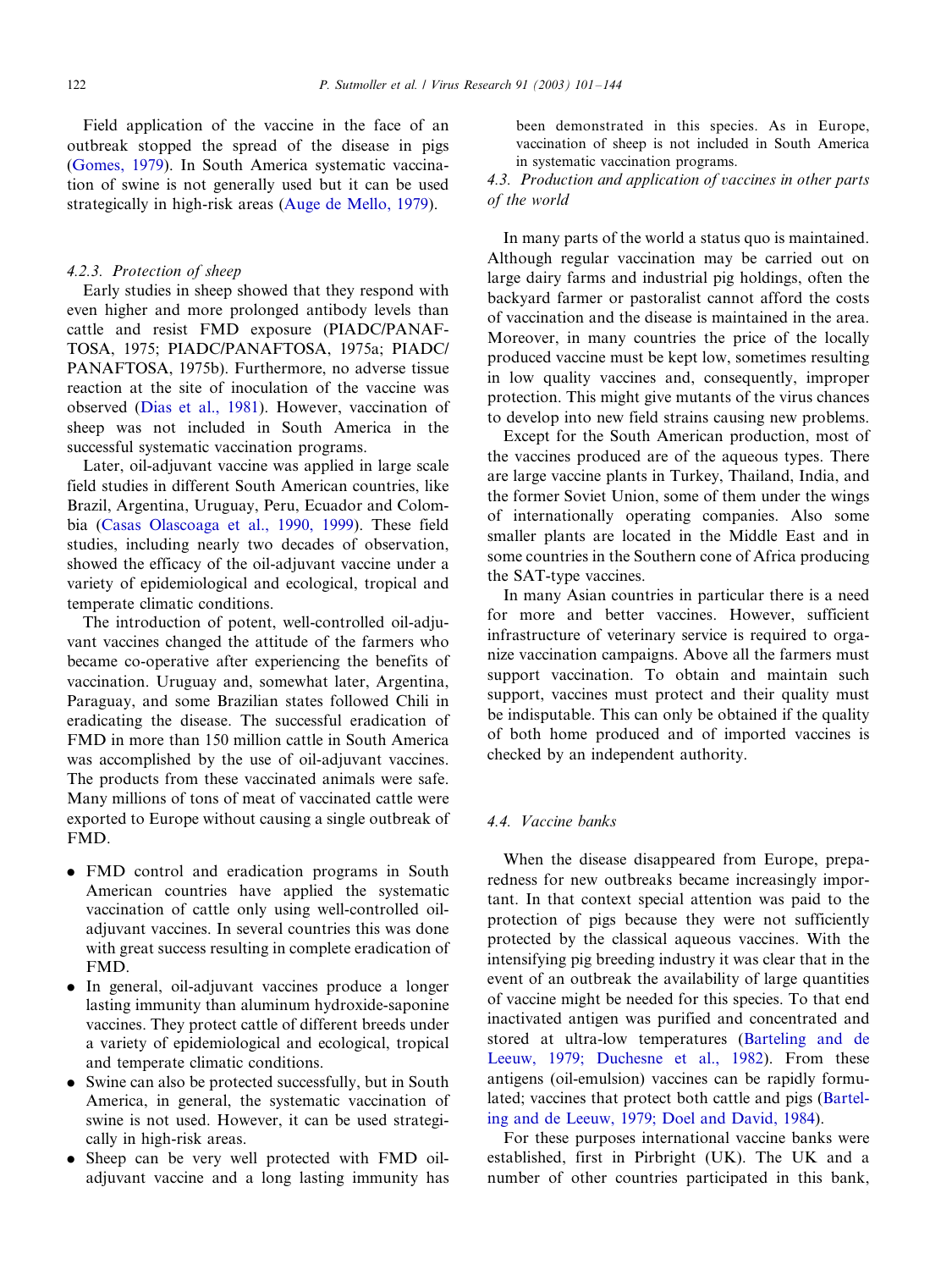which contained 500 000 dose per type. This would only be sufficient for a first strike in case of a limited outbreak and certainly would not cover a more widespread outbreak in an area with a high density pig population.

When a non-vaccination policy was adopted, European vaccine banks were installed storing a total of 5 million doses of the main serotypes. The US, Mexico, and Canada also share a vaccine bank.

For the international vaccine banks highly potent vaccines of at least 6  $PD_{50}$  (standard is 3  $PD_{50}$ ) are required to cover a broader variation of field strains that might occur. The vaccines contained in the European vaccine banks, for instance, all performed better than 10 PD<sub>50</sub>. These vaccines induced high antibody levels that not only neutralized the vaccine strain but also a wide variety of field strains [\(Barteling et al., 1979](#page-38-0)), suggesting protection against a wide variety of strains. However, so far these data are not supported by challenge experiments.

Several studies with potent vaccines, as contained in the international vaccine banks, showed that soon after vaccination  $(3-5 \text{ days})$  pigs and cattle are protected against contact challenge [\(Doel et al., 1994; Swam et al.,](#page-39-0) [1994; Salt et al., 1995, 1997, 1998; Cox et al., 1999\)](#page-39-0). These data are in agreement with experiences in the field, as mentioned above for a large pig holding during the last outbreak in Italy (Amadori, personal communication). Also, in The Netherlands the last case in the vaccinated area was 5 days after the vaccination had been carried out with a double oil emulsion type vaccine.

The antigens stored in the International Vaccine Bank at Pirbright and in the European Vaccine Banks can be formulated into a (double) oil-emulsion vaccine. Such vaccines are suited to immunize all susceptible species. For the advances in vaccine technology over the past decades in relation to antigen production, purification and inactivation, we also refer to [Barteling and Vrees](#page-38-0)[wijk \(1991\)](#page-38-0) and to the chapter by T. Doel.

- . FMD antigen stored in (international) vaccine banks can be formulated into oil-adjuvant vaccines of highpotency that can be used to protect all species susceptible to FMD.
- . Early protection afforded by such FMD vaccines permits their use for (emergency) ring vaccinations to rapidly control outbreaks.
- . To control outbreaks, large stocks of concentrated purified antigens must be available for the rapid preparation of (potent) emergency vaccines.
- . After emergency vaccination remaining foci of active virus must be traced by screening vaccinated herds for antibodies against NSP. Therefore, stored concentrated antigens must be sufficiently purified so as not to induce antibodies against NSP.

# 5. FMD Control and eradication strategies in recent epidemics

Control and eradication strategies have employed different means to obtain the containment of FMDV produced in the course of an epidemic and to prevent the spread of the virus from infected farms to others. The first step in any control program must be an absolute stand-still of all livestock movement in the infected area followed by stamping-out of the infected animals and their immediate contacts. The biggest challenge is the destruction of the infected animals, without the spread of FMDV by heavy equipment, (untrained) people, hauling and disposal of infected cadavers. Cleaning and disinfection of contaminated premises, trucks etc. create additional hazards.

The use of vaccine as an additional and effective tool to contain the outbreak must be considered at an early stage. The selection, based on technical considerations, of the optimal strategy to minimize disruption of the local and national social–economic structure must be weighted against the expected duration of restriction and loss of export trade and markets.

In this section we describe how the UK, the Netherlands and countries in South America have dealt with FMD epidemics in 2001.

In the UK eradication was accomplished by stamping-out and so-called 'circle culling'. The disease was finally brought under control but at an extremely high cost in terms of animal and human welfare and high socio-economic losses.

In The Netherlands the disease was introduced from the UK after a circuitous route through France. It most likely arrived in The Netherlands in the form of subclinically infected calves. Vaccination and the slaughter of all vaccinated animals followed stamping-out of the first cases. This effectively stopped the spread of the disease, but led to the mass killing of all healthy vaccinated stock.

South American countries that are traditional meat exporters controlled severe FMD epidemics by reinstating vaccination programs. Emphasis will be on Uruguay, where the decision to use strategic vaccination was taken quickly because of opposition of farmers to stamping-out.

## 5.1. FMD in the UK, 2001

FMD was confirmed in the UK on 20th February 2001, 1 day after suspected FMD was reported in pigs with clinical signs at an abattoir in Essex. The strain concerned was genotyped as the Pan-Asian topotype of type O FMDV. The date of first infection in the UK is unclear, backtracing of infection suggests that the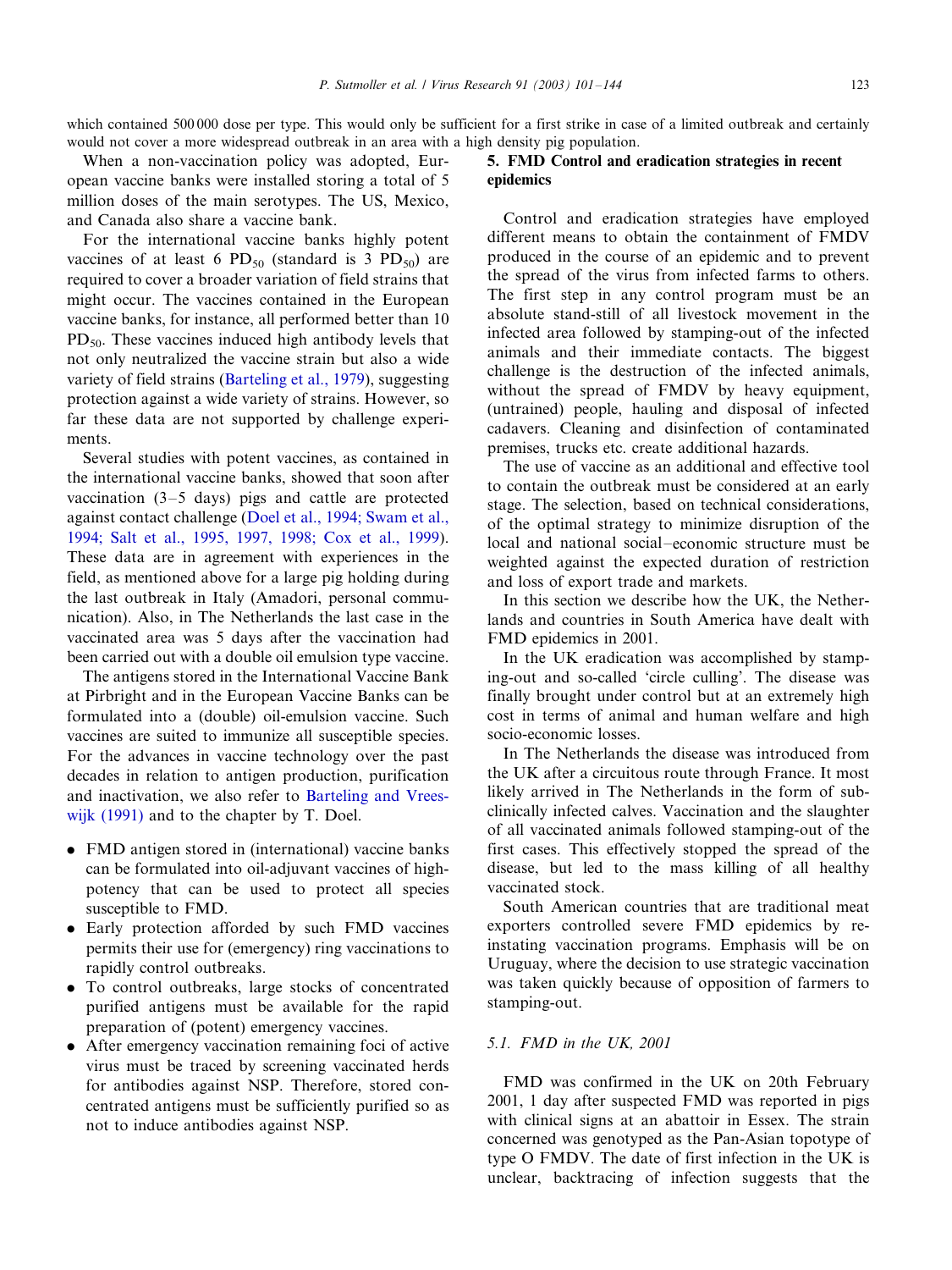<span id="page-23-0"></span>primary cases of infection may have occurred around the start of February in swill-fed pigs at a farm with a poor record of health and welfare, 350 km distant from the abatoir.

Although there has been considerable speculation that FMD was present in sheep in the UK before February, evidence for this is weak. Subsequent spread from the pig farm to sheep on nearby mixed livestock farms probably occurred via the airborne route. Some of these sheep, possibly only 16 infected animals, were bought by dealers and moved through several markets including the busiest sheep market in Europe in the middle of February, resulting in dissemination in widespread locations from the south of Scotland to the south-west of England, and via traded animals to northern Ireland, and France, and eventually, The Netherlands.

An export ban on British livestock was placed from the 22nd February, and a national animal movement standstill placed by British authorities on the 24th. However, infection had already been shipped to Northern Ireland and to France via illegally imported sheep. All European countries that had imported British animals began a testing programme or precautionary slaughter. Infection spread from Northern Ireland to the republic of Ireland (22nd March) but the single outbreak was controlled by slaughter. In the UK, backtracing suggests that up to 74 infected premises existed at the time of the national movement standstill, and that the number of final cases might have been considerably reduced if a national standstill had been placed on the 20th [\(Anon, 2001\)](#page-38-0).

Several factors contributed to the scale of the subsequent epidemic (Fig. 1)

- $-$  a steady rise in the density of sheep in the UK as a result of subsidy payments;
- many farmers had turned into the export of live sheep because BSE caused enormous problems in beef trade;
- several very questionable, if not illegal practices involving sheep movement which made the process of tracing sheep movements exceptionally difficult, such as short term lodging of animals on farms to gain subsidy payments; and
- unrecorded sales of sheep moved through markets.

The climatic conditions of February and March were near ideal for transmission, and it is extremely likely that this exacerbated the human element in spreading infection by farm activities, across boundaries, and by disease control activities. The weather and time of year also contributed to severe animal welfare problems, particularly for in-lamb ewes and newborn animals.

The veterinary response has also been widely criticised, with evidence that delay in implementing controls in the first  $1-2$  months (movement restrictions, and in reporting to slaughter times) contributed to the scale of the epidemic. As the epidemic progressed, the role of cattle became more evident and some argue that the species was the most important overall ([Keeling et al.,](#page-41-0) [2001\)](#page-41-0). The majority of the cases occurred in March and April and peaked in late March with over 50 cases per day.

On the advice of epidemiologists using computer models, the slaughter policy was revised from culling only of infected premises and animals on 'dangerous contacts', to slaughter of animals on neighboring (contiguous) farms to an infected farm. In the worst



#### FMD outbreaks and culling over time -UK 2001

Fig. 1. Time-course of reported FMD cases per day and the number of animals slaughtered per week in control operations. Slaughter data exclude animals culled for welfare reasons. The approximate first date of cases in epidemics occurring in areas which did not have cases before May, is shown as arrows.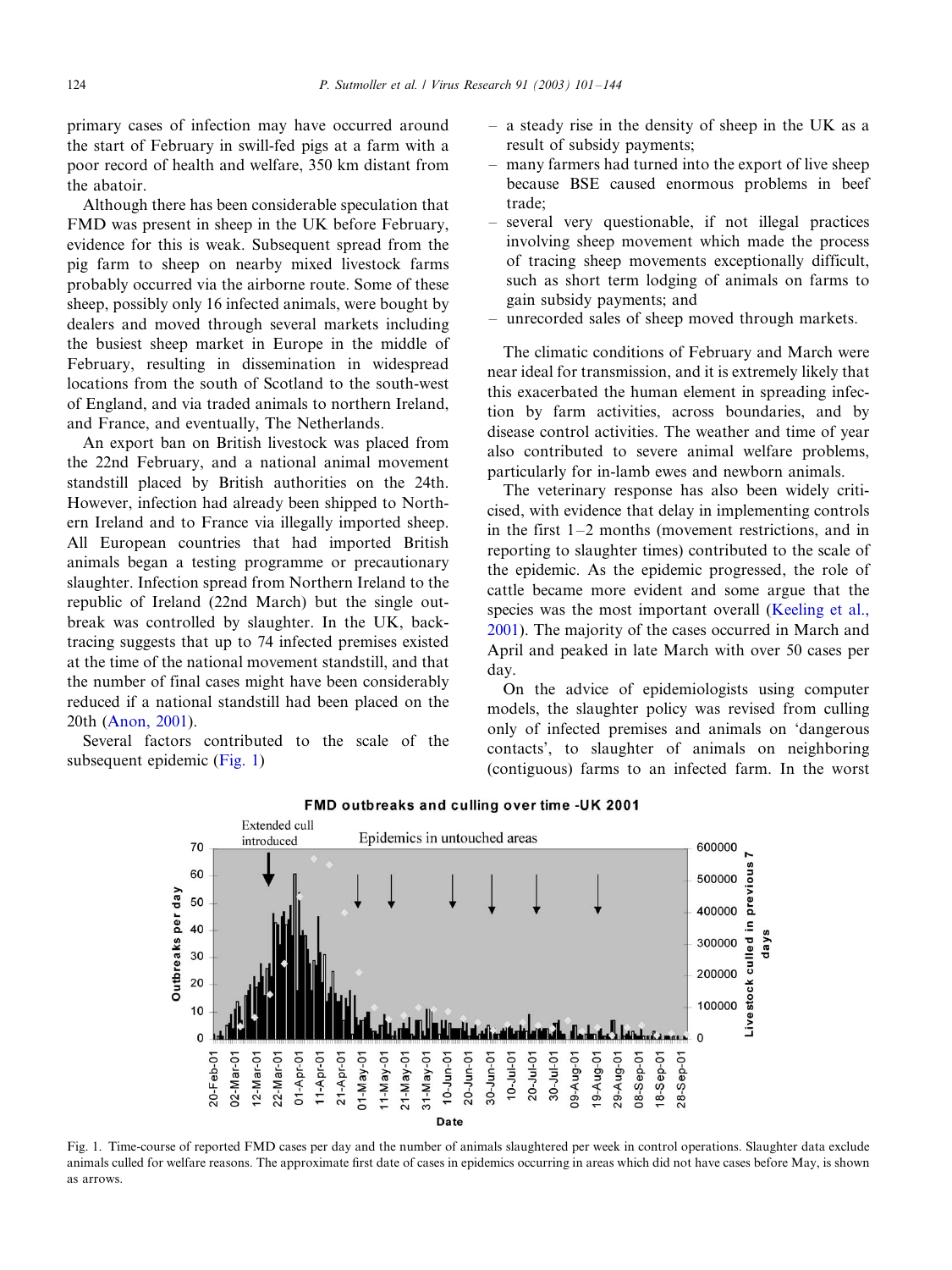affected region, all sheep were culled within 3 km of an infected farm. Additionally some farmers offered their animals for slaughter under voluntary schemes, and a huge number applied for slaughter for welfare reasons, since the movement restrictions had resulted in overcrowding and near starvation conditions.

The revised culling policy [\(Fig. 1](#page-23-0)) had enormous logistical implications for the disposal of animals that had not been thought through. Although announced on 15th march it took another  $2-3$  weeks to implement, with the army providing logistical support. Farmers were outraged at the prospect of slaughter of herds and flocks not showing signs of infection, or where a plausible route of infection had not been demonstrated.

Disposal of the carcasses also presented major problems, since possible BSE infection in older cattle restricted the use of burial, and rendering plant capacity was quickly exceeded. Disposal of cattle by burning on pyres provoked public outrage. Later, to cope with the huge cull of sheep in some regions, enormous burial pits were used with potentially long-term environmental risks.

Farmers were resigned to accept the policy since they had been lead to believe by Government or farmer leaders that vaccination would not provide an alternative control and eradication option. Not until 1 month into the epidemic did the UK request and gain permission from the European Community (EC) to vaccinate cattle in two regions of England, but the price of not culling such animals was to be drastic additional measures on livestock movements and export. Although in mid-April attempts were belatedly made by Government to convince farmers leaders that vaccination of cattle in two major hot-spots would assist disease control, the National Farmer's Union remained implacably opposed.

From late March, local veterinary decision making in disease control was replaced by centralised control, provoking profound misgiving by veterinarians at the 'carnage by computer' that they were expected to administer. The automatic slaughter of cattle (as well as sheep and other species) on neighbouring farms was most controversial, and briefly rescinded in late April.

The confirmed outbreaks per day fell during April as the mass slaughter programme was implemented and fell to single figures of outbreaks per day in May. However the epidemic was far from over; an extended 'tail' lasted until the end of September, with infection 'jumping' to new areas in the north of England. Outbreaks after the start of May had a higher ratio of animals culled on neighborhood farms than those on infected premises. These later 'jumps' of infection have been attributed to poor farmer bio-security or the licensed movement of animals incubating infection.

Initial sero-diagnostic capacity was limited (400 sample per week), limiting the feasibility of identifying infected flocks except by clinical means or the hit-ormiss process of sampling animals for virus/antigens. After April capacity for serology grew as additional biosecure facilities undertook tests, rising to over 100 000 per week in October, as blood testing became a major tool in lifting of restrictions on protection zone and SZ, on the licensing of movement of animals, and on restocking. Enforcement of farm isolation and bio-security was given little serious attention until July-August, and undoubtedly poor bio-security contributed to the size and duration of the epidemic, exacerbated by the fragmentation of farms into disconnected parcels serviced by very few, but very mobile, farm staff. A very significant number of outbreaks (100 between March 5th and July 9th) were attributed to spread by people or vehicles ([Gibbens et al., 2001](#page-40-0)). This amounted to over 70% of all outbreaks for which the route was identified as 'non-local transmission'. In the same period the mechanism of spread was not identified in 91% of outbreaks (1418/1559) which occurred within 3 km of another outbreak, but was called 'local spread', and undoubtedly also involved bio-security breaches. At the time of writing (February, 2002) there have been no outbreaks since 30th September.

In retrospect, the multiple and widespread number of infected premises presented enormous problems for a veterinary service which had not encountered FMD in mainland UK for 33 years. Prior to the first case being reported, infection clustered in 12 locations, with an estimated 74 infected premises across the UK, and over 40 in Cumbria alone ([DEFRA, 2001](#page-39-0)26/10/01). However the total number of reported outbreaks (2030) by 26th October, 2001 indicates that control on spread from these infected premises was poor, especially in the first month. However, with a few exceptions the movement restrictions did prevent the extension of infection to virgin areas with high-risk concentrations of livestock, especially dairy and pigs.

Culling of livestock occurred on 9576 farms ( $=7\%$  of 140 012 farms placed under restrictions), with estimates of the impact to the UK economy of up to 20 billion pounds, mainly in the non-agricultural sector. The overall ratio of farms slaughtered-out in relation to infected premises was 3.71, but varied from almost 1 at the start to high ratios in April, and after a resurgence, in May. The true number of infected farms is not known since only a proportion of herds culled under the 'contiguous cull' after late March were tested; one study indicated about 25% of non-IP culled farms had evidence of infection, or possibly about 1800 farms, giving a total of approximately 3800 infected premises. In the first month of the epidemic, culling took place on less than 50 farms per day, but this rose to a peak of about 280 farms per day in the week ending 15th April, before dropping to  $\lt$  50 per day by the week ending 2nd May.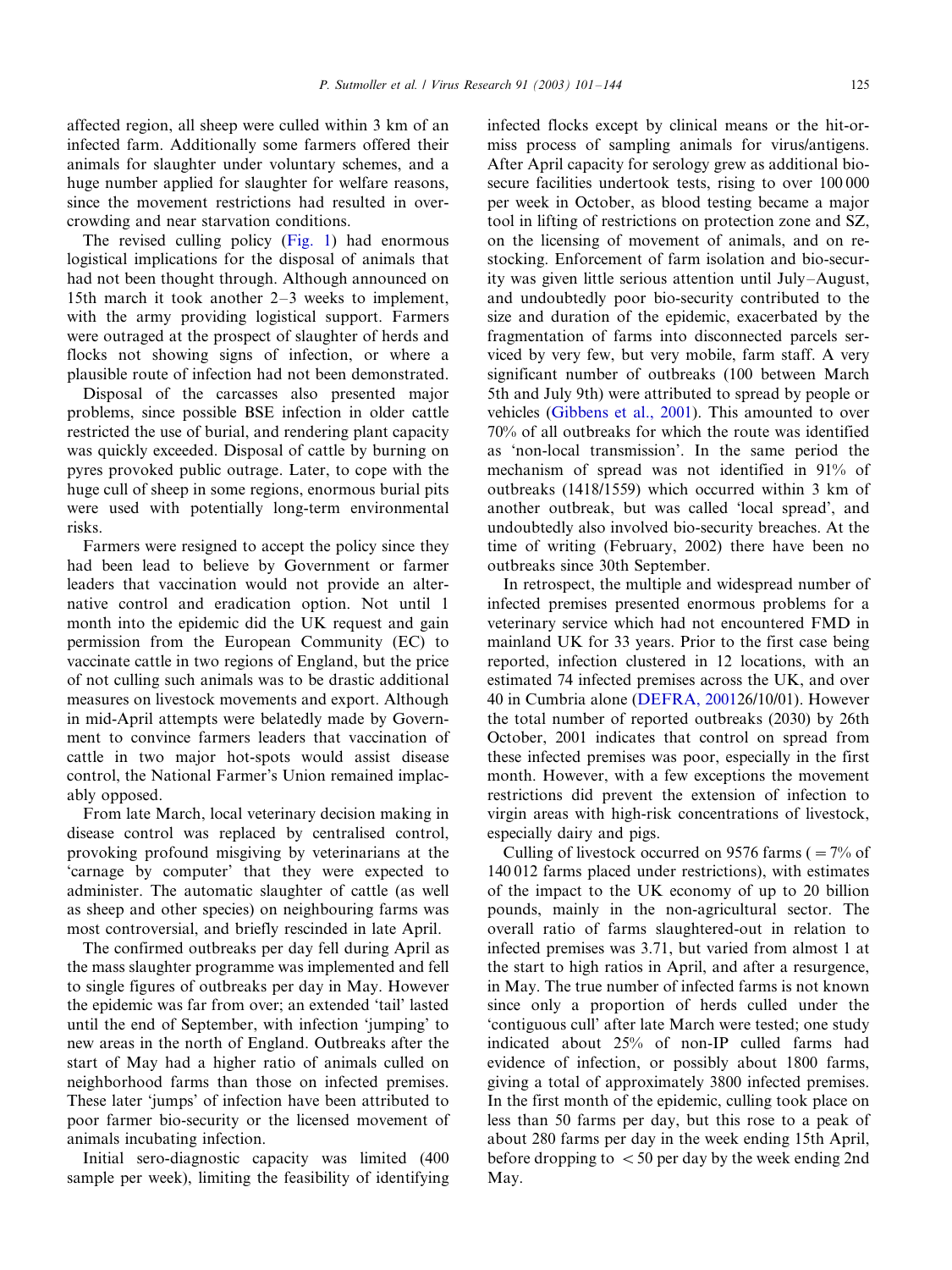On 94% of infected premises on which outbreaks occurred a single species was involved even though 70% of IPs had both cattle and sheep ([Gibbens et al., 2001\)](#page-40-0). The average delay between reporting and slaughter was reduced during the epidemic, from 2.9 days in late February to 1.1 days in early April [\(Woolhouse et al.,](#page-43-0) [2001\)](#page-43-0). However, the averages mask significant local and regional variation and well reported extreme cases occurred, particularly during the escalation phase in late February and March. Almost 2 million animals were slaughtered between 25th March and 22nd of April. By 26th October 2001, 3 910 000 animals had been slaughtered in disease control, of which 15.3% were cattle (600 000), 81% sheep (3 172 000), 3.55% pigs (139 000). Other animals were goats (3000), deer (1000) and 200 others (mainly camelids). In addition 1.82 million animals were culled under welfare schemes, bringing the total to 5.73 million. The true number is higher—some estimate 8 million in productive animal lives lost—given the number of pregnant ewes culled, and young progeny which were not counted. Almost twice the numbers of pigs were slaughtered on welfare grounds (273 234) than in disease control operations, and applications for slaughter of 1.2 million animals on welfare grounds were rejected. The impact of the cull has been particularly strong on hill sheep, which are adapted to their environment and possess valuable behavioral and disease resistance qualities; 12 of 50 rare breeds of sheep were threatened by reduction of the gene pool through culling.

- . The level of surveillance for FMD in each country must be proportionate to the international FMD situation and the legal, and illegal risk of importation.
- . Trade in live animals with countries that are 'FMD free without vaccination' is not a zero risk option— FMD was undetected in Britain for  $2-3$  weeks and spread to 3 other European countries.
- . The risk associated with countries must be related to their performance in FMD surveillance and not simply their 'FMD free status'—FMD can occur anywhere.
- . In free trade regions (EU etc.), control of animal movements after FMD has been confirmed must be immediate and wide-spread—e.g. EU wide, until the forward and backward tracing has been completed and risk assessed.
- . Long distance air-borne spread of the Pan-Asian type O strain was not a significant feature of the epidemic.
- . Bio-security measures must be enforced by the authorities from day 1 of an epidemic and be adequate to efficiently control the disease.
- . FMD control policies can be extremely damaging to the non-agricultural population and the choice of

policy for FMD control must consider the full range of stakeholders in the rural economy.

## 5.2. FMD in The Netherlands

Compared to the British drama it was a relatively small outbreak. It started shortly after the detection of FMD in Britain. Calves were imported from Ireland on the 22nd of February 2001. The following day the shipment of calves was delivered at 4 locations in The Netherlands. According to European legislation, they had to make a stop-over in the rest-station at Mayenne in the West of France, the place where on March 13th the first outbreak of FMD on mainland Europe was notified. After the confirmation of FMD in Mayenne this shipment of calves was traced by the Dutch authorities.

On the 17th of March at two locations, just south of the major branches of the River Rhine, there was a suspicion of FMD on two neighbouring farms. The cattle on thesefarms, were culled, as were the livestock of the surrounding farms in a 1-km circle and of contact farms, almost 30 in total. Long after the culling, laboratory tests turned out to be negative (April 6th) and the area was declared free of FMD. The Netherlands applied regionalisation and, while in other areas the disease was still going on, the South of the Netherlands could re-start its international trade.

At another farm in the eastern part of the infected area, just West of the Yssel, the Northern branch of the River Rhine, 5 calves had been delivered from the Mayenne transport. The calves had no clinical signs of FMD, but on March 17th goats on the same farm developed FMD, which was confirmed by laboratory tests 5 days later. Three of the five calves had antibodies to FMDV despite having no clinical symptoms. From an epidemiological aspect it is unfortunate that the nature of the antibodies, whether 'early' (IgM) or 'late' (IgG), has not been identified. With hindsight it is also regrettable that the calves were not probang sampled to determine whether they carried FMDV in their throats. We only can assume at this point that the disease probably entered The Netherlands by fattening calves with a sub-clinical form of FMD that spread to adjacent goats, possibly by the farmer, aerosols, feces, or other excretions of the calves and/or fomites.

On the 21st of March there were two more outbreaks in neighboring villages, one at a farm belonging to a brother of the first infected farmer and the other across the river. This was just outside what later became 'the Triangle', an area with sides of approximately 25 km, in a district called De Veluwe in the center of the Netherlands. After that, outbreaks occurred as daily incidences and it was clear that the current policy was not working, even though 1 week after the first outbreak the 1-km 'culling' circle was 'upgraded' to a 2-km circle. Farming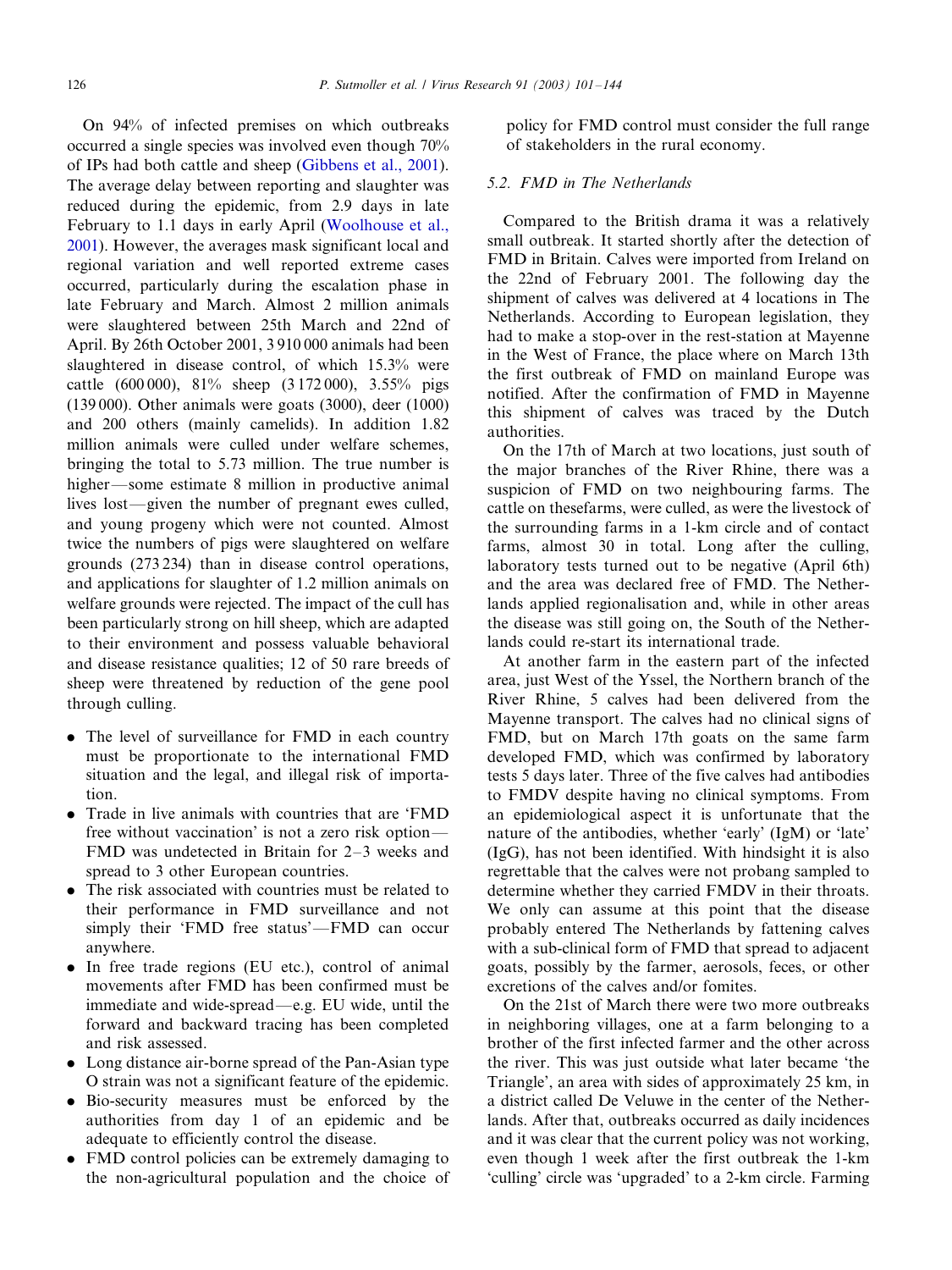practice and infrastructure, with a high cattle density, many small hobby farmers with sheep and goats, much social and animal trade interactions, made control of the disease by culling additionally difficult.

At that time there were two outbreak locations outside the Triangle. Goats were the source of the outbreak in one location northwest of the Triangle. According to the reports these goats had antibodies. For the other, located southwest of the triangle, the source could not be determined. Clinical signs were very vague, and although some small  $(5-10 \text{ mm})$  erosive lesions and fevers were reported for over a week, none of the 460 calves on the farm had antibodies. When laboratory tests from one of the samples of one of the animals were reported to be positive, the Veterinary Service applied stamping-out, in a 2-km circle, affecting 200 farms, for the greater part calf fattening farms but also many dairy farms. Over 50 000 animals were culled. Suppressive vaccination was applied for the remaining livestock. Farmers were not convinced there really was FMD on their farms and there was a lot of resistance under the farmers against the cull of their animals. This case caused an extensive political debate and many cases in court.

Because of the high animal population density in The Netherlands it was decided to destroy the FMD carcasses by rendering. However, this required long distance hauling of the cadavers to a rendering plant in the North of the country, with all of the attendant risks of environmental contamination. Later, after vaccination, livestock was also slaughtered in an abattoir within the vaccination area.

At the beginning of April there were also two outbreaks on dairy farms located in the North of The Netherlands, about 100 km from the nearest focus, but relatively close to the rendering plant. The affected farms, as well as the surrounding farms were all large holdings and rather isolated. Here, culling apparently worked well and there were no further cases. There were no indications of FMD found at the other culled farms. It was speculated that the nearby rendering plant, in which all suspected FMD carcasses were destroyed, might have been the source of the outbreak. Indeed, there is a legitimate question whether this rendering plant, and rendering plants in general, maintain sufficient bio-containment to handle FMD carcasses.

Even by the end of March it had become clear that the stamping-out method was not working and, particularly because the rendering capacity proved insufficient, the Ministry decided to vaccinate all livestock in the Triangle. Farmers in the Triangle were first left with the impression that vaccinated animals might not be culled and reacted positively. However, 1 week after the vaccination was carried out, the 'protective' vaccination was turned into a 'suppressive' one on economic

grounds, meaning that all the vaccinated animals had to be killed.

As elsewhere in the world, vaccination worked well. The remaining 115 000 animals in the Triangle were vaccinated in 3 days and the last case of clinical FMD occurred 5 days later.). There was one more outbreak east of the river Yssel, outside the vaccination zone close to one of the first outbreaks. This outbreak was eradicated by culling. By the end of May all the vaccinated animals had been slaughtered and on June 16th The Netherlands got its FMD free status back. It was an episode that lasted 1 month with a toll of 26 directly affected farms and 270 000 animals killed on thousands of other farms.

#### 5.2.1. Spread from The Netherlands?

FMD remained undetected for 3 weeks in The Netherlands. Therefore, it is amazing that it did not spread into Europe, considering all the export and movement of livestock from The Netherlands into the rest of the EU. In the week preceding the first outbreak (notification) for instance 30 000 pigs had been exported to Germany. On April 4th, there were two farms with 'serious clinical symptoms' in an area where many of the Dutch pigs had been imported. All livestock on the farms together with that of contact farms were culled. Two weeks later the laboratory tests turned out to be negative and, fortunately, Germany could maintain its 'FMD-free' status.

- The decision to complement the stamping-out policy with suppressive vaccination of all livestock resulted in rapid control and eradication of FMD. Insufficient rendering capacity was the main reason for vaccination. Export and trade were the main considerations for the killing of the healthy vaccinated livestock.
- . Transport of FMD infected animals and hauling of infected carcasses must be done in sealed containers to prevent escape of virus. Rendering of FMDinfected carcasses must be done under strict biosafety conditions.

#### 5.3. FMD in the southern region of South America

In this section we will summarize the FMD situation in the Southern part of the South American Continent, with emphasis on the way Uruguay dealt with the extensive 2001 outbreak.

In historical background ([Section 1.1\)](#page-1-0) we have already described how during the period of  $1965-$ 1985, formal national FMD control programs were organized and implemented with the technical cooperation of the PANAFTOSA and with the financial support of the Inter American Development Bank (IDB).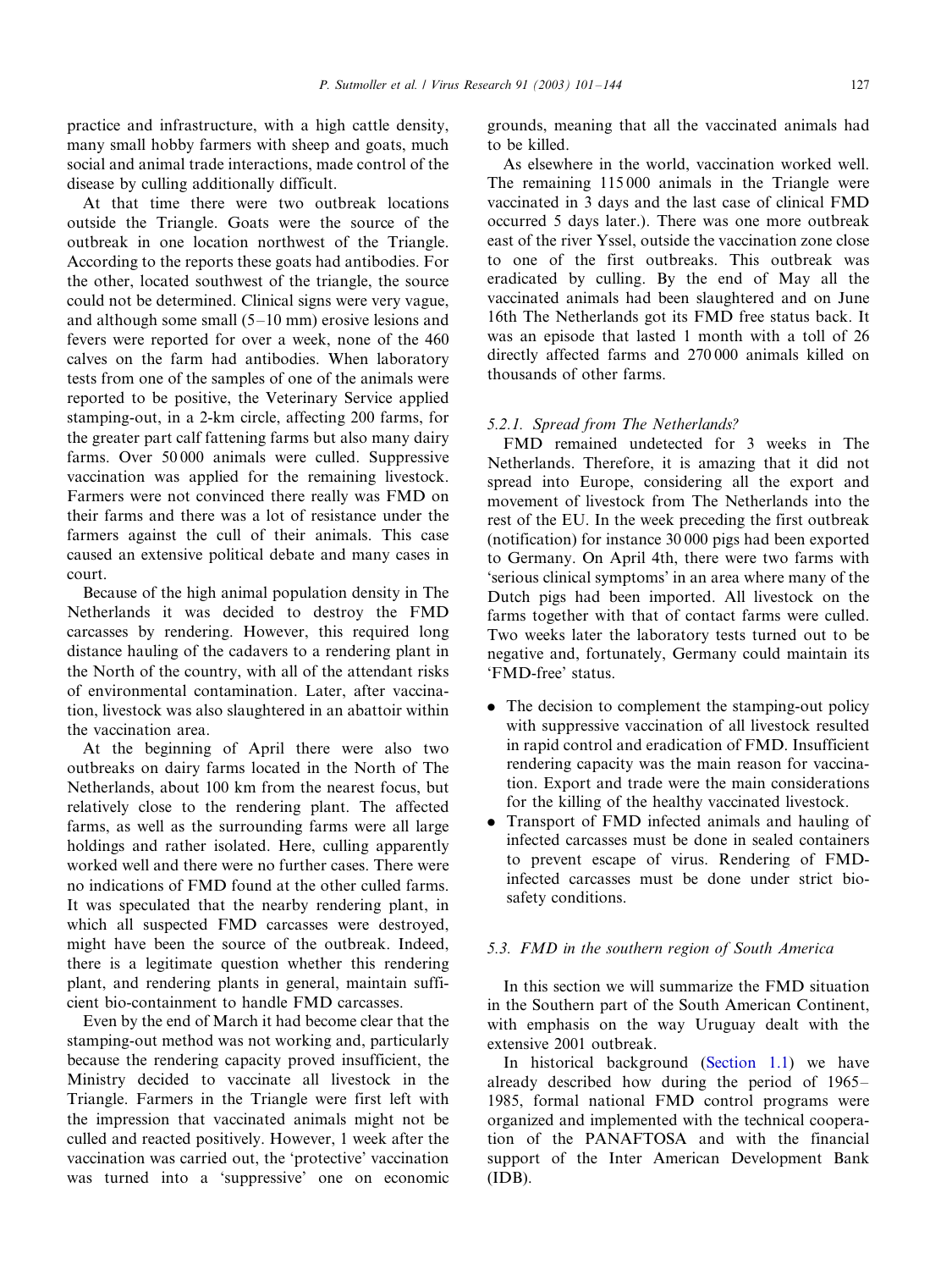In 1981 Chile was the first country in South America to be declared officially free of FMD. The eradication strategy was based on the gradual elimination of the disease working in a south-to-north direction; applying quarantine measures across different regions of the country and following a vaccination campaign using aqueous vaccines of guaranteed quality, mainly produced in Uruguay. The country suffered two re-introductions of FMD caused by illegal animal movements: one in March 1984 and the second one in March 1987. Both episodes were eradicated by stamping-out and quarantine measures. Chile has been recognized by OIE as free of FMD since 1988.

In 1987, the Fifth Inter-American Meeting at the Ministerial Level requested PAHO through the PA-NAFTOSA and the South American FMD Commission (COSALFA) to prepare a hemispheric program for eradication of FMD. Also a Hemispheric Committee representing the countries from Southern Cone, Andean Subregion, Mesomerica, the Caribbean and North America was created. In July, 1988 the 'Hemispheric Program for the Eradication of FMD in South America was approved by the countries of the Americas.

At the same time, in 1987, an 'International Technical Cooperation Agreement between the Governments of Argentina, Brazil, Uruguay and the PAHO' was signed and implemented for the control and eradication of  $FMD$  in the River Plate Basin. In the period  $1988-2000$ this project played a key role for the eradication of FMD in the entire region.

In the nineties the EU decision to stop general vaccination of the cattle population provided an important stimulus for the meat exporting countries of South American to proceed with the eradication of FMD from the region. As a result the following countries were recognized by OIE as 'FMD free countries where vaccination is practised': Uruguay (1994), Argentina (1997), Paraguay (1997). In 1998, a zone comprising the southern states of Brazil (Rio Grande do Sul and Santa Catarina) aquired the status of free zone where vaccination is practised'. In 1999, other free zone in Central and Western Regions (Parana, Sao Paulo, Minas Gerais, Goias, Mato Grosso States and the Federal District) followed. In 2000, the states of Mato Grasso do Sul, Tocantins, Minas Gerais of the Central-Western Region and the States of Espirito Santo, Rio de Janeiro, Bahia and Sergipe of the Eastern Region were also included by OIE as 'FMD free zones where vaccination is practised'. This created in the South Cone of South America a FMD free region (with vaccination) with a total of some 193 million cattle.

In order to obtain the status of 'FMD free without vaccination' in 1994 Uruguay discontinued vaccination. This favored status was obtained in1996.

For the same reason Argentina and Paraguay discontinued vaccination in 1999 and Rio Grande do Sul in Brazil followed in 2000. However, this exposed the region to severe FMD risks as a consequence of the following factors:

- Progressive loss of protection against FMD of large cattle populations over a short period of time.
- Continual danger of spread of FMD from regional remaining endemic areas into the susceptible livestock population.
- / Movement of large numbers of susceptible young cattle to fattening areas.
- Failing epidemiological surveillance and communication systems between countries and increased vulnerability to spread of disease across country borders.
- / Deficiencies in the first barrier of sanitary prevention (movement controls) because of serious limitations in human resources and insufficient logistical support.
- Substantial reduction in communication, education and training of public and private human resources and veterinary services.
- Insufficient assessment of risks and incomplete contingency plans for the transition to a non-vaccination policy.
- Dominance of political and commercial interests over sanitary requirements.
- Serious omissions in the fulfillment of the norms of the International Animal Health Code [\(OIE, 1999\)](#page-41-0) and international agreements, as well as lack of transparency and veracity of the information on the real sanitary situation.

In short, in a few years time the whole veterinary infrastructure guaranteeing awareness, alertness, and sufficient surveillance was weakened. As a consequence, FMD invaded the southern region of South America and only Chile has maintained (since 1988) its status as a FMD free country.

#### 5.3.1. Argentina

In April 2001, the government of Argentina notified the OIE of the epidemic of type A virus of FMD in its territory. The country lost the status as a FMD free country and a new FMD eradication plan was adopted based on massive vaccination of the cattle population that was re-started that month.

# 5.3.2. Bolivia

The country has endemic areas with FMD types O and A. Presently, Bolivia is structuring its surveillance system and vaccination programme.

#### 5.3.3. Brazil

In August 2000, the zone comprising the states of Rio Grande do Sul and Santa Catarina had its FMD free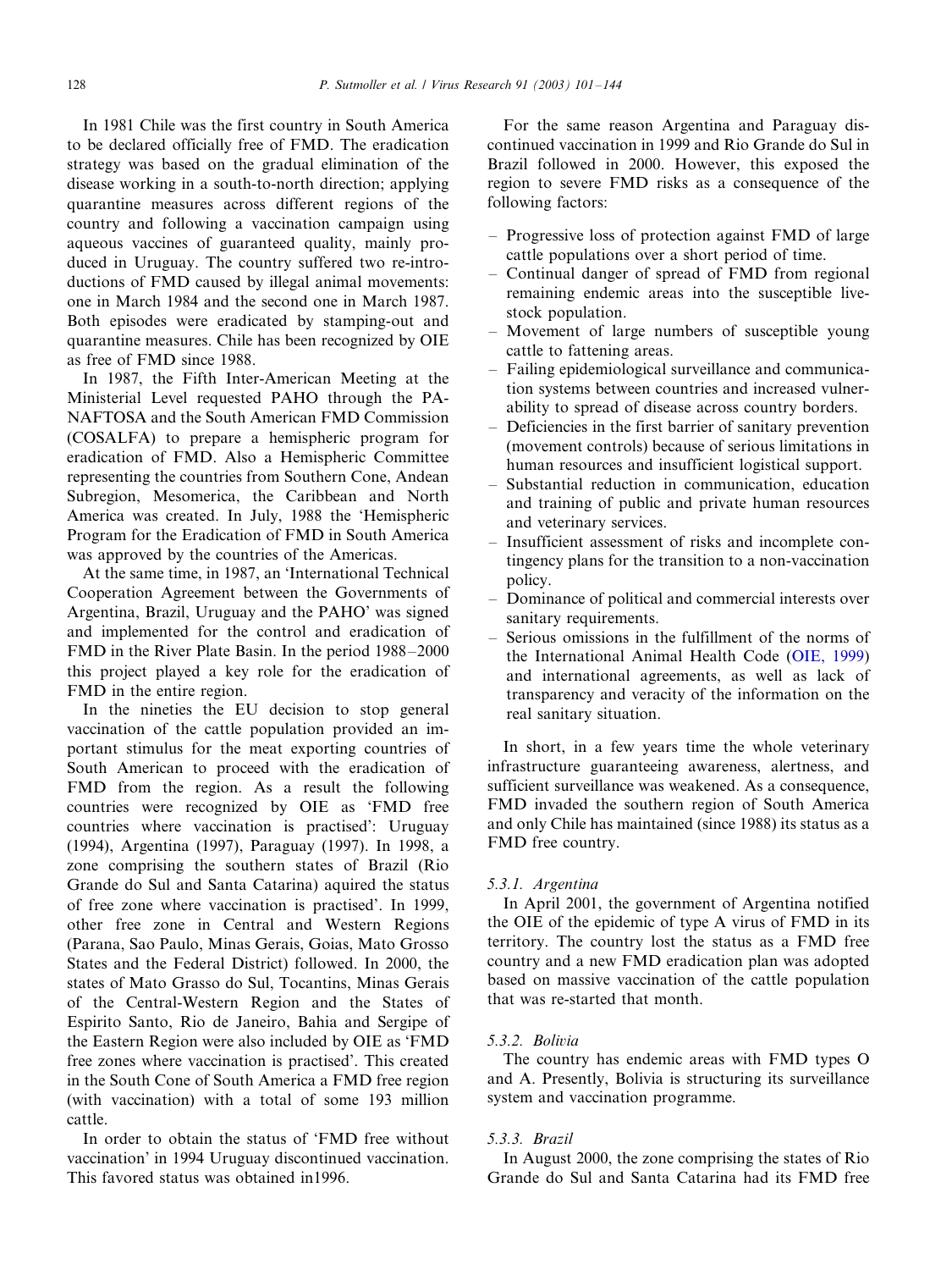status suspended, due to a FMD outbreaks by type  $O<sub>1</sub>$ . The outbreaks were eradicated by stamping-out and quarantine measures applied in eight municipalities of the State. A total of 8183 cattle, 2107 pigs, 783 sheep and a few goats were destroyed.

In May 2001 Rio Grande do Sul suffered another introduction of FMD, this time of type A, as a consequence of the expansion of the FMD epidemic of that type in Argentina with spread to Uruguay. Early in May 2001, the State of Rio Grande do Sul re-established systematic vaccination of the whole cattle population.

Thirty outbreaks were notified and the last one occurred in July 2001. Initially, 1164 cattle, 29 sheep and 2 pigs were destroyed but there was strong resistance by the farmers to the stamping-out policy. Later 11 670 contact animals were slaughtered locally in order to comply with OIE regulations.

#### 5.3.4. Paraguay

In October 2000, the Government of Paraguay, in view of the dissemination of FMD in adjacent areas and the vulnerability of its sanitary infrastructure, reinstated general vaccination of its cattle population. At present, Paraguay maintains its status as country free of FMD with vaccination.

#### 5.3.5. Uruguay

Livestock breeding is the principal agricultural activity of Uruguay and the mainstay of the economy. It represents more than 65 percent of the Uruguayan exports in the form of meat, wool, milk, hides and industrialized agriculture by-products. The area of Uruguay is  $176215 \text{ km}^2$  (approximately the size of the UK) of which the greater part is developed for agriculture. The human population is 3.15 million. In 2001 there were 10.6 million cattle, 12.1 million sheep, 480 000 horses, and only 270 000 pigs on 57 100 farms and developed land surface was 16.4 million ha. Cattle and sheep share pastures thanks to the moderate climate and the even distribution of precipitation throughout the year. This mixed grazing and the presence of unvaccinated sheep did not hamper the eradication of FMD by vaccination of the cattle only. The introduction of general cattle vaccination in the late 80s was successful despite the fact that sheep outnumbered cattle by almost threefold.

In October 2000 FMD subtype  $O_1$  was diagnosed on a farm, in Artigas department, very close to the frontier with Rio Grande do Sul, Brazil. The affected herd had 322 cattle, 63 sheep and 47 pigs. The disease first appeared in the pigs with high mortality of suckling pigs.

The outbreak was eradicated by the stamping-out of diseased animals and exposed contact animals within the outbreak area and a nearby suburban area of the Artigas city. The total numbers of animals destroyed

were 6924 cattle, 12 371 sheep and 257 pigs. A zone with a radius of 25 km was fully quarantined. All depopulated farms were cleaned and decontaminated. Sentinel young steers and pigs were placed on the premises 30 days after the last depopulation. A serological survey was conducted in a buffer zone with a  $5-25$  km radius from the infected farm and all the samples were negative for FMD antibodies. The whole affected department was regionalized and quarantined for a considerable period of time. OIE re-established the status of free country in January, 2001.

However, this period of freedom of FMD did not last long. In April 2001, the country again lost this status as a consequence of the introduction and spread of the type A epidemic from Argentina. FMD was reported in Palmitas, Soriano Department, approximately 70 km from the Argentina border, along the Uruguay River which separates Uruguay from Argentina. The infected farm had 430 cattle and 640 sheep, of which 39 of  $1-2$ years-old steers showed FMD typical signs and lesions. The causative virus was confirmed to be type A (related to  $A_{24}$ ).

Two days later a second outbreak was detected in the neighboring farm with 773 cattle, 474 sheep and 10 pigs. Interdiction of the affected farms was enforced immediately with a standstill of all animal movements. Simultaneously several FMD outbreaks occurred in the adjacent Colonia Department 25 km from the Uruguay River at a distance of about 40 km from the first discovered cases.

The next day the affected and exposed animals were destroyed and buried (5093 cattle, 1511 sheep and 333 pigs). However, three days later the Government was forced to suspend the stamping-out procedure due to the strong resistance of local farmers and the discovery of spread of the disease to other departments of the country.

Intensive cattle dairy industry as well as cattle fattening and agricultural production systems co-exist in the affected Departments. The factors that contributed to the dissemination of the virus in those Departments were intense movements of people, agricultural equipment and machinery, and trucks for the transport of beef cattle and milk. Moreover, the zone is economically very much integrated with the adjacent region of Argentina where active foci of FMD were ocurring in the neighboring Provinces of Entre Rios, Santa Fe and Corrientes.

Both affected departments were quarantined and on the April 26th ring vaccination was started in an area with a 10-km radius around the infected farms. On the 30th vaccination was extended to form a protective barrier. However a few days prior to the recognition of the outbreak, cattle had been dispersed from an auction to other departments of the country. In that way, the epidemic had already spread to others regions of the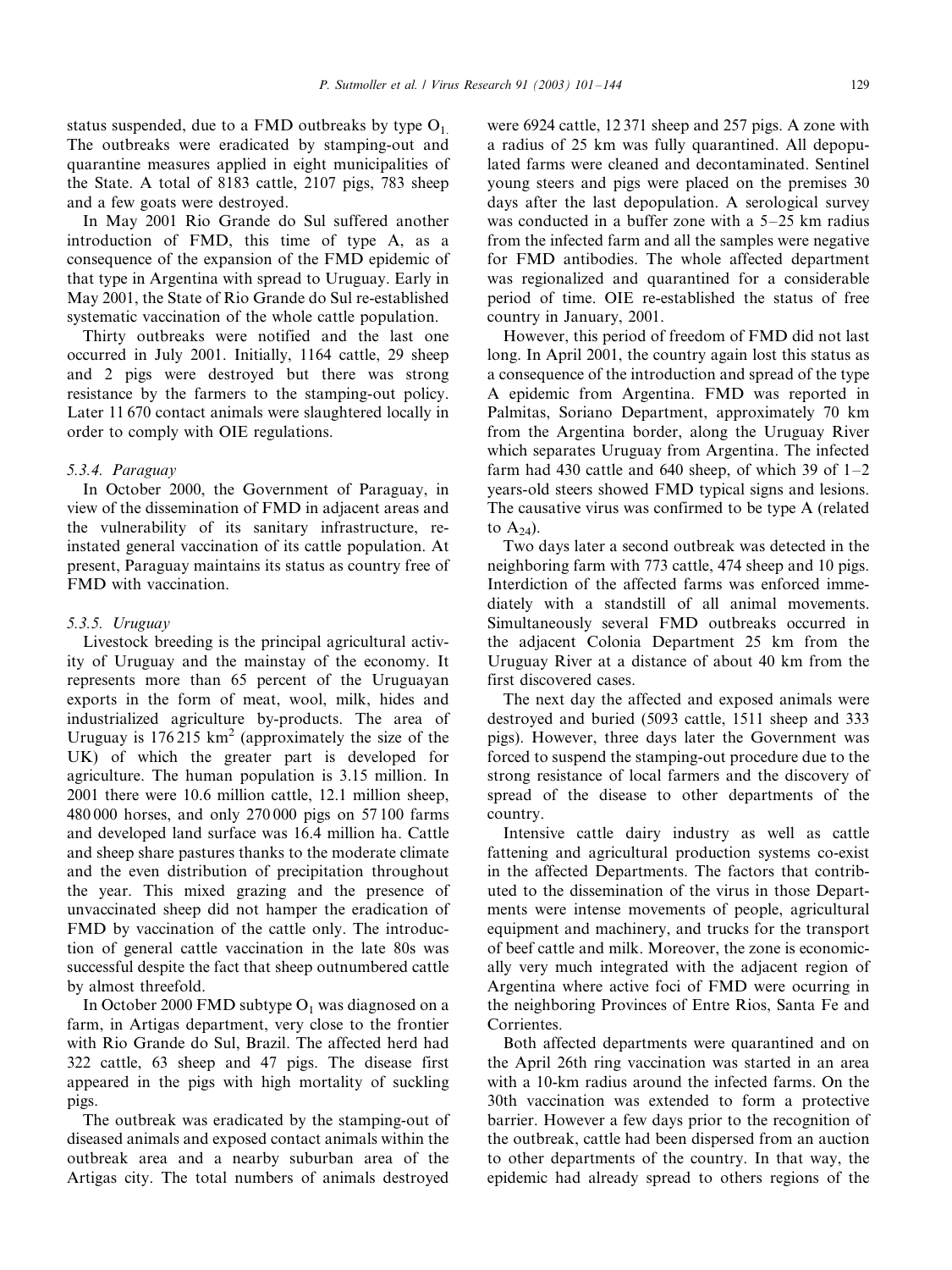country and from April 27th to the June 7th all movements, transits and trade of animals were prohibited in the whole territory of the country.

On May 5th a massive systematic vaccination was reestablished in the total cattle population of the country. In order to protect the Brazilian livestock population against the introduction of the disease, vaccination was immediately instigated to cover all Uruguayan departments adjacent the State of Rio Grande do Sul, Brazil. The first vaccination round ended by June 7th when movement and transit restrictions were relaxed. The revaccination round lasted from June 15th to July 22nd. A total of 24 million doses of FMD oil-adjuvant vaccines were distributed during these two rounds of vaccination to cover a population of 10.6 million cattle in each round. The average rate of vaccination was 350 000 cattle per day in each round of vaccination. The veterinary services established a vaccination timetable, scheduling routes, dates and time. Most of the vaccinations were done by the farmers and farmhands. In some cases private veterinarians performed the vaccinations. The official veterinary services had an active role in the control of the vaccination procedures at the farm level. Dairy cattle stock was vaccinated in 1 week with a vaccination rate of 67 000 head per day. By November 2001, an additional 4.5 million young cattle were vaccinated and each animal identified by an ear-tag tracking system.

The total number of outbreaks was 2057 (Fig. 2 shows the distribution of outbreaks in the country) of which 264 were dairy farms. A total of 6937 animals were killed and buried during just the first week of the epidemic. After that infected premises and contact farms



Fig. 2. Uruguay: distribution of infected farms during the 2001 FMD applied. epizootic caused by FMD virus type A (related to  $A_{24}$ ).

were quarantined with total prohibition of livestock movements until 30 days after the last case. The last outbreak occurred on a dairy farm on August 21st. By October 2001 Uruguay was again free of FMD.

[Fig. 3](#page-30-0) shows the evolution of the outbreaks caused by type A versus in relation to the vaccination and revaccination campaign. It can be seen that at the height of the epidemic there were  $40-60$  new infected farms per day. Shortly after the end of the first vaccination round, in spite of the relaxing of livestock movement restrictions, the number of new cases decreased dramatically to single numbers. A few day after the completion of the re-vaccination round there only were a few sporadic cases and at the time of writing (February, 2001) 6 months have elapsed without further cases.

Thus, Uruguay was able to control and eradicate this extensive outbreak with the application of livestock movement restrictions and vaccination of the cattle population only, in spite of having a large and fully susceptible sheep population in close contact and proximity to the cattle. The total cost of eradicating the epidemic was 13.6 million US\$, of which 7.5 million were spend on the purchase of vaccine, and the remainder on compensation payments to farmers, cleaning and disinfection and operating expenses. These expenses do not include some of the expenses of the Army (for eg. salaries). The Armed Forces collaborated, for instance by controlling border areas for illegal livestock movements.

- . Susceptible livestock populations are at risk when the first line of defense against the importation or reintroduction of FMD is not well maintained.
- . International collaboration and maintenance of effective surveillance (adequate laboratory support) and reporting systems is essential.
- The transition from a 'FMD free with vaccination' status to a 'FMD free without vaccination status' requires a different mind set of all stakeholders and the preparation of flexible contingency plans.
- . Breaking of the cycle of endemic and active virus niches of the disease can be done by massive and strategic cattle vaccination campaigns.
- . Interruption of the cycle of virus transmission from primary endemic areas to secondary ecosystems (epiendemic, sporadic and free ecosystems) is a must.
- . Vaccination of cattle only, in combination with livestock movement standstill can control an extensive outbreak in a very short time, with minimal disruption of the rural society and economy.
- . Strong and continuous programs of education and training of the public and private veterinary services as well as farmers and the public in general must be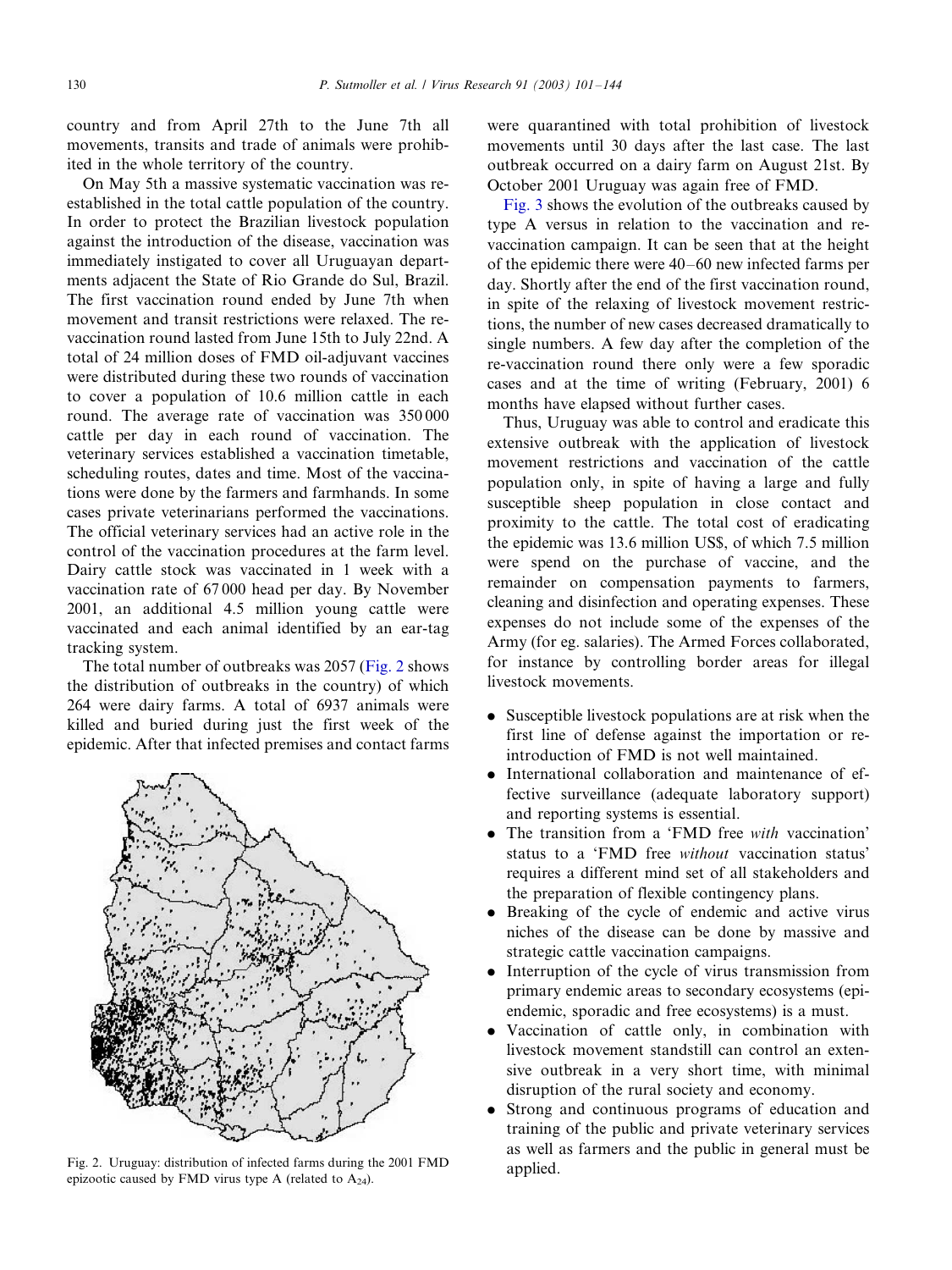# <span id="page-30-0"></span>Outbreaks of Foot and Mouth Disease- Uruguay 2001



Fig. 3. Evolution of the FMD epidemic in Uruguay 2001. Daily number of outbreaks. Red line: moving 7-day average. Source: Direccion General de Servicios Ganaderos, Direccion de Sanidad Animal, Ministerio de Ganaderia, Agricultura y Pesca, R.O. del Uruguay. Red is the average number of infected farms per week.

. FMD banks of purified and potent antigens and vaccines must be available for immediate use and application in sanitary emergency occurrences.

General conclusions of this section

- 1) The contingency plans for each state or region for FMD control must be regularly updated and emergency practice drills made routine.
- 2) Emergency use of vaccination, as an adjunct to slaughter, must be a component of all contingency plans, and be able to undertake mass vaccination on a zonal basis within 7 days of any FMD outbreak, and arrangements must be in place for replacement supply from manufacturers.
- 3) Potential penalties associated with vaccination need to be removed and resolved before outbreaks occur by making arrangements for trade in livestock products from vaccinated herds/districts part of any national contingency plan.
- 4) There is a strong need for unbiased, independent scientific expertise on FMD that can provide recommendations which are not affected by political pressure, fear of losing position, or the bias of 'lobby' groups within the farming community.

# 6. What makes sense?

#### 6.1. Basic questions

From all the data discussed in this chapter we asked ourselves: what makes sense for prevention, control and eradication of FMD?

It became clear to us that many of the current approaches are not deduced from science-based risk

assessments. For instance, the discussion whether 'to vaccinate or not to vaccinate' was obscured by the consequences for international trade. It was not led by:

- / 'How to get rid of the disease soonest?'
- 'How can we minimize impact on animal production and welfare?'
- 'How can we limit the damage to the rural society as a whole?'

The long-term ban on free international trade revolved around the fact that vaccinated animals might, like convalescent or sub-clinical infected animals, become FMD virus carriers. The other argument was that vaccinated animals would have antibodies against FMD and that this might obscure the tracing of the disease.

- Just how large is that risk of creating vaccinated carriers and what would be the risk posed by such animals?
- Does that risk justify the assumed zero risk approach of 'stamping-out' or, when vaccination is used, the killing of the healthy vaccinated livestock?
- / Could the risk of infected animals in vaccinated populations be managed effectively by the use of modern diagnostic methodologies?
- Is stamping-out to the bitter end really assuring zero risk?

Present policies of FMD control are apparently either driven by trade considerations and/or by the results of mathematical computer models with disregard of most of the scientific background available and without peerreviewed appraisal of the levels of risk involved. Was that justified and was the risk of further spreading of disease when applying massive slaughter sufficiently appraised?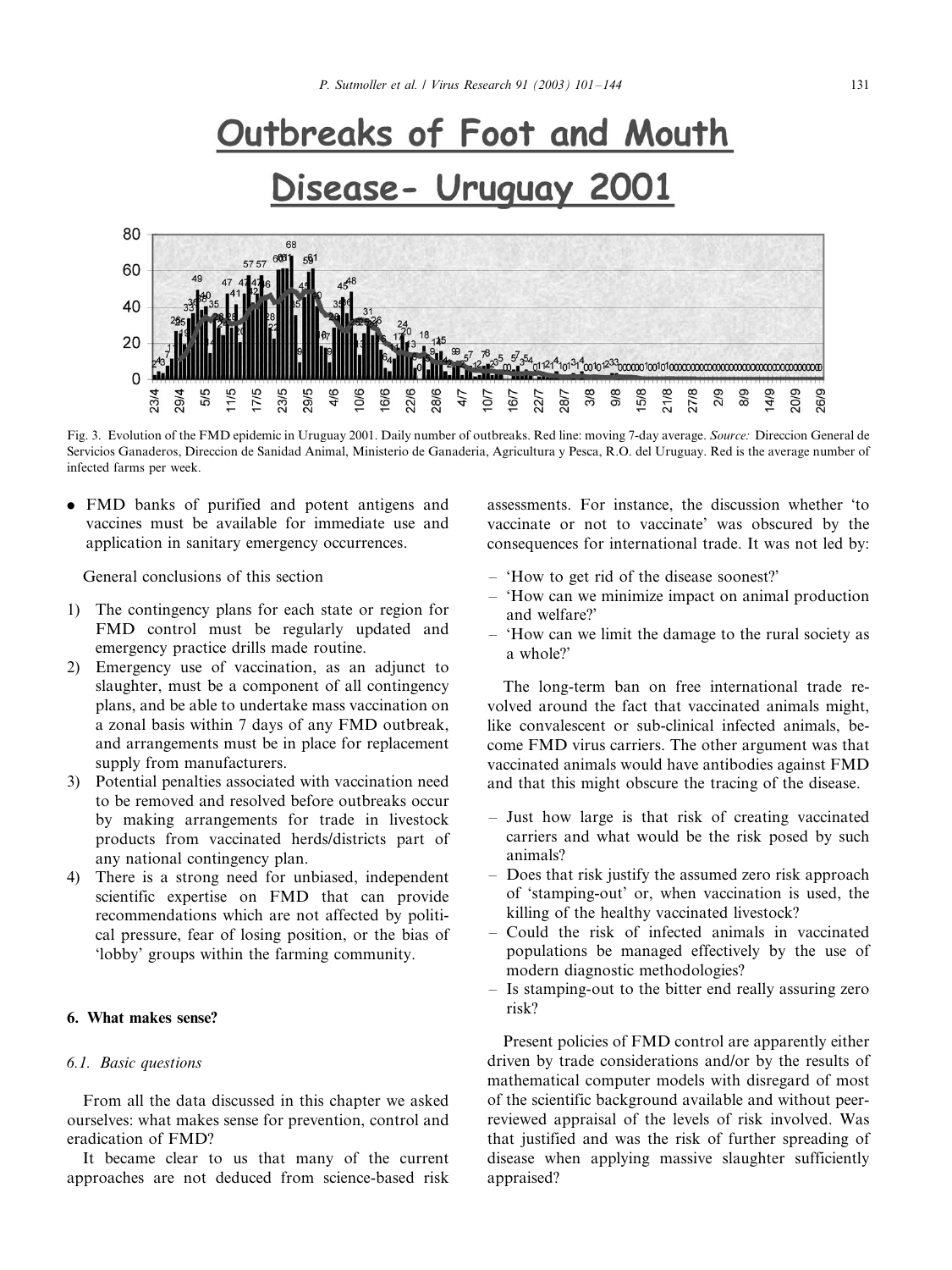Once the disease was brought under control what should be required to restore a FMD free status? What did we learn from the recent experiences? Are the current international rules still adequate? What are the risks of re-introduction of FMD? What are the risks of international trade, tourism, swill feeding, FMD-laboratories and vaccine plants, and terrorist actions? How can these risks be mitigated and managed?

In the following section we will try to evaluate those questions and summarize our conclusions on the basis of scientific knowledge and our own experiences described in the previous sections of this chapter.

# 6.2. Spread of FMD

Without getting into operational details, we will summarize the various risk factors of spreading the virus that must be taken into account by veterinary authorities, when confronted with FMD epidemics.

#### 6.2.1. Dissemination of FMD virus

Of all species, cattle produce, in general, the greatest total amount of infectious virus particles and, therefore, are the major source for the spread of FMD. Excretion by cattle can easily surpass  $10^{14}$  virus particles per cow per day, representing approximately  $10^{10}$  IU. These quantities of virus behave like a very fine dust that spreads over the infected premises and sticks to all materials, animals, and people.

The total amount of infectious virus from aerosols, saliva, lesion tissue, urine, feces, and milk in general is at least one magnitude higher for cattle than for pigs and is several magnitudes higher for cattle than for sheep. The movement of infected cattle or other livestock during the incubation or sub-clinical phase, is the main source of distant spread of the disease.

In most epidemiological models aerogenic spread in the pre-clinical stage—especially from pigs, is overemphasised. The main control effort should be on the prevention of all virus escape from infected premises, and of establishing bio-security precautions for all farms at risk to reduce the possibilities of virus entry. Biosecurity means not only controls on the 'farm-gate' but also reducing potential 'over-the-fence' transmission for example by separating grazing animals. Animals on infected premises with clinical disease (and/or with high fever) should be killed immediately and the premises disinfected. Final culling and disinfection should be carried out a day or so later obeying rules for biosafety and preventing the creation of virus aerosols.

A particular risk is posed by small ruminants, in which lesions in the acute stage of FMD are often difficult to discern. Consequently, people and materials can become contaminated unknowingly and spread the disease in this way. Also, FMD can easily cross borders by international trade of sheep with sub-clinical disease.

However, if not moved, transported, or marketed the role of sheep in the spread of FMD is minor and the same is true for wildlife.

Camelids (llamas and alpacas) are not easily infected, hardly disseminate virus and do not carry the virus to any extent. Therefore, it is unlikely that they play any epidemiological role.

Most zoos contain animals that are susceptible to FMD. In general, their movement is already restricted. In the face of an outbreak susceptible animals should be kept away from direct contact with the public and should be vaccinated, preferably with an oil-adjuvant vaccine. The risk that a vaccinated zoo-animal would ever become a carrier is negligible. The risk that such a carrier would ever transmit disease can be considered near to zero.

# 6.2.2. Disease surveillance

During outbreak situations, intensive surveillance on farms in the outbreak area must be carried out. However, people carrying out clinical inspections, especially of the mouth, and collecting blood samples present a high-risk of spreading disease. Therefore, rules for bio-security should be applied with the greatest care, even if clinical signs of FMD were not detected.

# 6.2.3. Animal movement

The main emphasis of control efforts should be on limiting the spread of FMD and the prevention of virus escape from infected premises. Therefore, the prohibition of all livestock movements should be imposed upon the affected region immediately after the diagnosis of a case of suspected vesicular disease. This must be followed by zonal, regional, and, possibly, international standstill of susceptible livestock movements as soon as possible after confirmed diagnosis.

Speed of implementation, enforcement and adequate control is essential in order to prevent additional movements of animals induced by the fear of transport restriction and FMD. These controls should only be relaxed once the whole epidemiological picture becomes clear and the modes of spread are fully evaluated.

#### 6.2.4. Transmission by people

People are very efficient mechanical transmitters of FMD virus. Any person, who has had contact with infected animals or carcasses, such as veterinarians, farmers, sanitary and digester personnel etc., and does not take strict bio-security measures creates a major risk for the transmission of FMD. All personnel and equipment involved in stamping-out operations and ring culling represent a great risk. The contractors that carry out the job are often not trained in bio-security, they will not be aware of the hazard presented by preclinical disease, and, therefore, might tend to 'take it easy', with all the associated risks.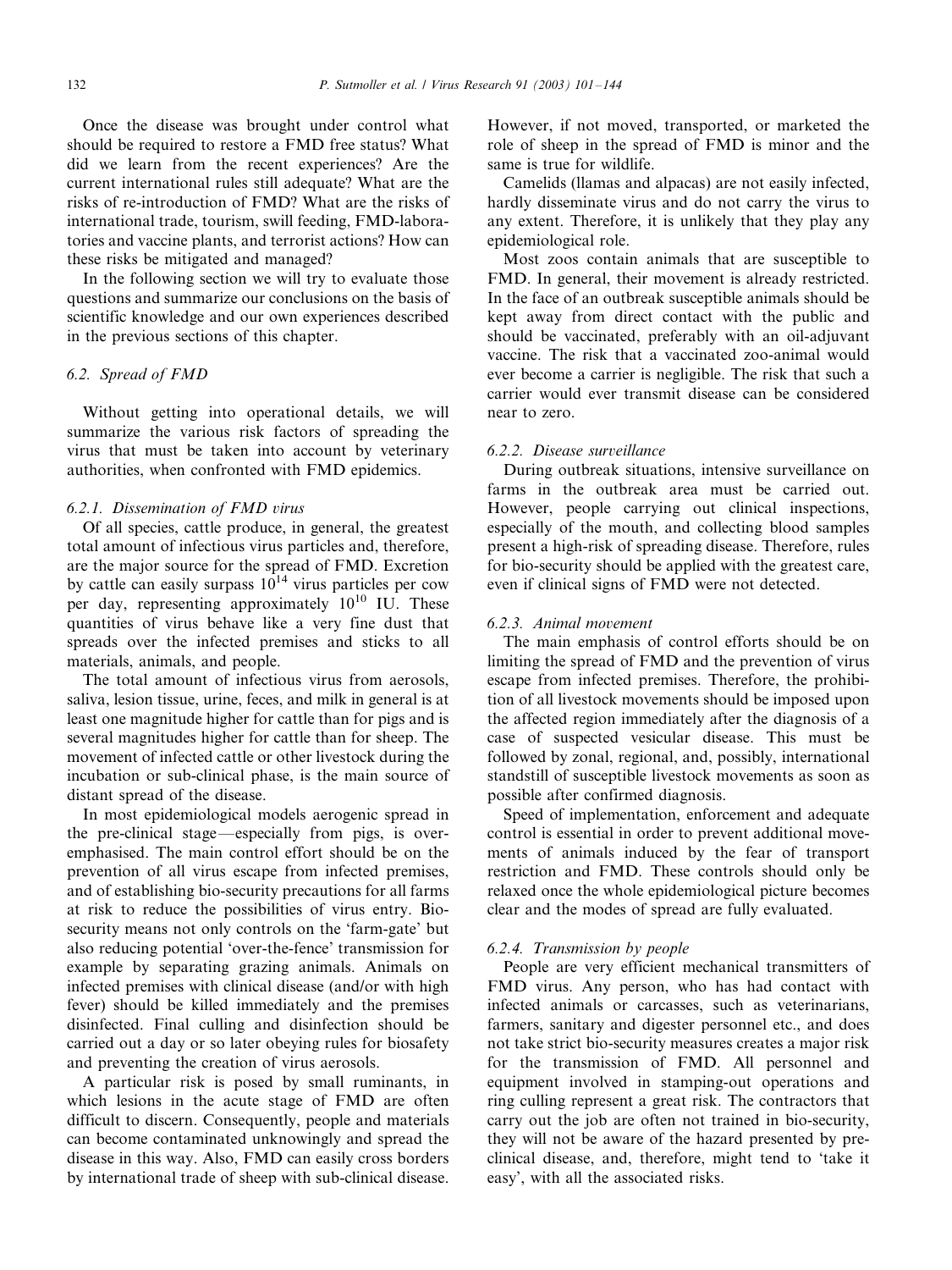Trucks for hauling animals, feed, milk, manure, etc. also are important factors in spreading disease. Farmers may spread the disease indirectly through contacts with other farmers or via contaminated objects ('fomites').

#### 6.3. Control strategies

The operations and activities of different control policies have different levels of risk of disseminating the virus in the process of attempting to control the disease. In particular, we wish to discuss the risks of different policies:

- stamping-out of infected farms and direct potential contagious contacts;
- stamping-out of infected farms plus ring (circle) culling;
- stamping-out of infected farms plus ring or area vaccination followed by slaughter of all vaccinated animals ('suppressive' vaccination);
- stamping-out of infected farms plus ring or area vaccination ('protective' vaccination);
- ring vaccination only without stamping-out of infected farms and slaughter of vaccinated animals
- strategic or general vaccination.

#### 6.3.1. Stamping-out

Stamping-out consists of the killing and disposal of all susceptible livestock on infected farms and their immediate contact farms that are most likely infected followed by a thorough disinfection-cleaning-disinfection procedure of the premises, the first disinfection being to prevent the production of virus aerosols during the cleaning.

In traditionally FMD free countries, stamping-out is the first option to eradicate the disease. As a first line of defense it is often quite successful, at least if the disease has not yet spread too widely and if the density of livestock in the area is relatively low. Also, during the first days of an outbreak a proper vaccine might not be available. The choice of the stamping-out option should also depend on the possibility of tracing dangerous contacts, political will and available resources. If the outbreak farm is located at some distance—from other farms and without intensive contacts, the slaughter of only infected premisesand with surveillance of neighboring farms, might be adequate. In general, however, one must be 'ahead' of the disease and, to that end, also slaughter-out 'dangerous contact farms'. However, the latter are difficult to define and decisions can create feelings of arbitrariness and unfairness.

We have seen that the stamping-out policy had to be abandoned during the Mexican outbreak in the 40s and recently, in Uruguay due to the spread of the disease and the resistance of the farming community. In the UK the fear of 'having to live with the disease' because of carriers and 'the loss of export trade' were the main motives for continuing the circle culling policy to the bitter end (see below).

If stamping-out of the disease succeeds in a relative short period of time it may be the most economical way of dealing with the outbreak. However, there are significant risks involved in the killing of large numbers of (potentially infected) animals, the hauling and destruction of the cadavers and the cleaning and disinfecting of the infected premises:

- / Heavy equipment used in these operations is difficult to decontaminate and might be a source of infection or contamination of roads when being driven to another job or back home.
- Disposal of cadavers also presents a risk since virus in lesions, excrements and excretions is not rapidly destroyed after death and might be disseminated by transport of cadavers, by pyres, at burial sites or digester plants.
- To our knowledge, transport systems for carcasses are not bio-secure, neither is the handling of the carcasses at the rendering plants.
- The highest risk comes probably from the involvement of large numbers of contractors not trained in disease containment. These people become heavily contaminated, are from rural areas, often live next door to farmers, and having their social contacts in the farming community.

Intensive, active surveillance is required to detect infection and, as mentioned, such surveillance represents a risk as well.

6.3.1.1. Ring-(circle) culling. So-called 'circle culling' and culling of contiguous farms has been applied in the UK (and in The Netherlands) as an extension of usual stamping-out procedures. The aim of the circle is to eliminate incubating infections that may have spread from the outbreak farm(s) and create a 'fire break' around the outbreak. The diameter of the circle was based on the analysis of spread of FMD during the outbreak using computer models. However, the calculated distance of spread must include spread due largely to the culling process itself as an additional transmission mechanism.

Although ring culling reduces the need for surveillance, it creates potentially much higher numbers of cadavers, some of which might be infected.

The (economic) advantage of the stamping-out policy is that under the current OIE recommendations FMD free status can be obtained shortly after successful completion of the operation.

The main disadvantages are: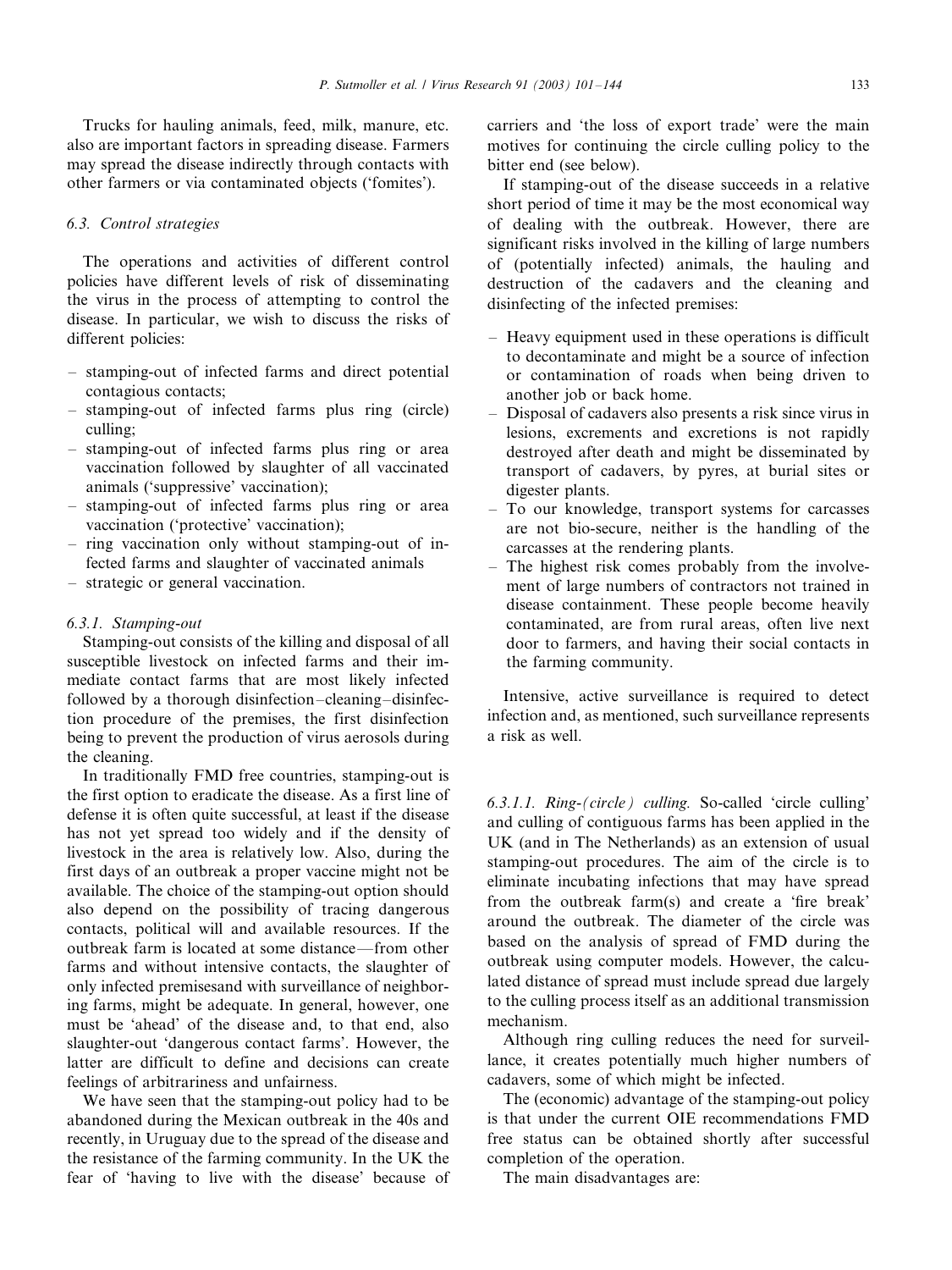- Most culled farms within the circle are not infected and do not represent a risk of further spread of the disease and, therefore, are culled unnecessarily.
- $-$  The operation itself has a high-risk of disseminating FMDV over short and long distances.
- $-$  A long drawn-out campaign is very disruptive for the rural society as a whole, including sectors like tourism. The rural community may fear the control measures more than the disease, and live under this fear for several months after the last case.
- The consequent application of circle and of contiguous culls pose a threat to zoological collections and valuable (rare) breeding stock.
- Massive killing and destruction of livestock usually is not done with adequate respect for animal welfare and bio-ethical principles.
- The small risk represented by hobby farms and smallholdings is not taken into account.
- An enormous serological surveillance exercise is often required to detect residual infection since new cases could easily re-start the epidemic at its tail end, particularly if movement controls are prematurely lifted.
- Finally, many culls represent a human tragedy and traumatic experience not only for farmers and their families but for many veterinarians as well. The riskavoidance behavior of farmers leads to social isolation and breakdown of the social–economic and trading patterns of rural communities.

If culling is the method of choice, it should be based on the evaluation of how virus spreads (known risk factors), which are rarely distributed in a circular manner about an infected farm. The principal routes of virus spread to be considered are by:

- animal movements from the farm, during the preclinical phase;
- animal proximity at farm boundaries, e.g. grazing in adjacent fields;
- wind, usually for a limited distance;
- vehicles (e.g. animal transport, machinery) contaminating roads that are used by the farmer's family and associates;
- / contaminated vehicles from companies serving the farm:
- / people (veterinarians, inseminators, visiting farmers, cleaning and disinfecting crews, etc).

For each potential contact farm epidemiological factors and associated risks should indicate the levels of risk of FMD infection. For instance, a large cattle holdings at some distance from an infected farm may represent a greater risk for air-borne spread of virus, then a small hobby farm nearby.

# 6.3.2. Vaccination

6.3.2.1. Ring vaccination. It has been demonstrated that early FMD vaccination of herds or flocks round the infected premise creates a cordon of protective animals that can stop effectively the diffusion of the disease. The size of the ring required depends on the rapidity of action of the vaccine and the anticipated rapidity of potential spread of infection from the IP, and location of high-risk farms which might amplify infection for onward spread. For example, to get 'ahead' of the disease with a vaccine would require  $4-5$  days to stimulate immunity and create an area in which farms/ animals are protected before the anticipated first contact with virus. The higher the anticipated aerosol transmission, the larger the area that would be required to ensure an adequately immunised 'ring'. Outbreaks in the vaccinated zone/ring will usually cease within 10 days of effective herd immunity being reached, and frequently cease well before this.

Therefore, ring vaccinations should be performed without delay and should include all susceptible species. Preferably, the vaccination should be carried out from the outside of the 'ring' towards the center of the outbreak. Simultaneously, to protect the most endangered farms as soon as possible, vaccination should proceed from the center towards the outside. In the immediate vicinity of the outbreak farm, the large (cattle) holdings should be vaccinated first because potentially, those are the largest 'aerosol collectors'.

Ring/emergency vaccinations should be included in any contingency plan:

- to avoid all of the above mentioned disadvantages of the massive killing and destruction of infected and healthy animals;
- $-$  to stop the disease from spreading:
- $-$  to prevent to the maximum extent possible the suffering of animals;
- $-$  to ensure that a few weeks after vaccination life in the affected area can resume its normal course, with minimal socio-economic consequences.

The logistics of a vaccination campaign are rather simple. It can be carried out on a large scale by a limited number of (trained) staff under full bio-safety conditions or by farmers and trained farm hands as is common practice in South America. The latter method has the advantage that there will be no risk of crosscontamination between farms because of people movements.

If vaccination offers so many advantages, why is there such an opposition to its use in many parts of the world?

The answer is simple: International trade regulation put a heavy penalty on the use of vaccine against FMD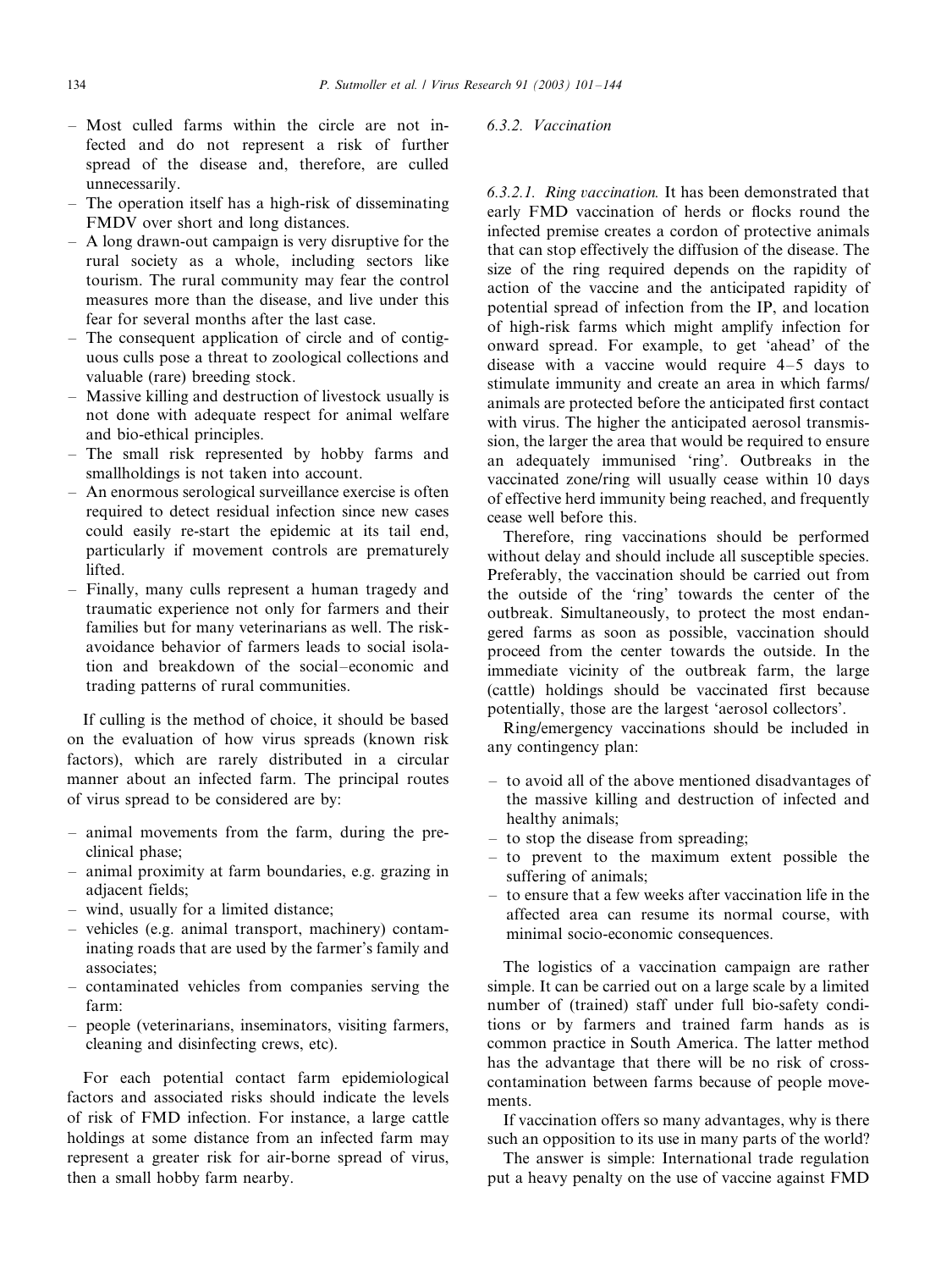in the form of import/export restrictions of animals and animal products.

- If FMD occurs in a previously 'FMD free country or zone without vaccination':
	- a) If no vaccination is used to control an outbreak and stamping-out and serological surveillance are applied, the FMD free status can be regained and normal trade resumed 3 months after the last case;
	- b) If stamping-out and emergency ('suppressive') vaccination are applied the waiting period is 3 months after the last vaccinated animal is slaughtered. A serological surveillance in the zone around the vaccination zone must demonstrate freedom from FMD.
- If FMD occurs in a FMD free country or zone where vaccination is practiced:
	- a) If stamping-out is applied to diseased farms and additional (ring-) vaccination is used, it takes 12 month after the last case to obtain the FMD free status;
	- b) If vaccination is used, without stamping-outof diseased farms, it takes 24 month after the last case to obtain FMD free status.

These trade regulations are not based on risk assessments, but rather on the notion that vaccination might perpetuate carriers in the population and that those carriers may pose a risk for FMD free countries that do not practice vaccination. Also the assumption is made that there are no methods available for the detection of carriers in vaccinated populations.

6.3.2.2. Ring vaccination followed by slaughter ('suppressive' vaccination). Fear of carriers among vaccinated animals has led to 'suppressive' vaccination. In that approach, vaccination is used to control the outbreak(s), but all vaccinated animals have to be killed before FMD free status can be regained. It was used in The Netherlands in the main outbreak area to control the recent outbreak. In accordance to OIE regulations, the FMD free status was regained 3 months after serological surveillance and the slaughter of the last vaccinated animal. As indicated above the period would be 1 year if the vaccinated animals were not slaughtered.

'Suppressive vaccination'' creates several of the problems mentioned for circle culling, with the exception of the risk of dissemination of the virus. This risk is much reduced, because 4–6 days after vaccination all vaccinated animals will have sufficient protection to prevent dissemination of virus. The vaccinated animals can be killed over a more extended period, depending on incinerator capacity. It is interesting to note that, although vaccinated pigs do not become carriers they still must be slaughtered as well!

Concerns have been raised with regard to human consumption of meat or other products from vaccinated animals. However, neither from the point of view of disease control or public health is there any reason to object to human consumption of the meat of vaccinated animals. In Europe meat from vaccinated animals has been consumed for over 50 years, including the meat originating from South America.

6.3.2.3. Rights of farmers. When the political decision is taken to apply 'suppressive' vaccination of livestock in an infected area, veterinary authorities will want to make sure that a barrier of protected livestock is created to prevent further spread of the disease. Thus the area must be wide enough and preferably have clear natural boundaries such as highways, rivers or railroads.

These borders are probably drawn up by wellintended civil servants. However, the consequences are extreme when, within those borders, all healthy livestock must be destroyed, depriving a whole local society of normal socio-economic activities. It makes sense to ponder the question of whether the farmer's rights and those of the affected communities are not being sacrificed for the benefit of export.

6.3.2.4. Ring vaccination not followed by slaughter ('protective' vaccination). This control option is heavily penalized by present OIE regulations because of the 12/ 24 months waiting period to regain the status of freedom from FMD, depending on whether or not stamping-out was applied. We believe that these differences are unjustified and that the period should be determined by the ability of the veterinary service to demonstrate, to the satisfaction of the international animal health community, the absence of FMD virus activity in the country.

In the foregoing we have argued that vaccination by itself does not create carriers and that under natural conditions the risks that vaccinated animals become carriers is remote. Moreover, the risk of virus transmission from vaccinated carriers to susceptible animals is close to zero. In addition, methods exist for the detection of potential carriers among vaccinated animals. Risk assessments may even show that the risk of virus dissemination is not more but even less than the risk from 'natural' carriers after a massive culling operation.

6.3.2.5. Screening for anti-NSP antibodies. In nonvaccinated herds foci of hidden infection can be traced by screening for antibodies against the virus. Vaccination will also raise such antibodies and, therefore might frustrate such tracing; another reason for a primary ban on vaccination. However, virus infection raises antibodies not only against the virus particle but also against NSP, the proteins that are needed for virus multi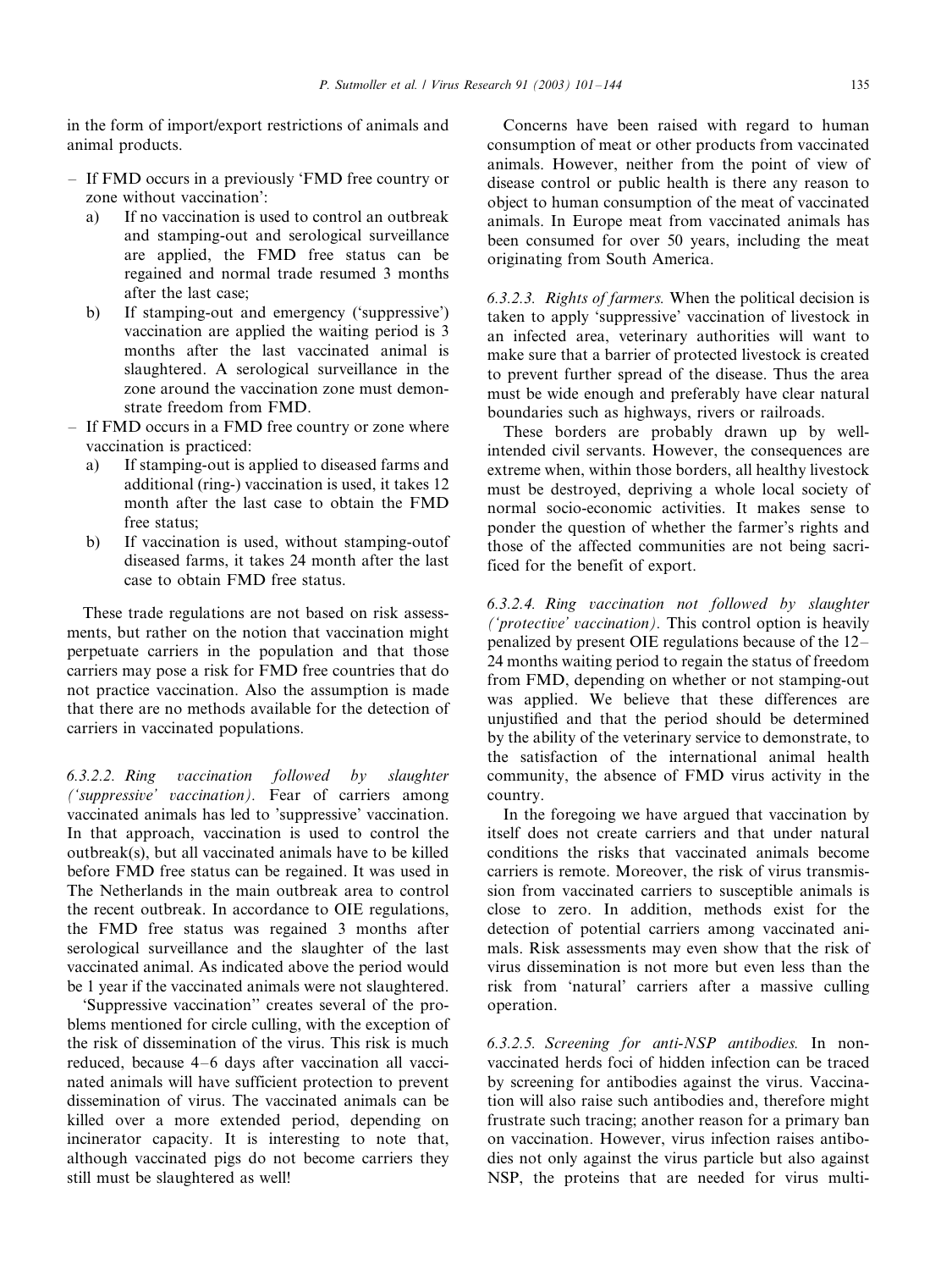plication. These anti-NSP antibodies are also useful indicators of a past infection and, consequently, of potential carriers.

After a single vaccination with non-purified vaccines, a-NSP antibodies will, in general, not be raised. However, after multiple vaccinations such antibodies might be induced as well, In contrast, vaccines prepared from purified FMD antigens, such as those in the international vaccine banks, will raise antibodies to the virus particle only. Even upon repeated vaccination no antibodies against NSP will be raised and past infection can still be traced. Such vaccines, in combination with tests for antibodies against NSP, will perform like a 'marker' vaccine, enabling discrimination between vaccinated animals that are infected (potential carriers) and vaccinated animals that are not infected.

Although in individual animals the tests to detect a-NSP antibodies are not 100% sensitive (which biological test is?), they perform very well if used for screening on a herd basis. If required, testing for the presence of virus e.g. by probang tests or PCR can further reduce the risk of missing an individual animal. Tests to discriminate between potential carriers and vaccinated animals have been widely used by countries to support their claims (at OIE) of freedom of FMDV. Thus, the concern that vaccination blurs the distinction between vaccinated and infected carrier) animals, is no longer founded if purified vaccines are used.

It would make sense if, after any outbreak, the veterinary service were to show- the absence of FMD, to the satisfaction of the international trading community, before normal export could be resumed. This should be required whether stamping-out, stampingout plus ring vaccination or vaccination only was used to control the outbreak:

- In the case of stamping-out: by a serological survey for the detection of type specific antibodies in a statistical representative sample of the population in the SZ around the outbreak, with emphasis on the herds at closest proximity to known infected farms.
- If vaccination (with or without stamping-out) was used: by a survey of vaccinated livestock for antibodies against NSP. In the SZ around the vaccination zone a statistical valid serological survey for type specific antibodies should be carried out.
- In both surveys positive or doubtful findings must be followed-up by virus detection methods.

Above requirements should not have a set time span. In our views, the sooner the country or region shows the absence of viral activity the earlier normal trade can be resumed. In that case the ministries of agriculture and livestock industry can select the best options for eradication of the disease that cause the least disruption of social and economic life at the least cost to the

community. Post-vaccination surveillance should take no longer, and might take less time than the poststamping-out period currently required. The demonstration that serological surveys were carried out rapidly and efficiently would demonstrate to the international community the existence of a well-organized veterinary services that take the eradication of FMD seriously.

6.3.2.6. Outbreaks in FMD free countries that practice vaccination. The requirements to regain the recognition of FMD free status should not have a set time limit of a 12 or 24 month waiting periods. There is no magic cutoff point for the carrier state. The sooner the country or region shows the absence of viral activity the earlier normal trade can be resumed. Post-outbreak surveillance must be based on tests for NSP antibodies or, when available, validated molecular tests for virus RNA.

6.3.2.7. Strategic vaccination. In endemic or epi-endemic regions, strategic or general vaccination is required with vaccine containing the FMD subtypes that are active in the area. This could be carried out with the more classical aqueous vaccine or with oil-adjuvant vaccine.

Cattle—aqueous vaccines must be applied twice yearly. In general, current oil-adjuvant vaccines protect cattle of different breeds more effectively. Cattle up to 2 years should be vaccinated twice yearly. Thereafter, a yearly vaccination will maintain their immune status.

Sheep—classical aqueous vaccines and oil-adjuvant FMD vaccines protect sheep very well. In general, oil vaccines induce a longer lasting immunity. However, vaccination of sheep was not included in European and South American systematic vaccination programs. This did not hamper the final eradication of the disease. Recently, in Uruguay the stand-still of livestock movements and massive vaccination of all 12 million cattle quickly brought a FMD outbreak, which was as extensive as the epidemic in the UK, under control without stamping-out and even without total slaughter of infected premises. As in the past, vaccination of the sheep population was not required to control and eradicate the disease.

Pigs—in general, systematic vaccination of pigs is not recommended, except when the virus strain involved is very aggressive for that species. Oil-adjuvant vaccines can be used with success to protect pigs and can be used strategically in high-risk areas. Industrial pig operations usually maintain high standards of hygiene and biosecurity. The main risk are backyard pigs and pigs on garbage dumps, especially those in the neighborhood of slaughterhouses

To obtain the status of free of FMD with vaccination the country or zone should demonstrate the absence of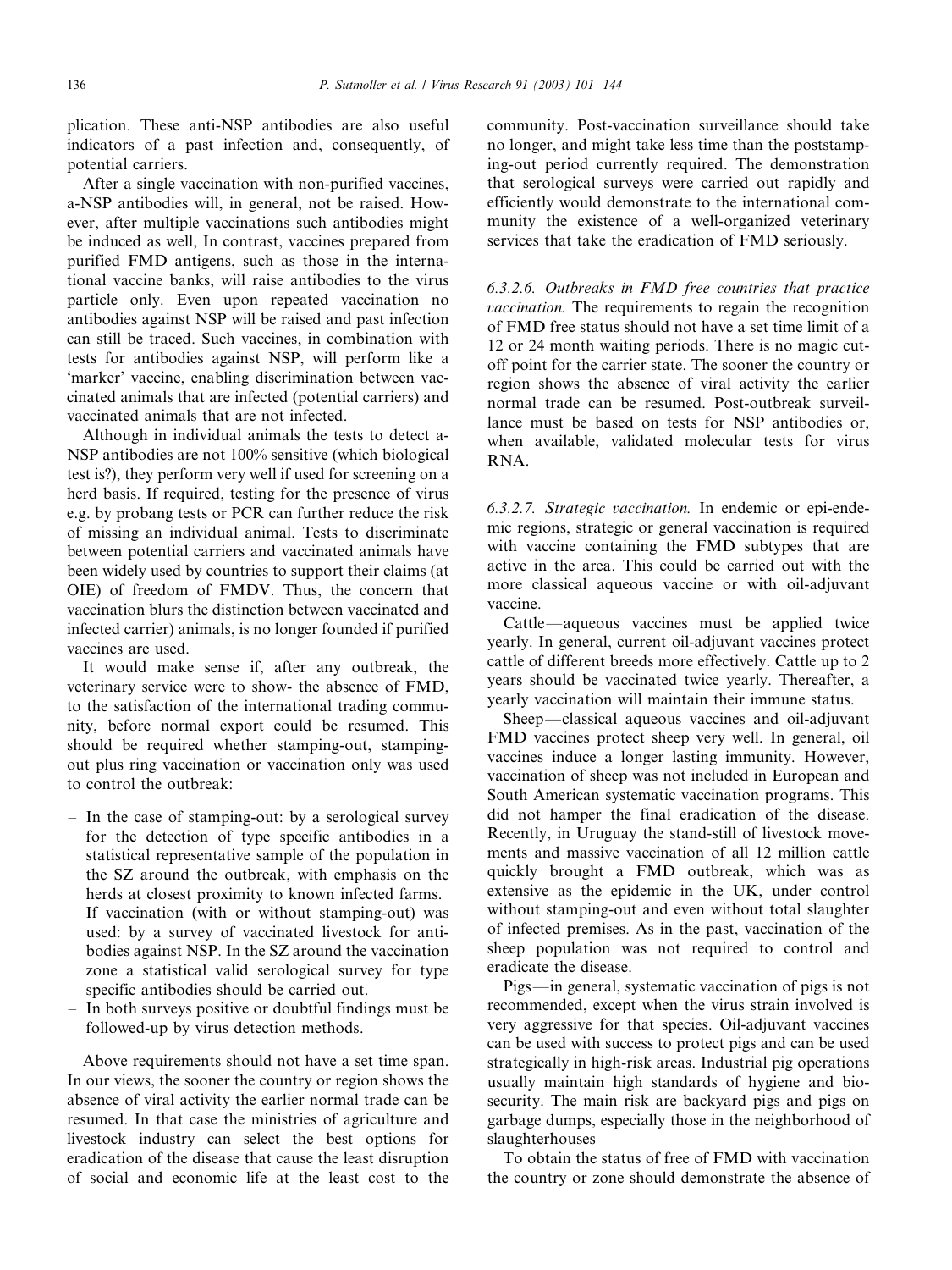viral activity based on tests for non-structural antibodies.

#### 6.4. Risks of introduction of FMD

#### 6.4.1. Risks of trade

There is no trade without the risk of importing infectious diseases. However, these risks can be estimated, reduced and managed.

Although, the status 'Zone free of FMD where vaccination is not practiced' is the most sought after by many regions and countries, recent experience has clearly demonstrated that the paradigm 'free of FMD without vaccination' is not synonymous with 'risk-free'.

The risk that FMD enters a zone or country and remains unnoticed for some time, as happened recently, in Argentina, The Netherlands, the UK and Uruguay, increases with the years of freedom from the disease. FMD becomes a 'faraway' exotic disease. Interest in the disease decreases and funds dry up to train and maintain adequate numbers of professionals in the recognition and prevention of the disease. In addition, the risk of introduction of FMD into FMD free countries may expand significantly, due to changed agricultural practices, increased trade in live animals and animal movements as well as increased trade in animal products and mobility of people. Such changes require revision and adjustments of existing policies to obtain optimal effectiveness of national and international control of FMD. Revised rules should not create unacceptable risks for trade partners but, also, control of FMD outbreaks should be carried out with the least disruption of the farming community and the regional economy as a whole.

# 6.4.2. Carriers and trade

In a general epidemiological sense the term 'carrier' is assigned only to those animals that are able to disseminate an infection, yet remain clinically without symptoms of the disease. Although the term 'carrier' is used commonly for animals that are persistently infected with FMDV, it does not imply that these animals are contagious.

Animals recovered from FMD, or after sub-clinical infection, may still carry some virus in their throats. Also, a vaccinated and clinically protected animal in a heavily contaminated environment may become a virus carrier. Under normal circumstances carriers do not excrete virus and FMDV cannot be detected in the environment of the carrier.

The evidence for the transmission of FMD by recovered livestock (carriers) is anecdotal and is, over the past 100 years, limited to a few cases only. Dissemination of FMD has never been convincingly demonstrated under experimental conditions. Although we use the terms 'carrier' and 'persistently infected

animal' we do so with the implicit understanding that this does not imply that such animals are contagious.

The carrier status often occurs in FMD convalescent domestic animals. The duration of the carrier status depends on the individual animal, animal species, and virus strain. Among domestic species the largest number of carriers occurs in cattle, followed by sheep and goats. For reasons unknown, pigs do not become carriers.

The risk of carrier livestock transmiting FMD to susceptible livestock by direct contact is extremely low. On the basis of comparison with other viral agents it has been sometimes assumed that stress might activate the virus in the throat of a FMD carrier. However, virus titers in the throat did not increase even after severe natural or artificial stress, nor did stressed carriers transmit the disease.

In general, a minimum number of IU is needed (the 'minimum infectious dose') to start an infection. The risk that a carrier produces sufficient virus aerosol to transmit disease is very low. The assumed risk of carriers is based on historical evidence of a few cases over the past 100 years in which convalescent carrier cattle probably played a role in the introduction of FMD into FMD free herds.

The risk of carriers is often confused with the risk of highly contagious animals in the sub-clinical state. For instance a particular risk is posed by the importation of small ruminants, in which lesions in the acute stage of FMD are often difficult to discern. FMD can easily cross borders by international trade of sheep with such sub-clinical disease.

# 6.4.3. Risks of vaccinated carriers

A misconception is that vaccination causes the carrier status. This is impossible since FMD vaccine is an inactivated, safe vaccine. A vaccinated animal must be exposed to a large quantity of FMDV in order to become a carrier, for instance when vaccinated cattle come in contact with large numbers of diseased pigs. Because vaccination suppresses the amount of FMDV that is released into the environment (low morbidity!) it is very unlikely that vaccinated animals will become carriers.

It is also unlikely that vaccinated animals become carriers through infection by FMDV transmitted by fomites or people and brought from infected farms. It is thus very unlikely that new carriers will be induced in vaccinated herds.

Carriers among vaccinated cattle have not caused FMD outbreaks among susceptible non-vaccinated livestock populations nor have they hampered FMD eradication efforts.

Sometimes the concern is expressed that meat, meat products and milk from vaccinated FMD carriers are a risk for FMD free regions, zones or countries. Apart from the regular risk reduction processes that are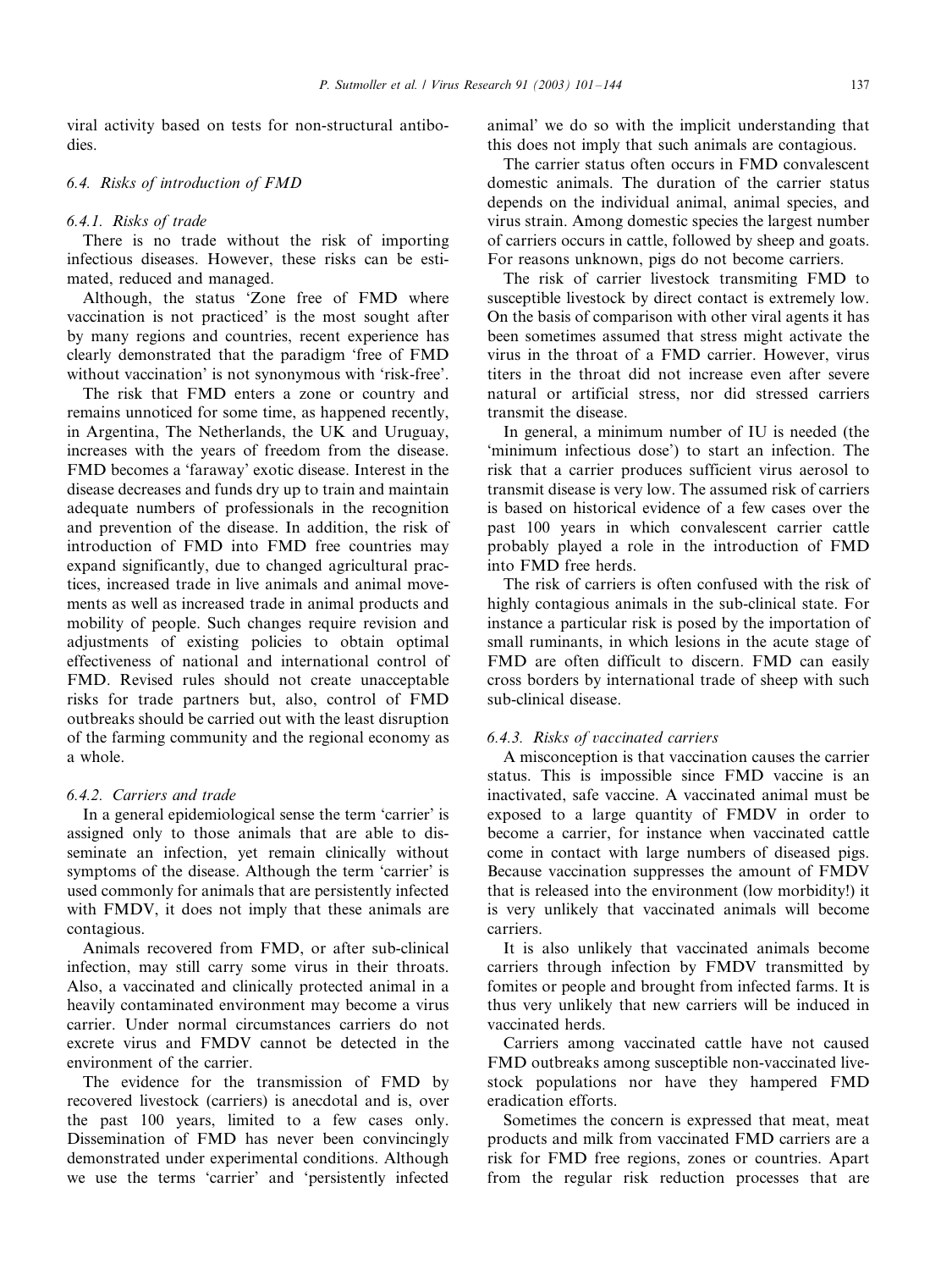<span id="page-37-0"></span>applied to meat and meat products, such as disease surveillance, abattoir inspections and maturation and de-boning of the carcasses, the vaccinated animal offers even less risk. The neutralizing antibodies in the vaccinated animal are the best guarantee that meat, blood, lymph nodes, bone marrow, organs etc. will be free of FMD virus. We also want to point out that millions of tons of meat from vaccinated South American cattle have been imported into the EU without causing FMD.

Another concern is the risk of mechanical contamination of a cattle carcass or organs with 'carrier virus' from the pharyngeal area. However, because of antibodies in blood and other fluids and measures applied during slaughter and processing (e.g. for BSE!) that risk is negligible.

The probability of dissemination of FMD virus by milk from vaccinated carriers also is close to zero because the virus does not persist in the udder and milk from vaccinated herds contains neutralizing antibodies. The importation of milk and milk products from countries that practice vaccination has never caused FMD in FMD susceptible livestock.

#### 6.4.4. Feeding of swill

Primary infections in FMD free countries have frequently involved pigs, often on swill feeding holdings. Swill from ships and aircrafts forms a special risk in this respect. Therefore, swill feeding practices are not compatible with a FMD free status unless the swill is processed in officially validated plants that are wellcontrolled by the government.

#### 6.4.5. FMD laboratories and vaccine plants

During the past 20 years on at least at two occasions FMDV escaped from technically well-equipped highcontainment laboratories causing outbreaks outside the facilities. Therefore, regular international inspection of FMD laboratories and vaccine production plants is needed. Inspection must be carried out on the status of facilities and equipment, on logistics, and on the execution of the internal control on bio-containment and biosafety. This is particularly important for such laboratories in countries with a FMD free status.

# 6.4.6. Bio-terrorism

Dissemination of FMD in a country with a susceptible livestock population by the action of terrorists no longer seems unrealistic. The virus can rather easily be obtained and be spread in target countries. The availability of large internationally managed vaccine banks, containing a wide variety of antigens, and rapid application of vaccines is the best, if not the only way, for countries to prevent complete disasters. Contingency plans must incorporate such possibilities.

#### 6.5. Systematic surveillance and contingency plans

For a status of freedom of FMD, with or without vaccination, an effective FMD surveillance system must be in place. The system should be rapidly responsive to vesicular disease outbreaks, of FMD in particular. A responsive surveillance system necessitates a level of veterinary information management both, in the field and centrally at the national level. It also requires active participation of a well-informed farming community, private and official veterinarians and extension workers.

Considering the consequences of a non-functioning surveillance system and the associated risk of undetected vesicular diseases (e.g. FMD) trade partners should check on the effectiveness of the surveillance system in countries with the status 'Free of FMD (with or without vaccination)'.

Contingency plans for FMD outbreaks must be available. These plans must be practiced regularly and adapted according to the experiences.

In some countries with a high-risk of (re-) introduction of FMD from neighboring countries or wildlife reserves with endemic FMD, in border zones active surveillance of indicator species should be required for maintaining a FMD free status.

#### 6.6. International cooperation

Europe and several countries in South America became free of FMD by systematic vaccination of their cattle population. This was done within a context of international co-operation. However, when the 'FMD free status' was obtained vaccination was discontinued, which resulted in huge susceptible cattle populations. At the same time, favorable conditions for the re-introduction of FMD were created by a combination of the loss of experience and knowledge concerning the prevention, control and eradication of FMD, an 'open border' policy and increased trade and travel. The consequences have been felt in countries worldwide.

Over the past decade several outbreaks of FMD have occurred in formerly FMD free areas. To reduce the risk of such introductions, emphasis must be on the reduction of FMD outbreaks worldwide. In endemic countries, systematic vaccination of the cattle population is the tool in the struggle against FMD and must be stimulated and supported financially by international co-operation.

A global approach towards FMD control and eradication is more needed then ever.

# **References**

Abaracon, D., Alonso, F.A., Magallanes, Charles, E.G., Durini, L.A., 1980. Protection of cattle following vaccination with oil adjuvanted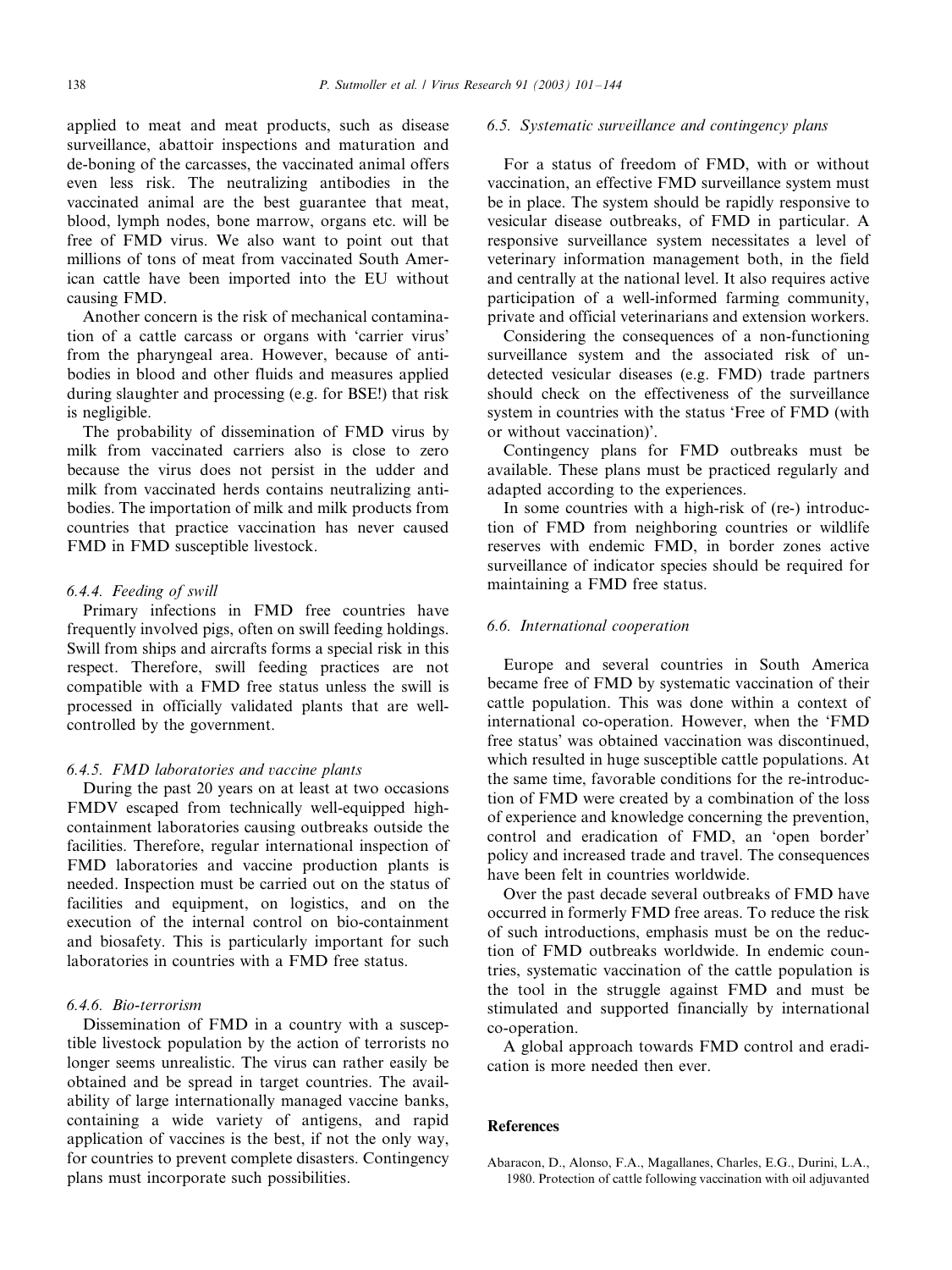<span id="page-38-0"></span>foot-and-mouth disease vaccine. Bol. Centr. Panam. Fiebre Aftosa  $37-38$ ,  $45-47$ .

- Alonso, A., Gomes, M.P.D., Martins, M.A., Sondahl, M.S., 1990. Detection of foot-and-mouth disease virus infected-associated antigen antibodies: comparison of the enzyme-linked immunosorbent assay and agar gel immunodiffusion tests. Prev. Vet. Med. 9,  $223 - 240$
- Anderson, E.C., Doughty, W.J., Anderson, J., 1976. The role of sheep and goats in the epizootiology of foot-and-mouth disease in Kenya. J. Hyg. 76, 395-402.
- Anderson, E.C., Anderson, J., Doughty, W.J., Drevmo, S., 1975. The pathogenity of bovine strains of foot and mouth disease virus for impala and wildebeest. J. Wildl. Dis.  $11$ ,  $248-255$ .
- Anderson, E.C., Doughty, W.J., Anderson, J., 1974. The effect of repeated vaccination in an enzootic foot-and-mouth disease area on the incidence of virus carrier cattle. J. Hyg. 73, 229–235.
- Anderson, E.C., Doughty, W.J., Andreson, J., Paling, R., 1979. The pathogenesis of foot-and-mouth disease in the African buffalo (Syncerus caffer) and the role of this species in the epidemiology of the disease in Kenya. J. Comp. Path.  $89, 541-549$ .
- Anon, 1969. Report of the Committee of Inquiry on Foot-and-Mouth Disease, 1968. Part 1 and 2. Her Majesty's Stationery Office, London, 135.
- Anon, 1998. Proceedings of the Final Meeting of Concerted Action CT 93 0909, Veterinary Quarterly, 20, Supplement 2, May 1998.
- Anon, 2001. The FMD epidemic: strengths and weaknesses of epidemiological modelling. The Veterinary Record, November  $3rd, 539-541$ .
- Archetti, I.L., Amadori, M., Donn, A., Salt, J.S., Lodetti, E., 1995. Detection of foot-and-mouth disease virus-infected cattle by assessment of antibody response in oropharyngeal fluids. J. Clin. Microbiol. 33, 79-84.
- Auge de Mello, P., Gomes, I., 1977. Anamnestic response in cattle after revaccination with oil adjuvanted foot-and-mouth disease vaccines. Bol. Centr. Panam. Fiebre Aftosa 27-28, 55-60.
- Auge de Mello, P., 1979. Reflections on the prevention of foot-andmouth disease in swine. Bol. Centr. Panam. Fiebre Aftosa 39-36,  $59-61$
- Auge de Mello, P., 1982. The use of oil-adjuvanted foot-and-mouth disease vaccine in endemic areas. Bol. Centr. Panam. Fiebre Aftosa  $45-46$ ,  $33-42$ .
- Auge de Mello, P., Astudillo, V., Gomes, I., Campos Garcia, J.T., 1977. Immune response of adult cattle vaccinated with oiladjuvanted foot-and-mouth disease vaccines. Bol. Centr. Panam. Fiebre Aftosa  $26$ ,  $27-29$ .
- Auge de Mello, P., Astudillo, V., Gomes, I., Campos Garcia, J.T., 1975. Field application of inactivated oil-adjuvanted foot-andmouth disease virus vaccine: vaccination and revaccination of young cattle. Bol. Centr. Panam. Fiebre Aftosa 19-20, 39-47.
- Auge de Mello, P., Gomes, I., 1978. Foot-and-mouth disease oiladjuvanted vaccines for pigs. 1. Double emulsion vaccine applied by different routes. Bol. Centr. Panam. Fiebre Aftosa 31-32, 7-12.
- Auge de Mello, P., Gomes, I., Alonso Fernandez, A., Mascarenhas, J.C., 1978. Foot-and-mouth disease oil-adjuvanted vaccine for pigs. 11. Intraperitoneal vaccination of young pigs with double emulsion vaccine. Bol. Centr. Panam. Fiebre Aftosa 31-32, 21-27.
- Auge de Mello, P., Gomes, I., Bahnemann, H.G., 1989. The vaccination of young cattle with an oil adjuvant foot-and-mouth disease vaccine. Bol. Centr. Panam. Fiebre Aftosa 55, 9-14.
- Auge de Mello, P., Sutmoller, P., Costa, K.F., 1980. Persistence of antibody response after revaccination with oil-adjuvanted footand-mouth disease vaccine. Bol. Centr. Panam. Fiebre Aftosa 37- $38, 39-40.$
- Bachrach, H.L., 1968. Foot and mouth disease. Annu. Rev. Microbiol.  $22, 201 - 244.$
- Bahnemann, H.G., 1975. Binary ethylenimine as an inactivant for foot-and-mouth disease and its application for vaccines production. Arch. Virol. 47 (1), 47-56.
- Bang, B., 1912. Foot-and-mouth disease. J. Comp. Path. 25, 1-15.
- Barnet, P.V., Cox, S.J., 1999. The role of small ruminants in the epidemiology and transmission of foot-and-mouth disease. Vet. J.  $158, 6 - 13.$
- Barteling, S.J., Leeuw, P.W. de, 1979. The use of stored concentrated antigens for the preparation of foot-and-mouth disease vaccines. Res. Group Eur. Comm. Contr. FMD, Lindholm, Denm, FAO, Rome, 51.
- Barteling, S.J., Sugimori, T., Leeuw, P.W. de, 1979. Vaccination experiments in cattle and pigs with foot-and-mouth disease vaccines prepared from polyethylene-glycol-purified virus produced in growing BHK-suspended cell cultures. Bull. Off. Int. Epiz. 91, 101.
- Barteling, S.J., Woortmeijer, R., 1984. Formaldehyde inactivation of foot-and-mouth disease virus. Conditions for the preparation of safe vaccine. Arch. Virol. 80, 103.
- Barteling, S.J., Vreeswijk, J., 1991. Developments in foot-and-mouth disease vaccines. Review. Vaccine 9, 75.
- Barteling, S.J., Ismael Cassim, N., 2000. Formaldehyde increases the inactivation rate of foot-and-mouth disease virus at least a hundred-fold. Pep. Res. Gr. Comm. Contr. FMD, Borovits, Bulgaria. FAO Rome, p. 270.
- Bastos, A.D.S., Bertschinger, H.Y.J., Cordel, C., van Vuuren de, W.J., Keet, D., Bengis, R.G., Grobler, D.G., Thomson, G.R., 1999. Possibility of sexual transmission of foot-and-mouth disease from African buffalo to cattle. Vet. Rec.  $145$  (3),  $77-79$ .
- Bauer, K., Muller, H., Eissner, G., 1977. Untersuchungen zur epidemiologischen Bedeutung von Maul-und Klauenseuche (MKS-) Virusdauerausscheidertieren (Studies on the epidemiological importance of animals permanently excreting foot and mouth disease virus) Berliner und Munchener Tierarztliche Wochenschrift,  $90$  (1),  $1-5$ .
- Beck, E., Strohmaier, K., 1987. Subtyping of European FMDV outbreaks by nucleotide sequence determination. J. Virol. 61,  $1621 - 1629.$
- van Bekkum, J.G., Frenkel, H.S., Frederiks, H.H.J., Frenkel, S., 1959. Observations on the carrier state of cattle exposed to foot-andmouth disease virus. Tijdschr. Diergeneesk. 84, 1159-1164.
- van Bekkum, J.G., Straver, P.J., Bool, P.H., Frenkel, S., 1966. Further information on the persistence of infective foot-and-mouth disease virus in cattle exposed to virulent virus strains. Bull. Off. Int. Epiz. 65, 1949-1965.
- van Bekkum, J.G., Bool, P.H., Vermeulen, C.J., 1967. Experience with the vaccination of pigs for the control of foot-and-mouth disease in The Netherlands. Tijdschr. Diergeneesk. 92, 87-97.
- Bergmann, I.E., Astudillo, V., Malirat, V., Neitzert, E., 1998. Serodiagnostic strategy for estimation of foot-and-mouth disease viral activity through highly sensitive immunoassays using bioengineered nonstructural proteins. Vet. Q.  $20$  (Suppl. 2),  $56-59$ .
- Bergmann, I.E., Auge de Mello, P., Neitzert, E., Beck, E., Gomes, I., 1993. Diagnosis of persistent aphthovirus infection and its differentiation from vaccination response in cattle by use of enzymelinked immunoelectrotransfer blot analysis with bio-engineered nonstructural viral antigens. Am. J. Vet. Res. 54, 825-831.
- Bergmann, I.E., Malirat, V., Dias, L.E., Dilandro, R., 1996. Identification of foot-and-mouth disease virus free regions by use of a standardized enzyme-linked immunoelectrotransfer blot assay. Am. J. Vet. Res. 57, 972-974.
- Bergmann, I., Malirat, V., Neitzert, E., Beck, E., Panizutti, N., Sanchez, C., Falczuk, A., 2000. Improvement of a serodiagnostic strategy for FMDV virus surveillance in cattle under systematic vaccination: a combined system of an indirect ELISA-3ABC with an enzyme-linked immunoelectrotransfer assay. Arch. Virol. 145, 473-489.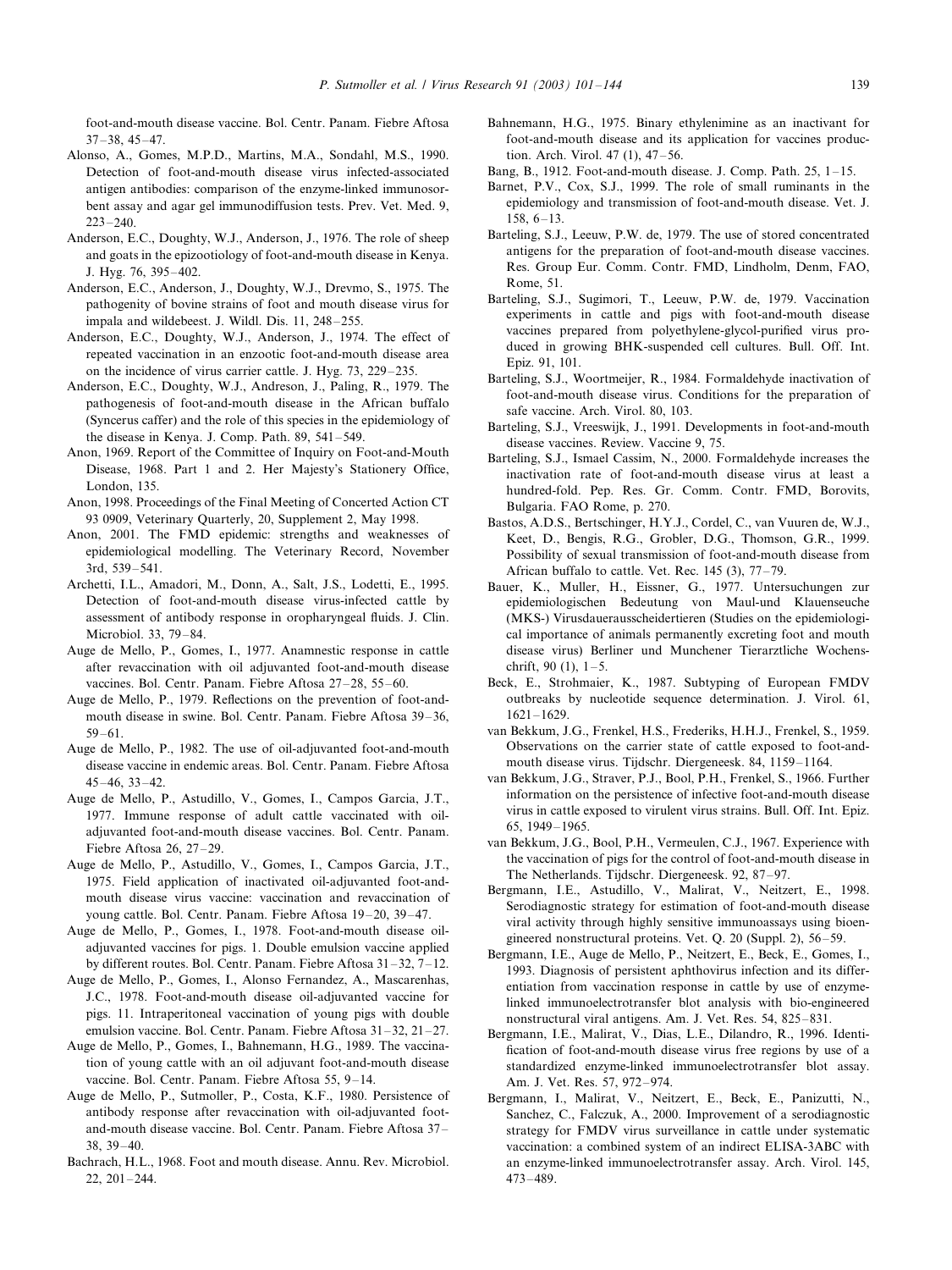- <span id="page-39-0"></span>Blood, B.D., Rodriguez Torres, R., 1951. Se establece el Centro Panamericano Anti-Aftosa. Turrialba 1 (6), 278-279.
- Boldrini, G.M., 1978. Vaccination and the control of foot-and-mouth disease. Vet. Rec. 102 (9), 194-198.
- Brocchi, E., De Diego, M.I., Berlinzani, A., Gamba, D., De Simone, F., 1998. Diagnostic potential of Mab-based ELISAs for antibodies to nonstructural proteins of foot-and-mouth disease virus to differentiate infection from vaccination. Vet. Q. 20 (Suppl. 2),  $20 - 24$
- Brooksby, J.B., Roger, J., 1957. In: Methods of Typing and Cultivation of Foot and Mouth Disease Viruses. Paris, pp. 31 (Project 208 of OEEG).
- Brooskby, J.B., 1982. Portraits of viruses: foot-and-mouth disease virus. Intervirology 18,  $1-23$ .
- Bürgi, M., 1928. Les méthodes générales de la prophylaxie de la fiévre aphteuse. Bull. Off. Int. Epiz. 1,  $564-569$ .
- Burrows, R., 1966. The infectivity assay of foot-and-mouth disease virus in pigs. J. Hyg. Camb. 66, 633-640.
- Burrows, R., 1968a. Excretion of foot-and-mouth disease virus prior to the development of lesions. Vet. Rec. 82, 387-388.
- Burrows, R., 1968b. The persistence of foot-and-mouth disease in sheep. J. Hyg..
- Cadena Santos, J., Estupinan, J.A., 1975. La fiebre Aftosa y otras Enfermedades Vesiculares en Colombia. ICA, Mayo, pp. 37-41.
- Callahan, J.D., Brown, F., Osorio, F.A., Sur, J.H., Kramer, E., Long, G.W., Lubroth, J., Ellis, S.J., Shoulars, K.S., Gaffney, K.L., Rock, D., Nelson, W.N., 2002. Rapid detection of foot-and-mouth disease virus using a portable real-time RT-PCR Assay. J. Am. Vet. Med. Assoc. 220, 1636-1642.
- Callens, M., Clercq, K. de, Gruia, M., Danes, M., 1998. Detection of foot-and-mouth disease by reverse transcription polymerase chain reaction and virus isolation in contact sheep without clinical signs of foot-and-mouth disease. Conference paper. Veterinary Quarterly 20 (Suppl. 2), S37-S40.
- Capel-Edwards, M., 1970. Foot-and-mouth disease in the brown rat. J. Comp. Path. 80, 543-548.
- Capstick, P.B., Telling, R.C., Chapman, W.G., Stewart, D.L., 1962. Growth of a cloned strain of hampter kidney cells in suspended culture and their susceptibility to the virus of FMD. Nature (Lond.) 195, 1163-1164.
- Capstick, P.B., Garland, A.J., Chapman, W.G., Masters, R.C., 1965. Production of foot-and-mouth disease virus antigen from BHK 21 clone 13 cells grown and infected in deep suspension cultures. Nature (Lond.) 205, 1135.
- Capstick, P.B., Telling, R.C., 1966. Production of FMD vaccine in BHK21 cells. In: FAO Rep. Meet. Res. Gp. Stand. Tech. Eur.Comm. Control FMD, Pirbright, England, September 14-16.
- Casas Olascoaga, R., 1978. Summary of current research of Pan American foot-and-mouth disease center on oil adjuvanted vaccines. Bull. Off. Int. Epiz. 89  $(11-12)$ ,  $1015-1054$ .
- Casas Olascoaga, R., Gomes, I., Rosenberg, F.J., Auge de Mello, P., Astudillo, Vicente., Magallanes, N., 1999. Fiebre Aftosa, Book i-xv 1-458 Editora Atheneu, Sao Paulo.
- Casas Olascoaga, R., 1984. Foot-and mouth disease policies and control strategies in South America. Prev. Vet. Med. 2 (2), 341-352.
- Casas Olascoaga, R., P., Auge de Mello, D., Abaracon, I., Gomes, A., Alonso, F., Mesquita, J.A., Darsie, G.C., Pinkoski, D.I., Guedes Deak, J., Gubel, J.G., Barbosa, J.R., 1990. Production and control of oil foot-and-mouth disease vaccines, at the Pan American footand-mouth disease center and the Regional Support Laboratory for Animal Health of the Ministry of Agricultural and Agrarian Reform, Brazil.
- Condy, J.B., Hedger, R.S., Hamblin, C., Barnett, I.T.R., 1985. The duration of the foot-and-mouth disease virus carrier state in African buffalo (i) in the individual animal and (ii) in a free-living herd. Comp. Immunol. Microbiol. Infect. Dis. 8, 257-265.
- Cottral, G.E., 1969. Persistence of foot-and-mouth disease virus in animals, their products and the environment. Bull. Off. Int. Epiz. 71 (3-4), 549-568.
- Cowan, K.M., Graves, J.H., 1969. A third antigenic component associated with foot-and-mouth disease infection. Virology 30,  $528 - 540$ .
- Cox, S.J., Barnett, P.V., Dani, P., Salt, J.S., 1999. Emergency vaccination of sheep against foot-and-mouth disease: protection against disease and reduction in contact transmission. Vaccine 17, 1858-1868.
- Cunliffe, H.R., Graves, J.H., 1963. Formalin-treated foot-and-mouth disease virus: comparison of two adjuvants in cattle. Can. J. Comp. Med. Vet. Sci. 27, 193.
- Daggupaty, S.M., Sellers, R.F., 1990. Airborne spread of foot-andmouth disease in Saskatchewan, Canada, 1951-52. Can. J. Vet. Res. 54, 465-468.
- David, M., Torres, A., Mebus, C., Carrillo, Bj., Schudel, A.A., Fondevila, N., Blanco Viera, J., Marcovecchio, F., 1993. Further studies on foot and mouth disease virus in the llama (Llama glama). In: Proceedings of the Annual Meeting of the United States Animal Health Association (USAHA), 25 October, Las Vegas, Nevada. USAHA, Richmond, Virginia, pp. 280-285.
- DeDiego, M., Brocchi, E., Mackay, D., DeSimone, F., 1997. The nonstructural polyprotein 3ABC of foot-and-mouth disease virus as a diagnostic antigen in ELISA to differentiate infected from vaccinated cattle. Arch. Virol. 142, 2021-2033.
- DEFRA 2001. Report of the Chief Veterinary Officer to the FMD Stakeholders Meeting, 26 October, 2001.
- Dekker, A., Nielen, M., Molendijk, M., Kroonenberg, F., 1996. Footand-mouth disease airborne transmission prediction model: data and model considerations. Report of the Session of the Research group of the European Commission for the Control of Foot-and-Mouth Disease, Kibbutz Ma'ale Hachamisha, Israel, 2-6 September 1996. FAO, Rome, pp. 176-182.
- Dias, L.E., Sallua, S., Perdomo, E., Paullier, C., Baraibar, K., Perez Rana, R., PiferreR, G., 1981. Tissue response in sheep vaccinated with oil-adjuvanted foot-and-mouth disease vaccine. Bol. Centr. Panam. Fiebre Aftosa 41-42, 35-41.
- Doel, T.R., Williams, L., Barnett, P.V., 1994. Emergency vaccination against foot-and-mouth disease: rate of development of immunity and its implications for the carrier state. Vaccine  $12$ ,  $592-600$ .
- Doel, T.R., David, D.J., 1984. The stability and potency of vaccines prepared from inactivated foot-and-mouth disease virus concentrates. J. Biol. Stand. 12, 247.
- Domanski, R., Fitko, R., 1959. Disturbances of the pituitary and other hormonal glands in cows after foot-and-mouth disease. Proceedings of the 16th International Veterinary Congress, Madrid, pp. 421.
- Donaldson, A.I., 1986. Aerobiology of foot-and-mouth diseases (FMD): an outline and recent advances. Rev. Sci. Tech. Off. Int.  $5(2)$ ,  $315-321$ .
- Donaldson, A.I., 1979. Air-borne foot-and mouth disease. Vet. Rec. 49, 653.
- Donaldson, Alexanderssen, 2001. Relative resistance of pigs to infection by natural aersols. Vet. Rec., May 12th,  $2001$ ,  $3$ ,  $600-602$ .
- Donaldson, et al., 2001. The relative risks of uncontrollable (airborne) spread of FMD by different species. Vet. Rec., 12 May, 2001, 602- $04$
- Donaldson, A.I., 1972. The influence of relative humidity on the aerosol stability of different stains of foot-and-mouth disease virus suspended in saliva. J. Gen. Virol.  $15$ ,  $25-33$ .
- Donaldson, A.I., 1983. Quantitative data on air-borne foot-and-mouth disease virus: its production, carriage and deposition. Phil. Trans. R. Soc. Lond. (B) 302, 529-534.
- Donaldson, A.I., Herniman, K.A.J., Parker, J., Sellers, R.F., 1970. Further investigations on the airborne excretion of foot-and-mouth disease virus. J. Hyg. Camb.  $68$ ,  $557-564$ .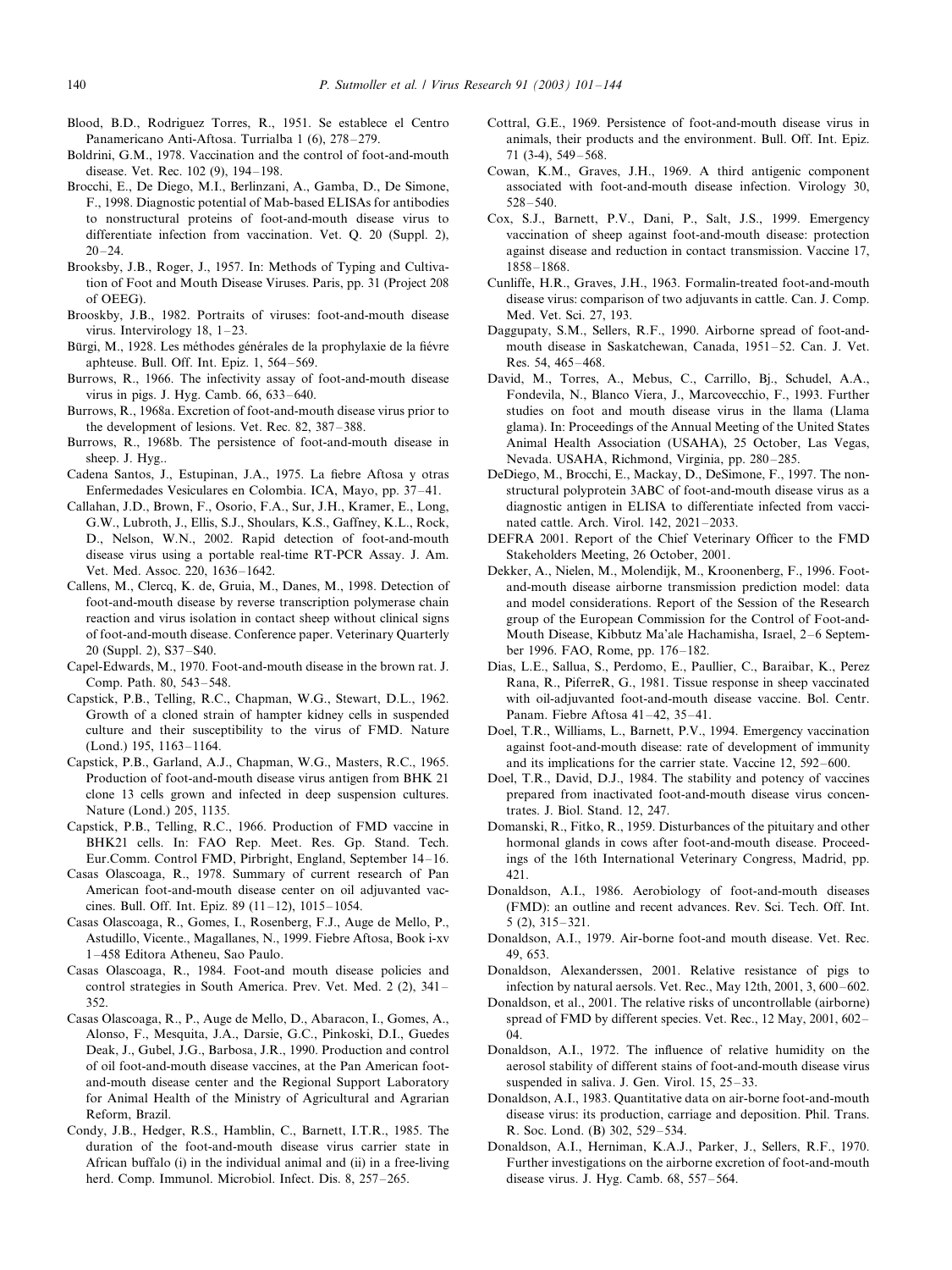- <span id="page-40-0"></span>Donalson, A.I., Alexandersen, S., Sørensen, J.H., Mikkelsen, T., 2001b. Relative risk of the uncontrollable (airborne) spread of FMD by different species. Vet. Rec. 148, 602-604.
- Donn, A., Martin, L.A., Donaldson, A.I., 1994. Improved detection of persistent foot-and-mouth disease infection in cattle by polymerase chain reaction. J. Virol. Methods  $49$  (2),  $179-186$ .
- Dora, J.F.P., Coelho Nunes, J.C., da Silveira, J.S.G., Jorgens, H.N., Rosenberg, F.J., Astudillo, V.M., 1984. Epidemic of foot-andmouth disease in Bage, RS, Brazil, 1980. Evaluation of two systems of vaccination. Bol. Centr. Panam. Fiebre Aftosa 50, 11.
- Duchesne, M., Guerche, J., Legrand, B., Proteau, M., Colson, X., 1982. The use of highly concentrated purified (by a large scale method) and long-term liquid nitrogen stored foot-and-mouth disease viruses for the preparation of vaccines: physico-chemical quality controls and potency tests after storage. Develop. Biol. Stand. 50, 249.
- Edwards, J.T., 1934. Further experiments with hedgehogs. Foot-and-Mouth Disease Research Committee, UK, Unpublished papers, Nos 214B and 223B.
- Eskildsen, M.K., 1969. Experimental pulmonary infection of cattle with foot-and-mouth disease virus. Nord. Med. Vet. 21, 86-91.
- Esterhuysen, J.J., Thomson, G.R., Flamand, J.R.B., Bengis, R.G., 1995. Buffalo in the northern Natal game parks show no serological evidence of infection with foot and mouth disease virus. Onderstepoort J. Vet. Res. 52, 63-66.
- Ferguson, N., Donnelly, C., Anderson, R., 2001. The foot-and-mouth epidemic in Great Britain: pattern of spread and impact of interventions. Published online 12; 10.1126/science. 1061020 (Science Express Reports).
- Ferris, N.P., Condy, J.B., Barnett, I.T.R., Armstrong, R.M., 1989. Experimental infection of eland (Taurotrages oryx), sable antelope (Ozanna grandicomis) and buffalo (Syncerus caffer) with foot-andmouth disease virus. J. Comp. Path.  $101$ ,  $307-316$ .
- Flückiger, G., 1934. La lutte moderne contre la fiévre aphteuse. Proceedings of the 12th International Veterinary Congress, New York, 2, pp.  $101-115$ .
- Fogedby, E. Review of epizootiology and control of foot-and-mouth disease in Europe, 1937-1961. Eur. Comm. Control of FMD, FAO, Rome, 1963.
- Forman, A.J., Gibbs, E.P.J., 1974. Studies with foot and mouth disease virus in British deer (red, fallow and roe) I. Clinical disease. J. Comp. Path. 84, 215-220.
- Forman, A.J., Gibbs, E.P.J., Baber, D.J., Herniman, K.A.J., Barnett, I.T., 1974. Studies with foot and mouth disease virus in British deer (red, fallow and roe) II. Recovery of virus and serological response. J. Comp. Path. 84, 221-228.
- Frenkel, H.S., 1947. La culture de virus de la fievre aphteuse sur l'épithelium de la langue des bovides. Off. Int. Epiz. 28, 155.
- Frenkel, H.S., 1951. Research on foot-and-mouth disease. II. The cultivation of the virus on a practical scale in explantations of bovine tongue epithelium. Am. J. Vet. Res. 12, 187.
- Gailiunas, P., Cottral, G.E., 1966. Presence and persistence of footand-mouth disease virus in bovine skin. J. Bact. 91, 2333-2338.
- Gibbens, J.C., Sharpe, C.E., Wilesmith, J.W., Mansley, L.M., Michalopoulou, E., Ryan, J.B.M., Hudson, M., 2001. Descriptive epidemiology of the 2001 foot-and-mouth disease epidemic in the Great Britain; the first five months. Vet. Rec. 149, 729-743.
- Gibbs, E.P.J., Herniman, K.A.J., Lawman, M.J.P., Sellers, R.F., 1974. Foot and mouth disease in British deer: transmission of virus to cattle, sheep and deer. Vet. Rec.  $28$  June,  $558-563$ .
- Gibbs, Y.M., 1931. Susceptibility of different species of animals to foot-and-mouth disease. ii. Hedgehogs. In: Fourth Progress Report Foot-and-Mouth Disease Research Committee.
- Gloster, J., 1982. Risk of air-borne spread of foot-and-mouth disease from the Continental to England. Vet. Rec. III,  $290-295$ .
- Gloster, J., Blackall, R.M., Sellers, R.F., Donaldson, A.I., 1981. Forecasting the air-borne spread of foot-and-mouth disease. Vet. Rec.  $108.370 - 374.$
- Goic Martinic, R., 1988. Evaluacion de la vacuna antiaftosa de adyuvante oleoso en Rio Grande do Sul, Brasil y en Uruguay, 1976–1987. Centr. Panam. Fiebre Aftosa, Rio de Janeiro,  $1-76$ .
- Goic, R. Historia de la Fiebre Aftosa en America del Sur. Confederacion Interamericana de Ganaderos (CIAGA). Informe del Primer Seminario Hemisferico sobre Sanidad Animal y Fiebre Aftosa. 1971, junio 16-20, 1-14 paginas, Panama.
- Gomes, I., 1980. Persistence of circulating antibodies in swine revaccinated with oil-adjuvanted foot-and-mouth disease vaccine. Bol. Centr. Panam. Fiebre Aftosa 39-40, 47-49.
- Gomes, I., 1984. Observations on the influence of colostral antibodies on the anameatic response of calves revaccinated against foot-andmouth disease. Bol. Centr. Panam. Fiebre Aftosa  $49-50$ ,  $23-26$ .
- Gomes, I., 1979. Use of oil-adjuvant foot-and-mouth disease vaccine for the control of an outbreak in swine in the municipality of Campos, RJ, Brazil. PANAFTOSA MONTHLY REPORT 11(7),  $82 - 84.$
- Gomes, I., Sutmoller, P., Casas Olascoaga, R., 1980. Response of cattle to foot-and-mouth disease (FMD) virus exposure one year after inmunization with oil adjuvanted FMD vaccine. Bol. Centr. Panam. Fiebre Aftosa  $37-38$ ,  $31-35$ .
- Graves, J.H., McKercher, P.D., Farris, H.E., Jr., Cowan, K.M., 1968. Early response of cattle and swine to inactivated foot-and-mouth disease vaccine. Res. Vet. Sci. 9, 35.
- Graves, J.H., 1971. Contact transmission of foot-and-mouth disease from infected to susceptible cattle. J. Infect. Dis.  $123$ ,  $386-391$ .
- Gurhan, S.I., Gurhan, B., Ozturkmen, A., Aynagooz, G., Condes, A., Kizil, S., 1993. Establishment of the prevalence of persistently infected cattle and sheep in Anatolia with FMDV. J. Etlik. Vet. Microbiol. 7, 52-59.
- Haas, B., Zerbini, I., Moos, A., Amadori, M., 2001. Diagnostic possibilities for the detection of carrier animals. EU workshop: pesrsistence of foot-and-mouth disease and the risk of carrier animals  $28-29$  June, 2001, ID-Lelystad, Lelystad, The Netherlands, pp. 1.
- Hancock, R.D., Prado, J.A.P., 1993. Foot and mouth disease in a flock of sheep in southern Brazil. Vet. Rec. 132, 278-279.
- Hedger, R.S., Stubbins, A.G.J., 1971. The carrier state in foot-andmouth disease, and the probang test. State Vet. J. (UK)  $26$ ,  $45-50$ .
- Hedger, R.S., 1970. Observations on the carrier state and related antibody titres during an outbreak of foot-and-mouth disease. J. Hyg. Camb. 68, 53-60.
- Hedger, R.S., 1972. Foot-and-mouth disease and the African buffalo (Syncerus caffer). J. Comp. Path. 82,  $19-28$ .
- Hedger, R.S. (1976). Foot and mouth disease in wildlife with particular reference to the African buffalo (Syncerus caffer). In: Andrew Page (Ed.), Wildlife Diseases. New York, Plenum, pp. 235-244.
- Henderson, R.J., 1969. The outbreak of foot-and-mouth disease in Worcestershire. An epidemiological study, with special reference to spread of disease by wind carriage of the virus. J. Hyg. Camb. 67,  $21 - 33$
- Hofmann, M.A., Thur, B., Liu, L., Gerber, M., Stettler, P., Moser, C., Bossy, S., 2000. Rescue of infectious classical swine fever and footamd-mouth disease virus by RNA transfection and virus detection by RT-PCR after extended staorgage of samples in Trizol. J. Virol. Methods 87  $(1-2)$ , 29-39.
- Hugh-Jones, M.E., Wright, P.B., 1970. Studies on the  $1967-1968$  footand-mouth disease epidemic. The relation of weather to the spread of disease. J. Hyg. Camb. 68, 253-271.
- Hyslop, N.St.G., 1965. Air-borne infection with the virus of foot-andmouth disease. J. Comp. Path.  $75. 119-126$ .
- Ilott, M.C., Salt, J.S., Gaskell, R.M., Kitching, R.P., 1997. Dexamethasone inhibits virus production and the secretory IgA response in oesophageal-pharyngeal fluid in cattle persistently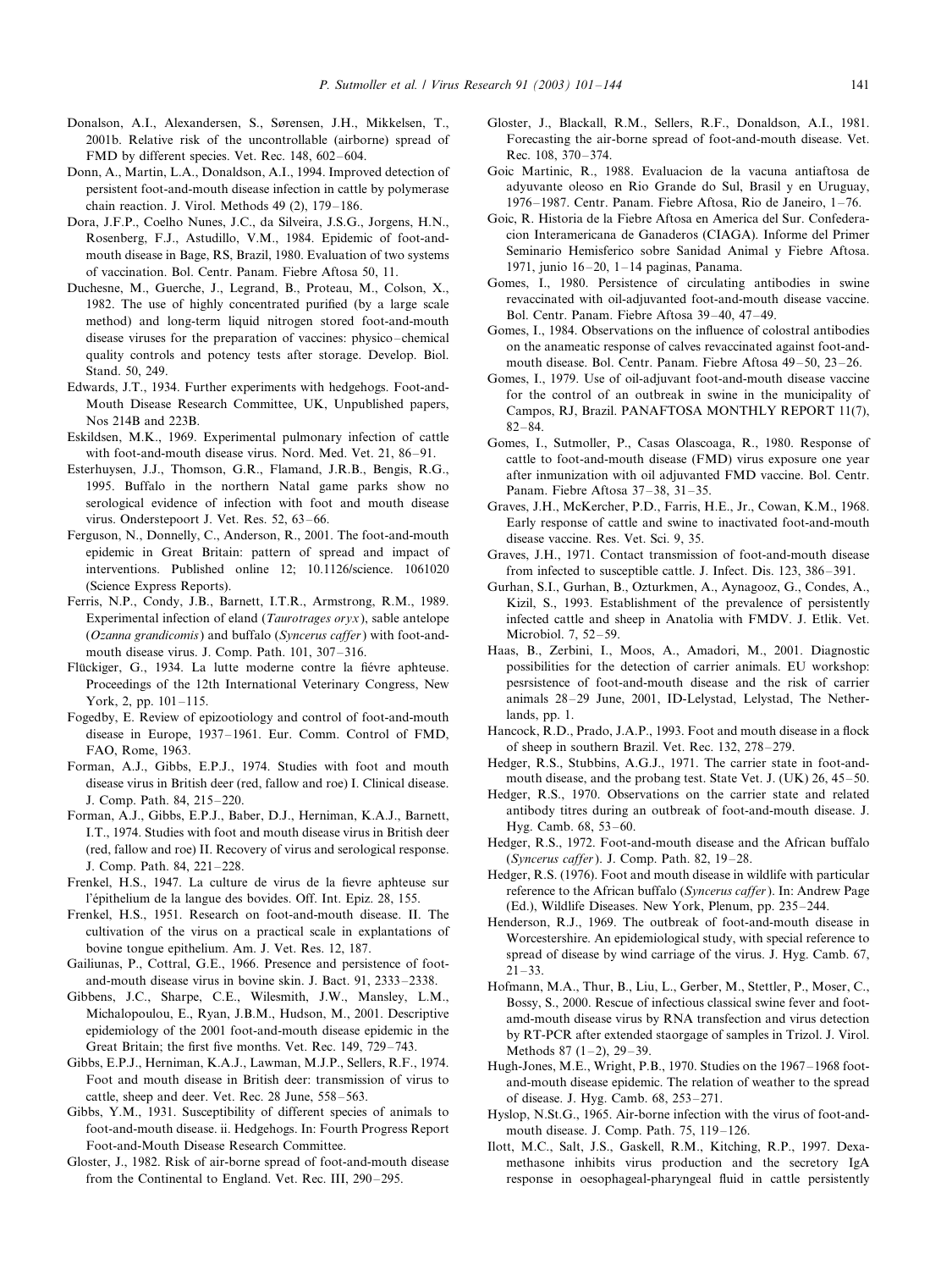<span id="page-41-0"></span>infected with foot-and-mouth disease virus. Epidemiol. Infect. 118  $(2)$ ,  $181 - 187$ .

- Kaaden, O.R., Eissner, G., Dietschold, B., Böhm, 1972. Further studies on the FMD carrier state in Cattle, including investigations in the field. Rep. Sess. Res. Group Stand. Techn. Comm. Contr. FMD (FAO), Rome, pp  $136-138$ .
- Keeling, M.J., Woolhouse, M.E., Shaw, D.J., Matthews, L., Chase-Topping, M., Haydon, D.T., Cornell, S.J., Kappey, J., Wilesmith, J., Grenfell, B.T., 2001. Dynamics of the 2001 UK foot and mouth epidemic: stochastic dispersal in a heterogeneous landscape. Science 294 (5543), 813-817.
- King, A.M.Q., Underwood, B.O., McCahon, D., Newman, J.W.I., Brown, F., 1981. Biochemical identification of viruses causing the 1981 outbreaks of foot-and-mouth disease in the UK. Nature 293, 479.
- Korn, G., 1957. Experimentelle Untersuchungen zum Virusnachweis im Inkubationsstadium der Maul-und Klauenseuche und ihrer Pathogenese. Arch. Exp. Vet. Med. 11, 637-649.
- Lee, J., 2000a. Foot-and-mouth disease in the Republic of Korea in 2000. Bull. Off. Int. Epiz. 112, 306-309.
- Lee, J., 2000. Foot-and-mouth disease in the Republic of Korea: follow up Report No. 3. OIE Disease Information,  $13(31)$ ,  $121$ 122
- de Leeuw, P.W., Van Bekkum, J.G., Tiessink, J.W.A., 1978. Excretion of foot-and-mouth disease virus in oesophageal-pharyngeal fluid and milk of cattle after intranasal infection. J. Hyg., Camb. 81,  $415 - 425$
- de Leeuw, P.W., Tiessink, J.W.A., Frenkel, S., 1979. Vaccination of pigs with formaldehyde inactivated aluminum hydroxide foot-andmouth disease vaccines, potentiated with diethylaminoethyldextran (DEAE-D). Zbl. Vet. Med. B 26, 85.
- Loeffler, F., Frosch, P., 1897. Summarischer bericht über die ergebnisse untersuchungen zur erforschung der maul und klauenseuche. Zentbl. Bakt. Abi. Org. 22, 257.
- Löffler, F., Frosch, P., 1898. Zentbl. Bakt. Abt. I Org. 28, 371.
- Lubroth, J., Yedloutschnig, R.J., 1987. Foot and mouth disease studies in the llama (Lama glama). Mexican-US Commission FMD, Culle Hegal 713, Colonia Polanco, 11560, Mexico. Proceedings of the United States Animal Health Association 91, 313-316.
- MacKay, D.K.J., Forsyth, M.A., Davies, P.R., Salt, J.S., 1998. Antibody to the non-structural proteins of foot-and-mouth disease virus in vaccinated animals exposed to infection. Vet. Q. 20 (Suppl.  $2)$ ,  $1-9$ .
- Machado, M.A., Jr. 1969. Aftosa-A historical survey of foot-andmouth disease and inter-american relations. State University of New York Press, Thurlow Terrace, Albany, NY 12201, 1969. Lib. Of Congress cat. Card # 69-11317.
- Manocchio, M., 1974. Selective necrosis of the islets of Langerhans in a cow with experimental foot and mouth disease. Veterinaria 50 (1/ 3), 182.
- Martin, S.W., Meck, A.H., Willeberg, P., 1987. Veterinary Epidemiology: Principles and Methods. Iowa State University Press, Ames, Iowa.
- McKercher, P.D., Farris, H.E., Jr., 1967. Foot-and-mouth disease in swine: response to inactivated vaccines. Arch. Ges. Virusforsch 22, 451.
- McKercher, P.D., Gailiunas, P., 1969. Response of swine to inactivated foot-and-mouth disease vaccines. Duration of immunity and local tissue reactions. Arch. Ges. Virusforsch 28, 165.
- McKercher, P.D., Graves, J.H., 1977. A review of the current status of oil adjuvants in foot-and-mouth disease vaccines. Develop. Biol. Stand. 35, 107.
- McVicar, J.W., Sutmoller, P., 1976. Growth of foot-and-mouth disease virus in the upper respiratory tract of non-immunized, vaccinated, and recovered cattle after intranasal inoculation. J. Hyg. Camb. 76,  $467 - 481$
- McVicar, J.W., 1977. The pathobiology of foot and mouth disease in cattle. A review. Bltn. Centr. Panam. Fiebre Aftosa 26, 9-14.
- McVicar, J.W., McKercher, P.D., Graves, J.H., 1977. The influence of infectious bovine rhino-tracheitis virus on the foot and mouth disease carrier state. US Anim. Health. Assoc. Proc. 80, 254-261.
- McVicar, J.W., Sutmoller, P., 1968. Sheep and goats as foot-andmouth disease carriers. Proc. US Livestock Sanit. Assoc. 72, 400-406.
- McVicar, J.W., Sutmoller, P., 1970. Foot and mouth disease: the agar gel diffusion precipitation test for antibody to virus-infection associated (VIA) antigen as a tool for epizootiologic surveys. Am. J. Epidemiol. 92, 273-278.
- McVicar, J.W., Sutmoller, P., 1974. Neutralization activity in the serum and oesophageal-pharyngeal fluid of cattle after exposure to foot-and-mouth disease virus and subsequent re-exposure. Arch. Ges. Virusforsch 44, 173.
- McVicar, J.W., Sutmoller, P. Ferris, D.H., Campbell, C.H., 1974. Foot and Mouth Disease in white-tailed deer: clinical signs and transmission in the laboratory. Proceedings of the 78th Annual Mgt USAnimal Health Association 1974.
- Mettam, A.E., 1915. Foot-and-mouth disease. Proceedings of the 10th International Veterinary Congress, London 1914, pp. 105-133.
- Mezencio, J.M.S., Babcock, G.D., Kramer, E., Brown, F., 1999. Evidence for the persistence of foot-and-mouth disease virus in pigs. Vet. J. 157, 213-217.
- Michelsen, E., 1961. Experience with vaccination of pigs. Arch. Exp. Vet. Med. 15, 317.
- Molak, V., 1997. Toxic chemicals, non-cancer risk analysis and US institutional approaches to risk analysis. In: Molak, V. (Ed.), Fundamentals of Risk Analysis and Risk Management. Lewis Publishers, Boca Raton, New York, London & Tokyo, p. 16.
- Moss, A., Haas, B., 1998. Comparison of plaque tests and nested PCR for the detection of FMDV in nasal swabs and probang samples. J. Virol. Methods 80 (1), 59-67.
- Mowat, G.N., Chapman, W.G., 1962. Growth of foot-and-mouth disease virus in a fibroblastic cell line derived from hamster kidneys. Nature 194, 253.
- Murphy, M.L.P., Meyer, R.F., Mebus, C., Schudel, A.A., Rodriguez, M., 1994. Analysis of sites of foot-and-mouth disease virus persistence in carrier cattle via the polymerase chain reaction. Arch. Virol. 136 (3/4), 299-307.
- Office International des Epizooties (OIE) 1999. Foot and mouth disease. In: International animal health code: mammals, birds and bees, eigth ed. OIE, Paris, pp. 63-73.
- Penberthy, F., 1901. Foot-and-mouth disease. J. Comp. Path. Ther.  $14, 16-29.$
- Plum Island Animal Disease Center; Pan American Foot-and-Mouth Disease Center, 1975. Foot-and-mouth disease vaccines. I. Comparison of vaccines prepared from virus inactivated with formalin and adsorbed an aluminum hydroxide gel with saponin and virus inactivated with acetylethyleneimine and emulsified with incomplete freund's adjuvant. Bol. Centr. Panam. Fiebre Aftosa, 19-20,  $9 - 16.$
- Plum Island Animal Disease Center; Pan American Foot-and-Mouth Disease Center, 1975. Foot-and-mouth disease vaccines II. Studies on the duration of inumnity in catlle and pigs. Bol. Centr. Panam. Fiebre Aftosa, 19-20, 24-30.
- Potel, K., 1958. Neue Ergebnisse auf dem Gebiet der experimentellen Pathologie de Maul-und Klauenseuche. Mh. Vet. Med. 13, 401.
- Röhrer, H., Olechnowitz, A.F., 1980. Maul-und Klauenseuche. Gustav Fisher Verlag, Jena, DDR, pp. 247-267.
- Rosenberg, F.J., 1976. Prevalencia de anticuerpos contra el antígeno asociado a la infección (VIA) de la fiebre aftosa en bovinos del Chaco Paraguayo. Bol. Centr. Panam. Fiebre Aftosa  $21-22$ ,  $1-8$ .
- Rosenberg, F.J., Gomes, I., 1977. Susceptibilidad del carpicho o capibara (Hidrochoerus hidrochoeris) al viirus de la fiebre aftosa. Bol. Centr. Panam. Fiebre Aftosa 27-28, 43-48.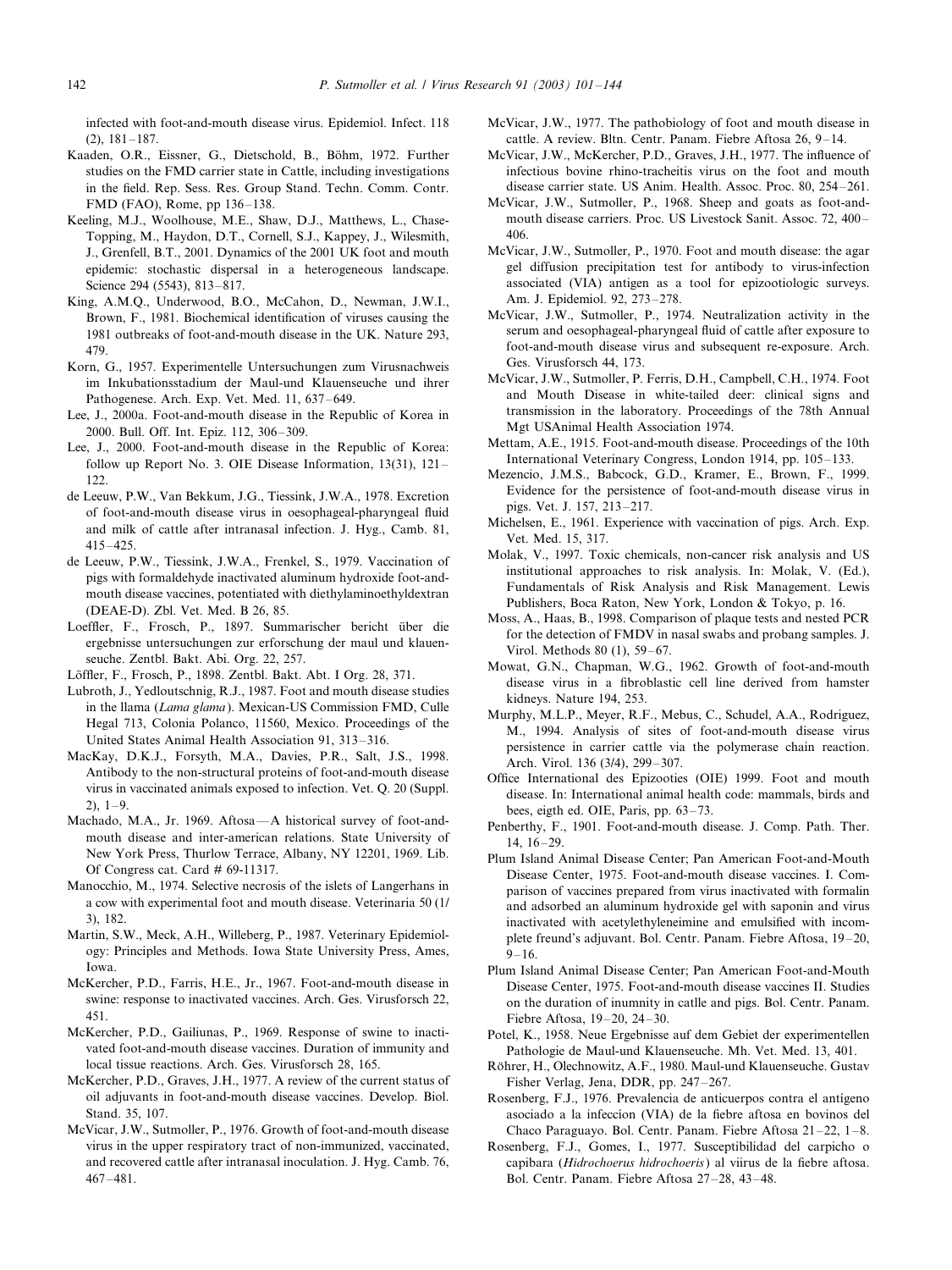- <span id="page-42-0"></span>Rosenbusch, C.T., 1960. Efficacia comperativa de vacunas antiaftosa elaboradas con virus cultivado y epitelio lingeral bovine. Rev. Med. Vet. (Buenos Aires) 41, 155.
- Rubino, M.C., 1946. Sobre la Actual Epizootia de Fiebre Aftosa (1943) In: Compilacion de Trabajos Cientificos del Dr. Miguel C. Rubino. Ministerio de Ganaderia y Agricultura, R.O. del Uruguay, 1946, 355-366. 'Impresora Uruguaya', Montevideo.
- Rubino, M.C., 1946. La Fiebre Aftosa, Estado Actual de los Conocimientos sobre su Profilaxis Biologica. In: Compilacion de Trabajos Cientificos del Dr. Miguel C. Rubino, Ministerio de Ganaderia y Agricultura, R.O. del Uruguay, 1946, 297-353. 'Impresora Uruguaya', Montevideo.
- Rubino, M.C., 1946. La Fiebre Aftosa. In: Compilacion de Trabajos Cientificos del Dr. Miguel C. Rubino, Ministerio de Ganaderia y Agricultura, R.O del Uruguay, 1946, 282-295.'Impresora Uruguaya,' Montevideo.
- Salt, J.S., 1993. The carrier state in foot and mouth disease: an immunological review. Br. Vet. J. 149, 207-223.
- Salt, J.S., Williams, L., Statham, R., Barnett, P.V., 1995. Further Studies on the Rate of Development of Protection in Cattle Given Emergency Vaccination Against FMD. Rep. Session Res. Group Standing Techn. Comm. Eur. Comm. Contr. FMD, Moeldling, Denmark, FAO, Rome, Appendix 17,pp. 90-97.
- Salt, J.S., Dani, P., Williams, L., Barnett, P., 1997. Efficacy Studies in Pigs with Two Novel Oil-adjuvanted 'Emergency' FMD Vaccines. Rep. Session Res. Group Standing Techn. Comm. Eur. Comm. Contr. FMD, Israel, Appendix 23, pp. 162-169.
- Salt, J.S., Barnett, P.V., Dani, P., Williams, L., 1998. Emergency vaccination of pigs against foot-and-mouth disease: protection against disease and reduction in contact transmission. Vaccine 16,  $746 - 754.$
- Sarkisyan, R.A., Onufriev, V.P., Khukhorov, V.M., 1973. Carriage of foot and mouth disease virus by animals that have recovered from the disease. Veterinariya (Moscow) 9, 46-47.
- Schmidt, S., 1938. Adsorbtion von Maul und Klauenseuchevirus an Aluminium-hydroxyd unter besonderer Besucksichtiging de immunisierenden Eigenschaften der Virusadsorbate. Z. Immun. Forsc.  $92, 392 - 409$
- Scott, F.W., Cottral, G.E., Gailiunas, P., 1965. Presence of foot-andmouth disease virus in the pituitary and central nervous system of experimentally infected cattle. Proceedings of the 69th Annual Mtg US Livestock Sanitary Assoc. p. 87, 1965.
- Scott, M.R., Ferris, N.P., Brünig, A., Hutchings, G.H., Kowalska, Z., Akerblom, L., 2001. Development of a chromatographic strip test for the pen-side detection of foot-and-mouth disease virus antigen. J. Vir. Methods 96, 189-202.
- Seibold, H.R., 1963. A revised concept of the lingual lesions in cattle with foot-and-mouth disease. Am. J. Vet. Res.  $24$ ,  $1123-1130$ .
- Sellers, R.F., Herniman, A.J., Donaldson, A.I., 1971a. The effect of killing and removal of animals affected with foot-and-mouth disease on the amounts of airborne virus present in looseboxes. Br. Vet. J. 127, 358-364.
- Sellers, R.F., Herniman, K.A.J., 1972. The effect of spaying on the amount of airborne foot-and-mouth disease virus present in looseboxes. J. Hyg. Camb. 70, 551-556.
- Sellers, R.F., 1971. Quantitative aspects of the spread of foot and mouth disease. Vet. Bull. 41  $(6)$ , 431-439.
- Sellers, R.F., Herniman, K.A.J., Mann, J.A., 1971. Transfer of footand-mouth disease virus in the nose of man from infected to noninfected animals. Vet. Rec. 16 October, 447-449.
- Sellers, R.F., Donaldson, A.I., Herniman, K.A.J., 1970. Inhalation, persistence and dispersal of foot-and-mouth disease virus by man. J. Hyg. Camb. 70, 551-556.
- Sellers, R.F., Forman, A.J., 1973. The Hampshire epidemic of footand-mouth disease. J. Hyg. Camb.  $71$ ,  $15-33$ .
- Sellers, R.F., Parker, J., 1969. Air-borne excretion of foot-and-mouth disease virus in monolayer cultures of calf thyroid cells. Nature(Lond.) 210, 1079-1080.
- Sharma, S.K., 1978. Studies on foot and mouth disease in sheep with special reference to distribution of the virus and carrier status. Vet.  $Res$  Bull 1, 156-157.
- Singh, P.P., 1979. Studies on foot-and-mouth disease in goats with special reference on the distribution of the virus and carrier status. Vet. Res. Bull. 2, 93-95.
- Skinner, H.H., Knight, E.H., 1964. Environmental factors influencing the response of guinea pigs to modified strains of foot-and-mouth disease virus. Bull. Off. Int. Epiz.  $61$   $(11-12)$ ,  $1523-1543$ .
- Snowdon, W.A., 1966. Growth of foot-and-mouth disease virus in monolayer cultures of calf-thyroid cells. Nature, London 210, 1079-1080.
- Sørensen, J.H., 2000. Rep. Res. Gr. Meeting Eur. Comm. Contr. FMD, Brovich, FAO, Rome, 1999.
- Sørensen, J.H., Jensen, C.O., Mikkelsen, T., Mackay, D.K.J., Donaldson, A.I., 2001. Modelling the atmospheric dispersion of footand-mouth disease for emergency preparedness. Phys. Chem. Earth B26, 93-97.
- Sørensen, J.H., Mackay, D.K.J., Jensen, C.O., Donaldson, A.I., 2000. An integrated model to predict the atmospheric spread of foot-andmouth disease virus. Epid. Infect. 124, 577-590.
- Sugiura, K., Ogura, H., Ito, K., Ishikawa, K., Hoshino, K., Sakamoto, K., 2001. Eradication of foot and mouth disease in Japan. Rev. Sci. Off. Int. Epiz. 20 (3), 701-713.
- Sutmoller, P., McVicar, J.W., 1972. The epizootiological importance of foot-and-mouth carriers. III. Exposure of pigs to bovine carriers. Arch. Ges. Virusforsch 37, 78-84.
- Sutmoller, P., McVicar, J.W., 1976. Pathogenesis of foot-and-mouth disease: the lung as an additional portal of entry of the virus. J. Hyg. (Camb.) 77, 235-243.
- Sutmoller, P., McVicar, J.W., 1981. Pathogenesis of foot-and-mouth disease: The lung as an additional and simulated natural footand-mouth disease infection in cattle. J. Comp. Path. 91, 599-609.
- Sutmoller, P., Vose, D.J., 1997. Contamination od animal products: the minimum pathogen dose required to initiate infection. Rev. Sci. Tech. Off. Int. Epiz. 16 (1), 30-32.
- Sutmoller, P., 2001. Verdenking van MKZ onder Nederlands wild. Tijdschr. Diergeneesk. 126 (12), 434-435.
- Sutmoller, P., Gagerro, A., 1965. Foot-and-mouth disease carriers. Vet. Rec. 77, 968-969.
- Sutmoller, P., Cottral, G.E., McVicar, J.W., 1967. A review of the carrier state in foot-and-mouth disease. US Livestock Sanit. Assoc. Proc. 71, 386-395.
- Sutmoller, P., McVicar, J.W., Cottral, G.E., 1968. The epizootiological importance of foot-and-mouth disease carriers. I. Experimentally produced foot-and-mouth disease carriers in susceptible and immune cattle. Arch. Ges. Virusforsch 23, 227-235.
- Sutmoller, P., Cottral, G.E., 1967. Improved techniques for the detection of foot-and-mouth disease virus in carrier cattle. Arch. Ges. Virusforsch 21 (2), 170-177.
- Swam, H., Davidson, F., Anemaet, D.A.J., Barteling, S.J., 1994. New Strategies for Control of Foot-and-Mouth Disease (FMD) Outbreaks in unvaccinated Europe: use of a higly potent Vaccine on infected Pig Farms as an alternative to 'stamping out'? Rep. Session Res. Group Standing Techn. Comm. Eur. Comm. Contr. FMD, Vienna, Austria. FAO Rome.
- Telling, R.C., Elsworth, R., 1965. Submerged cultures of hamster kidney cells in a stainless steel vessel. Biotechnol. Bioeng. 7, 417.
- Thiermann, A.B., 1997. The relationship between the World Trade Organisation and the Office International de Epizooties. Rev. Sci. Tech. Off. Int. Epiz. 16 (1), 13-16.